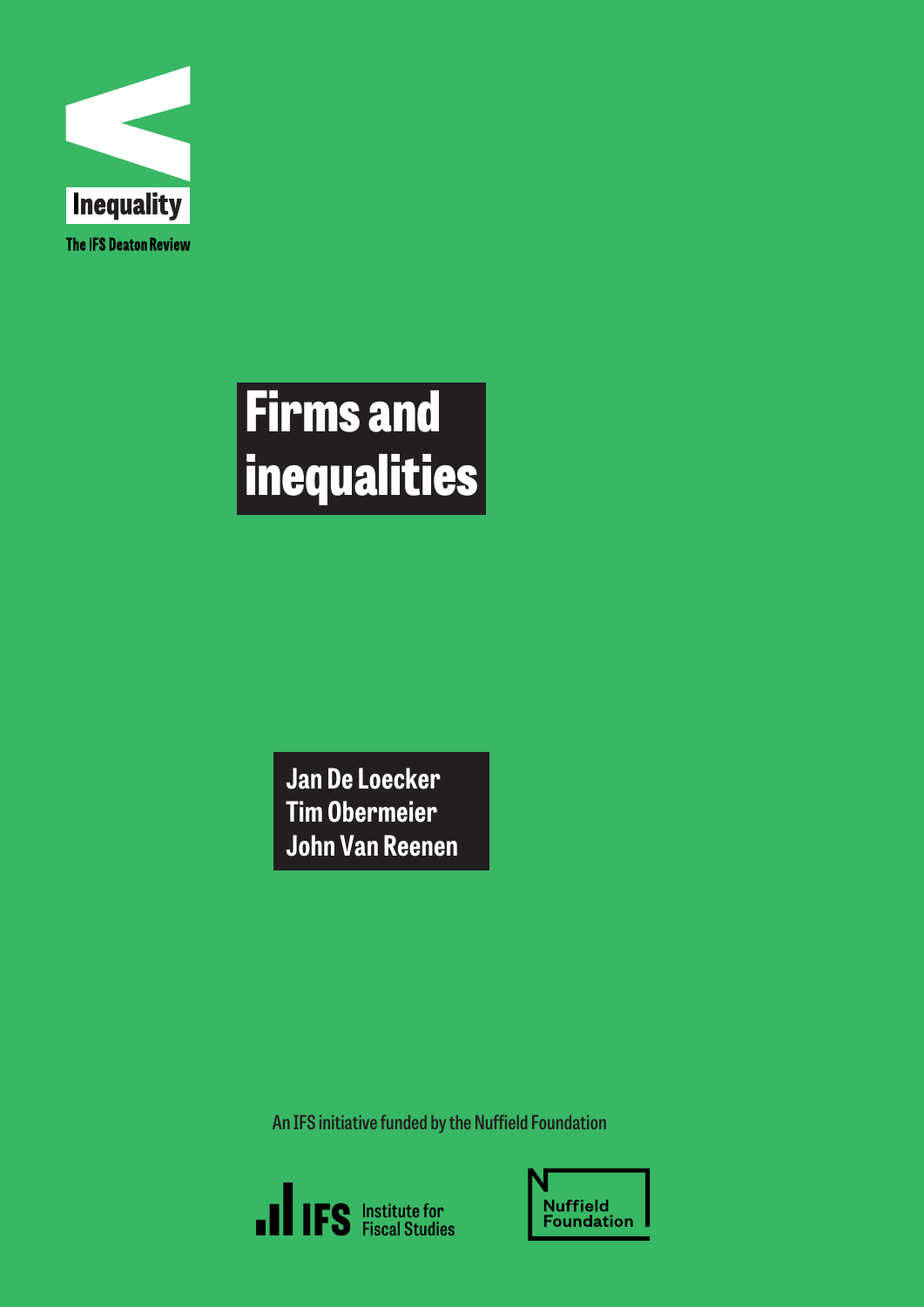# Firms and inequality

# Jan De Loecker (KU Leuven; CEPR; NBER), Tim Obermeier (IFS) and John Van Reenen (LSE; MIT)1

# Executive summary

- • There is huge inequality between firms. In the UK, only 0.1% of businesses have at least 250 workers, but in 2019 these companies accounted for almost two in five of all jobs and just under half of aggregate turnover.
- In the last few decades, dramatic changes have been documented in the business landscape in the US. These include rising productivity inequality *between* firms, higher aggregate markups (of price over variable costs), a growing dominance of big companies, a fall in the labour share of GDP and declining business dynamism.
- $\ddot{\phantom{0}}$  Most of the same empirical trends seen in the US have occurred in Britain since (at least) the mid 1990s. There has been an increase in the firm-level inequality (especially in the upper tails) of productivity, wages, markups and labour shares.
- The UK has had little productivity growth since the Global Financial Crisis in 2008–09. This has been a drag on median and mean real wages, which had barely recovered to pre-crisis levels by the start of the COVID-19 pandemic.
- Aggregate markups have risen since at least the mid 1990s. The labour share of GDP has fallen since the early 1980s, although this fall is less dramatic than that in the US.
- $\overline{a}$  The similarity of the UK and US trends suggests that common trends in technology or globalisation have been driving these changes, rather than country-specific institutions or policies.
- ſ Inequality between firms is less of a concern than inequality between people. However, it can signal economic problems, such as a slowdown in the diffusion of ideas between leading and laggard firms, and can foster higher wage inequality.
- We suggest policy options in response to these trends include modernising competition rules to deal with the growth of 'superstar' firms and strengthening the bargaining power of workers.

Helpful comments on earlier drafts have been received from Philippe Aghion, Orazio Attanasio, Richard Blundell, Angus Deaton, Jan Eeckhout, Penny Goldberg, Rachel Griffith, Paul Johnson, Colin Mayer, Mariana Mazzucato, Juliana Oliveira-Cunha, Andreas Teichgraeber, Greg Thwaites, Jean Tirole and participants at presentations at the 2020 and 2022 Annual Meeting of the American Economic Association (AEA) and at the Institute for Fiscal Studies (IFS). Luis Moyano García provided excellent research assistance. The authors are grateful for support from the IFS Deaton Review of Inequalities and for financial support from the Economic and Social Research Council through POID. De Loecker gratefully acknowledges support from the ERC, Consolidator grant 816638 (MPOWER). 1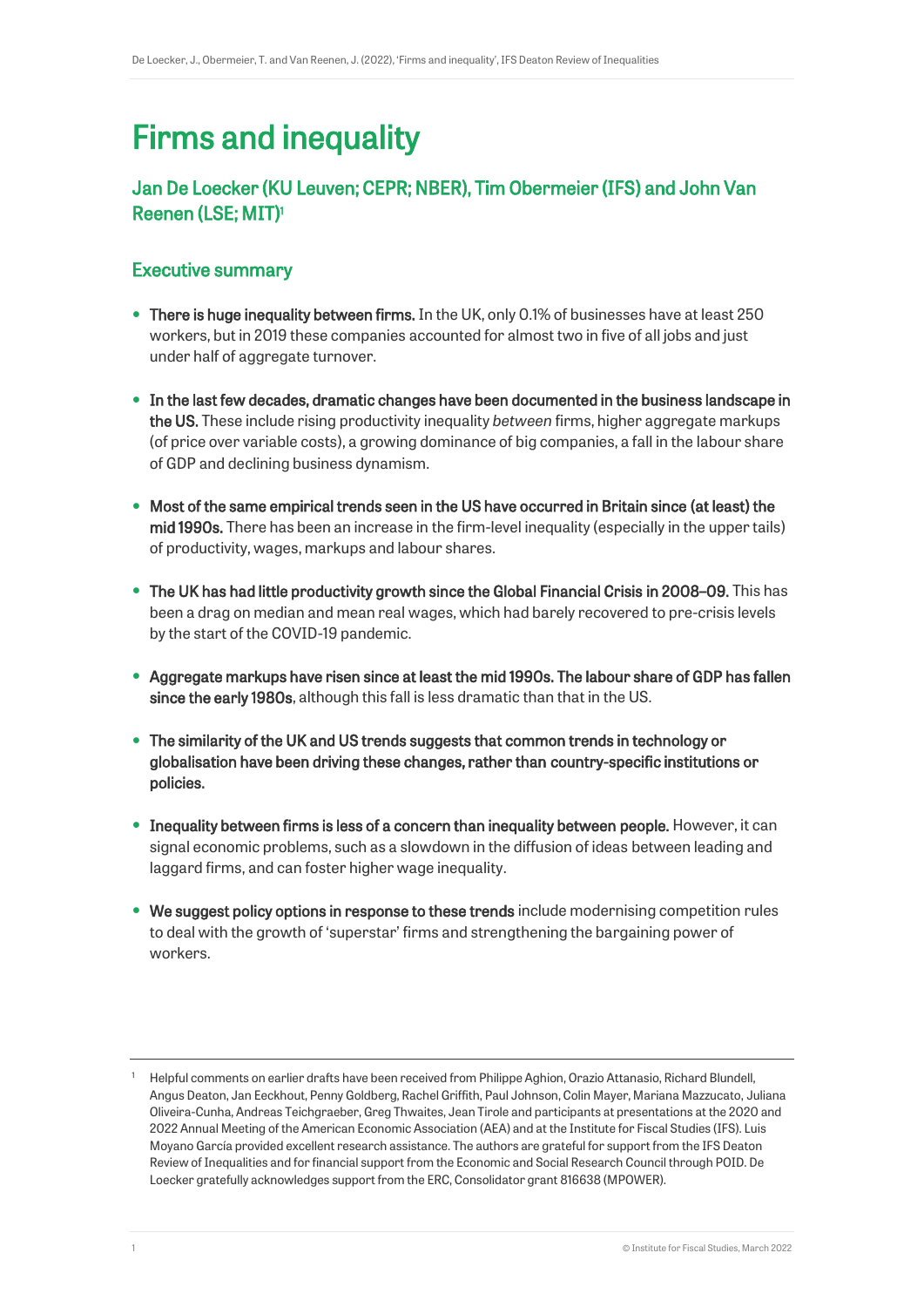# 1. Introduction

There have been some dramatic changes in the business landscape in American firms over the last four decades that have been extensively documented by researchers and are the subject of much public debate (e.g. Van Reenen, 2018; Akcigit and Ates, 2019). In broad terms, one could summarise many of these trends by saying that firm inequality has increased – companies are looking increasingly different in terms of their productivity, wages, markups and size. These changes have been accompanied by several worrying trends such as declining productivity growth, stagnating real wages (especially for low-educated workers), rising markups, a falling share of labour in GDP and declining business dynamism (e.g. the share of workers in young firms has declined).

 $\overline{a}$ i<br>I  $\overline{\phantom{a}}$ i<br>I There are a large number of possible explanations for some (or all) of these trends. Broadly, some authors stress factors that are common across countries such as technological change and globalisation (e.g. Aghion et al., 2019; Peters and Walsh, 2019; Hsieh and Rossi-Hansberg, 2019; Baqaee and Farhi, 2020; De Ridder, 2020). Others point to US-specific factors such as weakening anti-trust enforcement and the erosion of labour market institutions such as the minimum wage and unions (e.g. Philippon (2019) and Stansbury and Summers (2020) respectively). Of course, it is very likely that these forces interact with each other. Take the presence of technological change in a rapidly globalising world, where firms source from highly complex supply chains across the globe, while at the same time potentially selling to a much larger potential pool of consumers. Changes in technology have enabled companies to trade in larger markets and fragmented production in global value chains. This has differential implications for local labour and product markets. Certain countries might find themselves as the beneficiaries of this process, while others (at least relatively) are mostly absorbing the negative shocks. Even within a country, the 'China shock', for example, displaces manufacturing jobs in local US labour markets (see Autor, Dorn and Hanson (2016)), but there are other places where firms and people benefit from having access to cheaper final and intermediate goods (e.g. Jaravel and Sager, 2019). Recent empirical work has shown the benefits from increased globalisation in lowering the cost of production (a standard 'gains from trade' argument). However, firms with market power will capture part of this cost saving, and this will give rise to increasing dispersion in firm performance, and dynamically can further widen the gap between firms, ultimately giving rise to some of the facts mentioned above (see World Bank (2020) for a discussion in the context of global value chains).<sup>2</sup>

Studying whether these trends have also occurred in Britain is important for two reasons. First, such developments can have important implications for overall UK inequality. To give some examples: (i) rising dispersion in firms' productivity translates into increasing wage inequality between those employed in high- versus low-productivity companies; (ii) a lower labour share means falling pay or jobs for a given level of GDP, as well as higher household inequality (as capital income is more unequally distributed than labour income); and (iii) rising markups imply higher prices for a given level of marginal costs (or that less of any cost falls gets passed on to consumers), reducing living standards.

A second reason for studying UK business trends is to help assess the explanations of such economic shifts. If the trends are just US-specific, then this suggests that American institutions are more likely explanations than global factors such as technology or trade that broadly affect

[De Loecker et al. \(2016\) p](#page-38-0)resent evidence of rising markups during the drastic trade reforms in the Indian manufacturing sector, precisely through the incomplete pass-through of lowering input tariffs. More generally, productivity improvements may be disproportionately captured by firms rather than workers and consumers. 2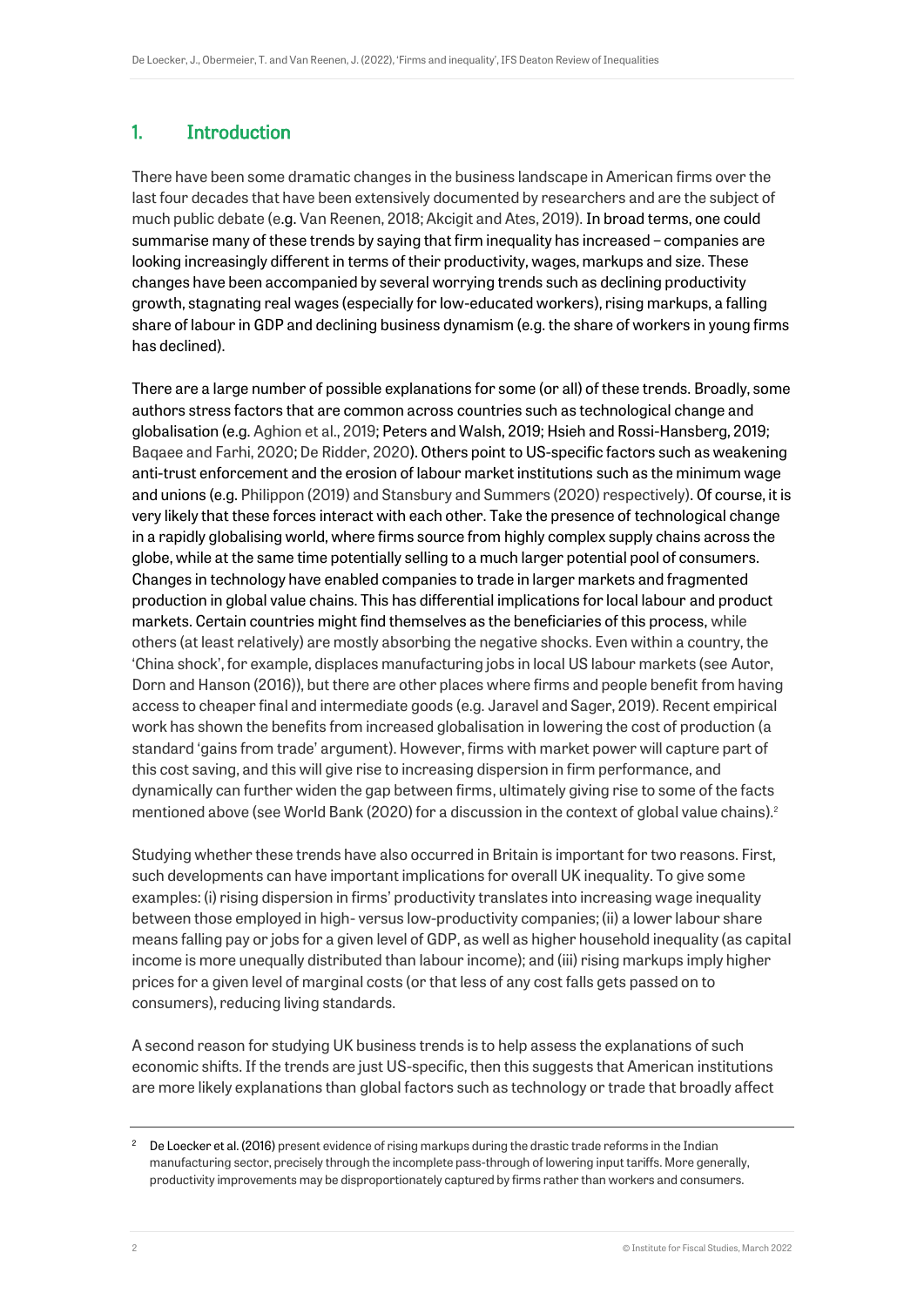all countries. While several papers take an international approach to these trends, or have studied a particular economy, there have been few 'deep dives' into what the UK experience has been like and, to our knowledge, that cover a wide range of business sector outcomes. The primary purpose of this chapter is to summarise what we know about these trends in the UK. We draw on several data sources, in particular Historical Orbis (HO), a relatively new panel of the population of incorporated firms since the mid 1990s. We also consider more traditional administrative data sources from the Office for National Statistics (ONS).

We find that almost all of the US trends are present in the British data, although the UK information is generally not as rich as that in the US. In particular, we document at the micro level increasing between-firm differences in productivity, wages, size and markups, similar to those in America. Generally, these changes appear to be stronger in the top half of the distribution, with a widening of the upper tail as 'superstar' firms pull away from the rest of the pack. Similarly, at the macro level, the UK has experienced a rise in aggregate markups (like the US), slower growth in productivity and wages since the Global Financial Crisis (more dramatically than in the US), and a fall in the wage share of GDP since 1980 (much less stark than in the US). 3 UK entrepreneurship trends in the UK are more ambiguous.

The structure of the chapter is as follows. In Section 2, we ask why we should care about inequality between firms, before discussing data sources in Section 3. Section 4 is our main contribution where we document the stylised facts of business trends in the UK and implement a rough framework for quantification. We examine possible explanations for these changes in Section 5. In Section 6, we offer some tentative policy implications, before concluding in Section 7. Online appendices cover the data in more detail (A), offer some further analysis (B) and give more mathematical details of the calculations for markups and labour shares (C).

### 2. Why should we care about inequality between firms?

There are many good reasons to care about inequality between people, households and communities. However, why should we care about inequality between *firms*? We first document some facts about cross-sectional firm inequality, and then discuss this fundamental question.

 $\overline{a}$ There is certainly a great deal of cross-sectional firm inequality: as in other countries, the UK firm size distribution is very skewed (se[e Table 1\)](#page-4-0). There were just under 6 million firms in the UK at the start of 2020, with 3.3 million of these being unregistered for employee withholding tax (PAYE) or value added tax (VAT), so employing no workers – the employment figure is for the owners of these firms.[4 Table 1 s](#page-4-0)hows that 95.7% of businesses have nine employees or fewer (55.6% in unregistered firms and 40.1% in registered firms). Although numerous, these micro firms account for only a third of employment and 21.5% of turnover, 5 implying that they have lower labour productivity than larger firms as measured by turnover per worker. By contrast, there are only 8,000 firms (0.1% of businesses) with at least 250 workers, but they employ almost 11 million

<sup>&</sup>lt;sup>3</sup> See Gutiérrez and Piton (2020) and Teichgraeber and Van Reenen (2021). The relationship between the aggregate labour share and measures of profitability is a complex one, even putting all the notorious measurement challenges aside (see Van Reenen (2018), Koh, Santaeulàlia-Llopis and Zheng (2020), Autor et al. (2020) and Barkai (2021)). See subsection headed '[Connecting labour and product markets](#page-26-0): a simple framework' in Section 4 for more discussion.

<sup>4</sup> Even among the registered firms, many employ no workers, so of the 6 million firms i[n Table 1,](#page-4-0) only 24% were employer firms. Note that the fraction of workers who are self-employed rose from 15.3% in 2010 to 17.6% in 2020. Therefore, on this measure, the 'gig economy' has grown over the last decade but it is still less than one in five workers.

<sup>5</sup> We will use turnover interchangeably with 'revenue' and 'sales' throughout.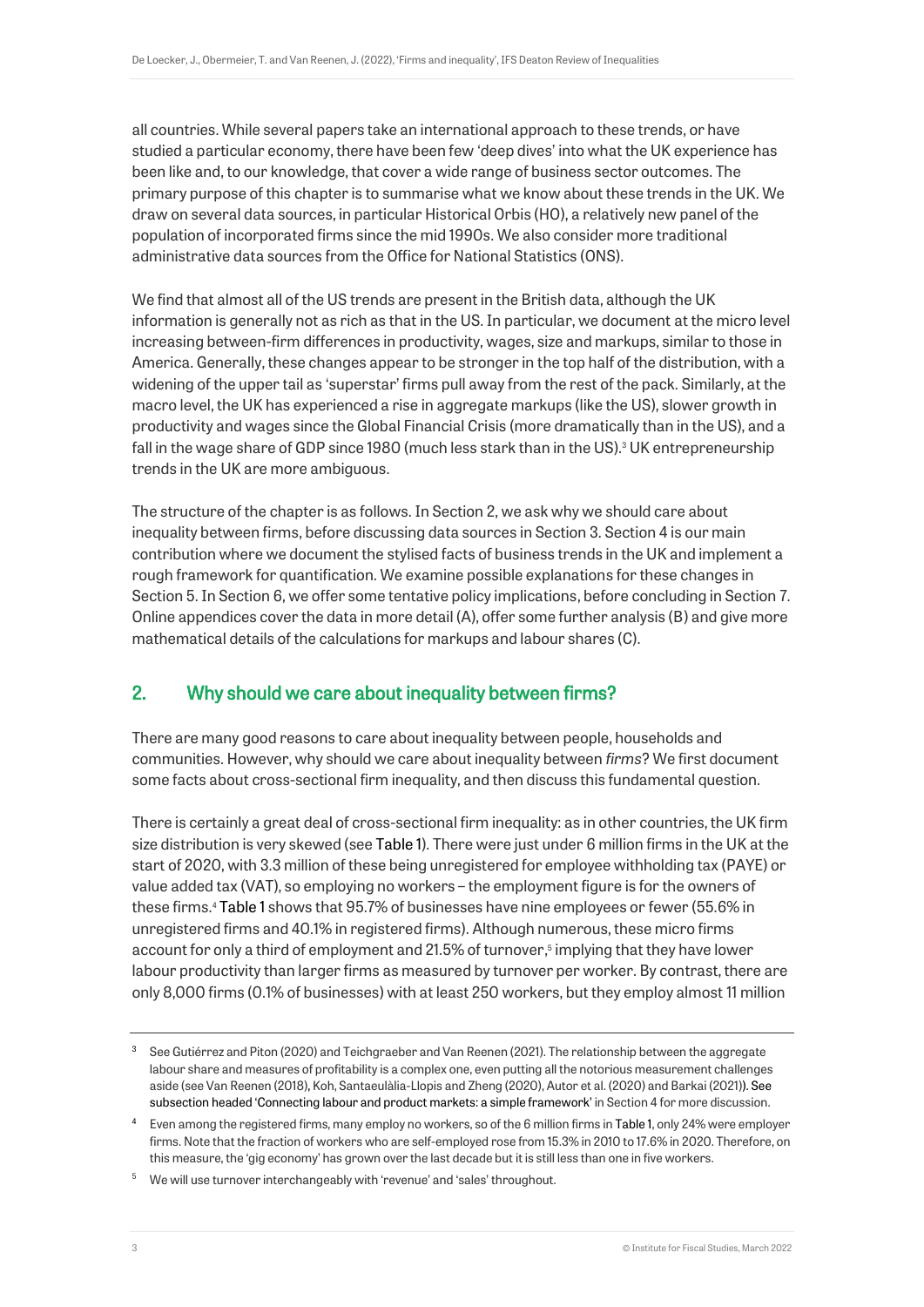people and produce just over £2 trillion in turnover. Consequently, these big firms accounted for almost two in five of all jobs (39.3%) and just under half of aggregate turnover (47.8%).

We can compare these firm demographics with those in the US using Census Bureau Business Dynamics Statistics data. 6 The US is a larger economy, with 5.17 million employer firms (i.e. with at least one worker in addition to the owner), compared with 1.41 million in the UK. Of the US firms, 41,772 have 250 employees or more and these accounted for 57.7% of all employment in employer firms. This compares with 47.9% in the UK. This is consistent with the idea that there are fewer barriers to firms growing to greater scale in the US (e.g. Hsieh and Klenow, 2009; Bartelsman, Haltiwanger and Scarpetta, 2013).

Many politicians talk about helping small firms, as if this is an end in itself. The logic for this is unclear, however. Given the large numbers of workers in big firms, shown i[n Table 1,](#page-4-0) focusing solely on small firms is a poorly targeted way of helping individuals. Furthermore, smaller firms are on average less productive, pay lower wages and offer fewer fringe benefits. None of these facts is an argument for subsidising large firms. However, these business demographics suggest that the multitude of policies explicitly or implicitly subsidising small firms needs a more solid economic justification. One argument is that small firms suffer from more financial constraints. However, this is likely to be more due to the age of firm than their size (see Decker et al. (2014)). Studies of firm growth suggest that young firms create many jobs, not small firms per se. Consequently, distorting taxes and regulations to favour small firms can be a drag on growth (e.g. Garicano, Lelarge and Van Reenen, 2016). Moreover, if financial constraints are the friction affecting smaller firms, then there may be more direct ways to correct financial market failures than offering blanket subsidies to small and medium-sized enterprises (SMEs).

In summary, it is important to realise that the quite justifiable desire to support households on low income is quite different from the arguments to support SMEs.

|                        | <b>Businesses</b><br>(thousands) | <b>Employment</b><br>(thousands) | <b>Turnover</b><br>(£ billion) | <b>Businesses</b><br>(% ) | Employment<br>(%) | <b>Turnover</b><br>(% ) |
|------------------------|----------------------------------|----------------------------------|--------------------------------|---------------------------|-------------------|-------------------------|
| Unregistered           | 3,328                            | 3,633                            | 128                            | 55.6                      | 13.1              | 3.0                     |
| Registered:            |                                  |                                  |                                |                           |                   |                         |
| Micro $(0-9)$          | 2,397                            | 5,529                            | 802                            | 40.1                      | 19.9              | 18.5                    |
| Small (10-49)          | 212                              | 4,140                            | 646                            | 3.5                       | 14.9              | 14.9                    |
| Medium<br>$(50 - 249)$ | 36                               | 3,534                            | 694                            | 0.6                       | 12.7              | 16.0                    |
| Large $(250+)$         | 8                                | 10,896                           | 2,077                          | 0.1                       | 39.3              | 47.8                    |
| <b>Total</b>           | 5,981                            | 27,732                           | 4,347                          | 100                       | 100               | 100                     |

<span id="page-4-0"></span>

|  | Table 1. Private sector businesses in the UK by number of employees |
|--|---------------------------------------------------------------------|
|--|---------------------------------------------------------------------|

Note: A registered firm is one that is registered for Pay-As-You-Earn (PAYE, withholding tax for employees) or value added tax (VAT).

Source: Table 1 o[f BEIS \(2020a\).](#page-37-0) 

Specifically, 2016 data [\(https://www.census.gov/programs-surveys/bds.html\)](https://www.census.gov/programs-surveys/bds.html). 6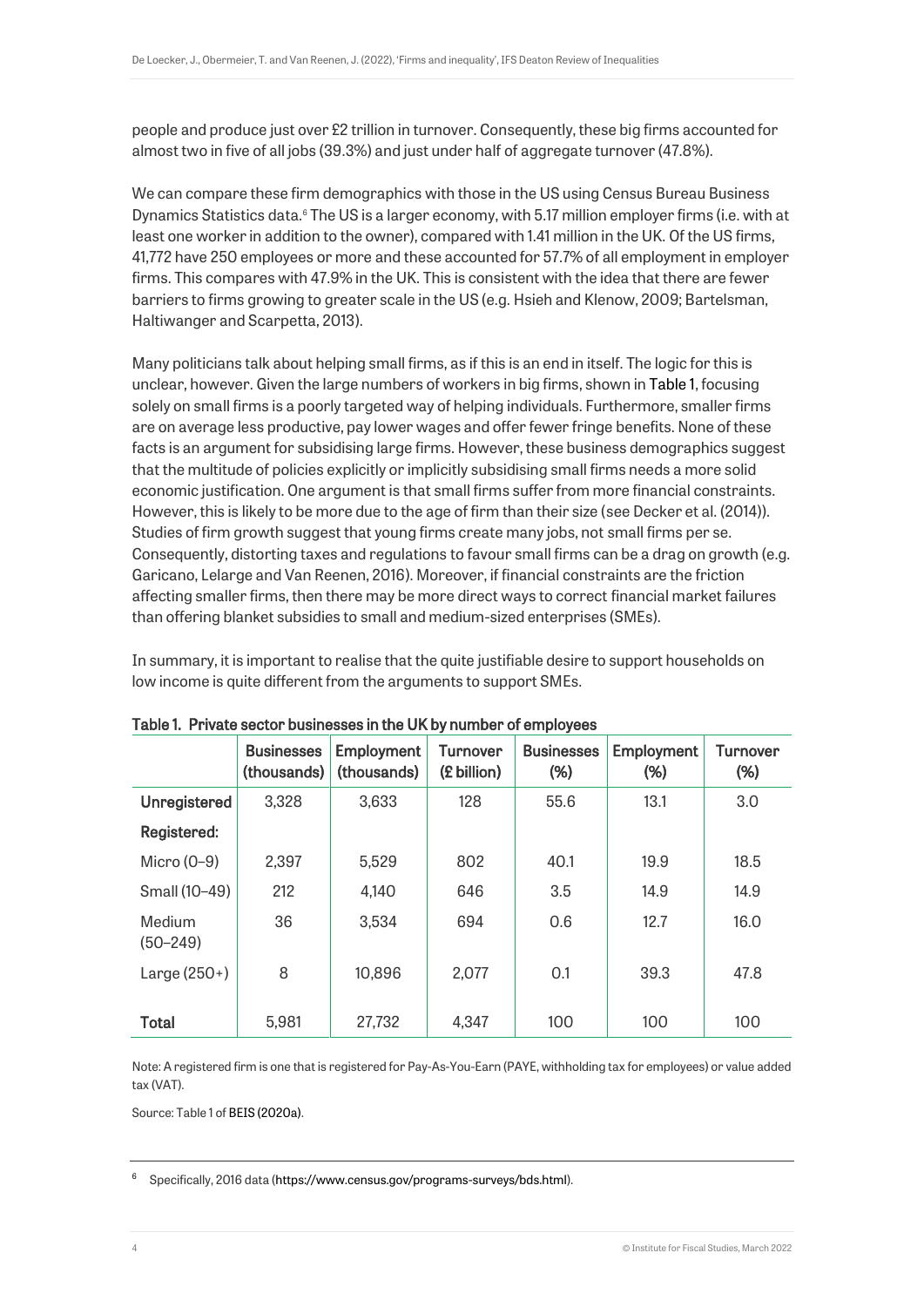With these policy caveats established, there are several good reasons for studying inequalities between firms. One primary reason is simply a descriptive interest in business demographics, which has fascinated industrial organisation scholars such as Gibrat (1931). But beyond this, there are many reasons that we might care about firm inequality. Understanding how business structures have evolved may help us understand broader questions of what is happening to the economy and how it affects people.

First, there is the issue of whether the changes in the inequality between firms cause (or signal) a fall in aggregate productivity growth, which is important as productivity growth is the critical determinant of long-run income growth. For example, several OECD papers (e.g. Andrews, Criscuolo and Gal, 2015) have argued that increasing productivity differences between leading firms and followers ('the best versus the rest') indicate a slowdown of the diffusion of new technologies and/or management practices. Since diffusion is a key component of productivity growth, this could have first-order welfare effects (see also Akcigit and Ates (2019)). Another example is from the voluminous literature on misallocation. In a wide class of models (e.g. Hsieh and Klenow, 2009), an increase in the dispersion of (revenue-based) firm productivity indicates greater misallocation and therefore lower aggregate output.7 In UK policy circles, this is often termed the 'long tail of unproductive firms' and reducing this is part of the current government's 'levelling up' agenda. It is important to realise that this difference is not simply an issue of inequality in the lower part of the productivity distribution. For example, if median-productivity firms find it increasingly hard to catch up with leading firms (say those in the top 5%), this could be an even larger drag on productivity.

Second, a growing literature in labour economics has documented how workers' wages and wellbeing depend on the firms that they work for over and above their individual skills and characteristics (see the survey in Card et al. (2018)). Larger and more productive firms pay higher wages (see Van Reenen (1996) for early causal evidence from the UK). Additionally, employer– employee matched panel data show that the same worker gets very different wages depending on the firm where she is employed (Abowd, Kramarz and Margolis, 1999). Given these stylised facts, increasing differences between firms will translate into increasing pay dispersion between workers and therefore higher overall income inequality. This could be one of the reasons behind the substantial increase in UK wage inequality.<sup>8</sup>

Third, there is evidence of an increase in the aggregate markup (the wedge between prices and variable cost) since the early 1980s in US firms (De Loecker, Eeckhout and Unger, 2020) and in other countries (De Loecker and Eeckhout, 2018). This seems to be related to increasing differences between firms, as the markup of the median firm has not risen. The well-documented fall in the share of US labour in national income could be the flip side of this (as Autor et al. (2020) argue) because labour is a major component of variable costs. A rise in aggregate markups could have several negative welfare effects. For example, if it reflects rises in monopoly distortions, this means higher prices and lower real wages. Merely documenting rising markups, rising profit

<sup>7</sup> The intuition for this is that in simple static models, marginal revenue products should be equalised when firms face the same factor prices. For example, if revenues per worker measure the marginal revenue product of labour, then all firms should adjust employment until these are equal to the wage. Firm-specific frictions will drive a wedge between wages and marginal revenue products, causing greater dispersion of this measure of 'productivity'.

<sup>&</sup>lt;sup>8</sup> For evidence on the non-trivial magnitude of this effect over time for the UK, see Faggio, Salvanes and Van Reenen (2010) and Bell, Bukowski and Machin (2019).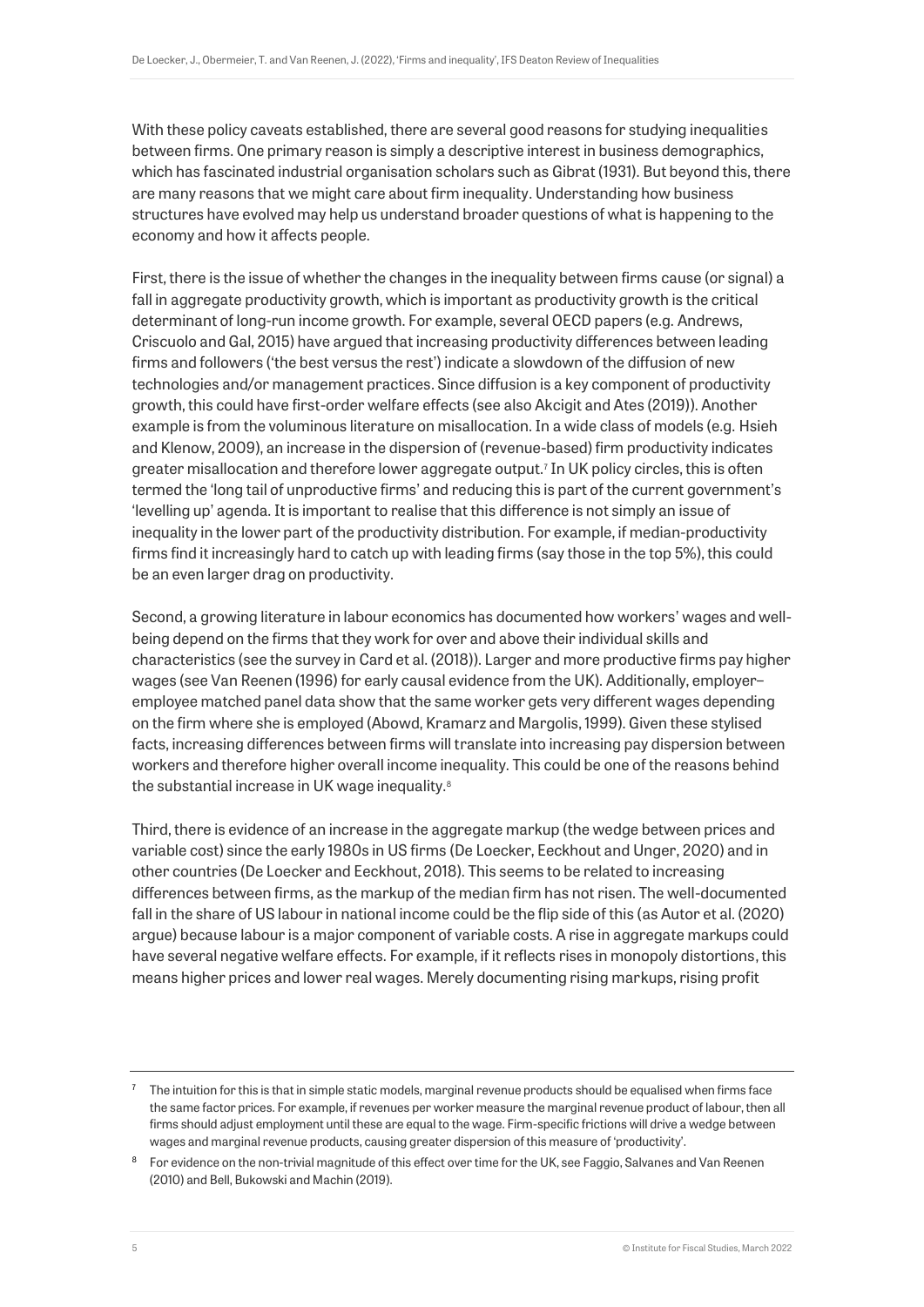margins and rising concentration is insufficient to evaluate the welfare effects without understanding the underlying causes, which we discuss in Section 5. 9

Í Í Fourth, there is the issue of whether growing inequality between firms translates into greater corporate power to lobby and skew the 'rules of the game' in favour of business over consumers and workers. The textbook view of economics considers a firm as an organisation that delivers a product or service using a bundle of inputs, knowledge and expertise. It does so while operating under a set of rules governing labour and product markets, and adhering to tax law and financial regulations. However, in practice, firms do influence these rules, and try to create a more advantageous position for themselves. Firms engage in a host of lobbying activities from funding interest groups and campaigns to direct financial relationships with politicians, and the ability to engage in these activities is very likely to be a function of firm profitability. This would suggest a connection between the state of competition and lobbying, or, in other words, we expect that in a highly competitive market place, firms do not have the extra cash to try to influence the rules of the game. However, as markets get less competitive, and economic activity is more concentrated, we could expect lobbying to become prevalent, and of course further fuel the increasing market power. This hypothesis is complicated to reliably test, not least because measuring lobbying activities (broadly defined) is challenging.

Recently, a few attempts have been made to relate lobbying activities to firm characteristics and outcomes. Almost all studies have been done on the US, both because there has been a sharp increase in corporate spending geared towards influencing policy and because there are, in general, better data to measure the objects of interest. Lobbying expenditures in the US rose from \$1.5 billion in the late 1990s to over \$3 billion today, the vast majority of this by businesses (Center for Responsive Politics and Federal Lobbying Disclosure Act – see Philippon (2019)). Huneeus and Kim (2018) study the effect of lobbying activities in the US. They match political connections to firm-level financial variables, and find that lobbying activities are positively correlated with firm size (measured by sales) and firm profits. They use these facts to calibrate a macro model and find sizeable productivity losses from lobbying activities, through a misallocation of resources. Ferracuti, Michaely and Wellman (2020) find that politically active firms are better insulated from volatility, and perform better during periods of policy uncertainty. It is also worth bearing in mind that lobbying also occurs through SMEs, many of which are very effective at organising through trade and professional associations (see Atkinson and Lind (2018)). For example, US physicians are a very effective lobbying organisation through, for example, the American Medical Association.

The evidence is much less clear for the UK and the European Union. The levels of spending certainly seem much lower as total lobbying expenditure in the EU in 2016 was about \$1.5 billion – about half of that in the US (see [LobbyFacts.eu](https://LobbyFacts.eu) and the EU Transparency Register). There are no longer-term databases to track the trends, however. It may be that the EU will follow in the footsteps of the Americans, and certainly Big Tech has increased its lobbying activities in

Several recent papers try to integrate equilibrium models to incorporate these changes. De Loecker, Eeckhout and Mongey (2020), for example, formulate a macro model with heterogeneous firms facing fixed and variable cost of production, while taking into account strategic behaviour in the product market. They find that both technology and market structure play an important role in explaining the secular trends, and argue that the welfare effects from increased market power are negative. Obviously, this is a very recent literature and more work is needed to get a robust understanding of what can be economy-wide sweeping causes of rising market power, and the implications of such events. At the same time, scholars in industrial organisation are increasingly engaged in studying these patterns in greater detail for a single industry, with a perhaps new perspective on the time series. Both of these efforts might help a great deal in improving our understanding of the root cause and implications of the facts reported so far in the literature. 9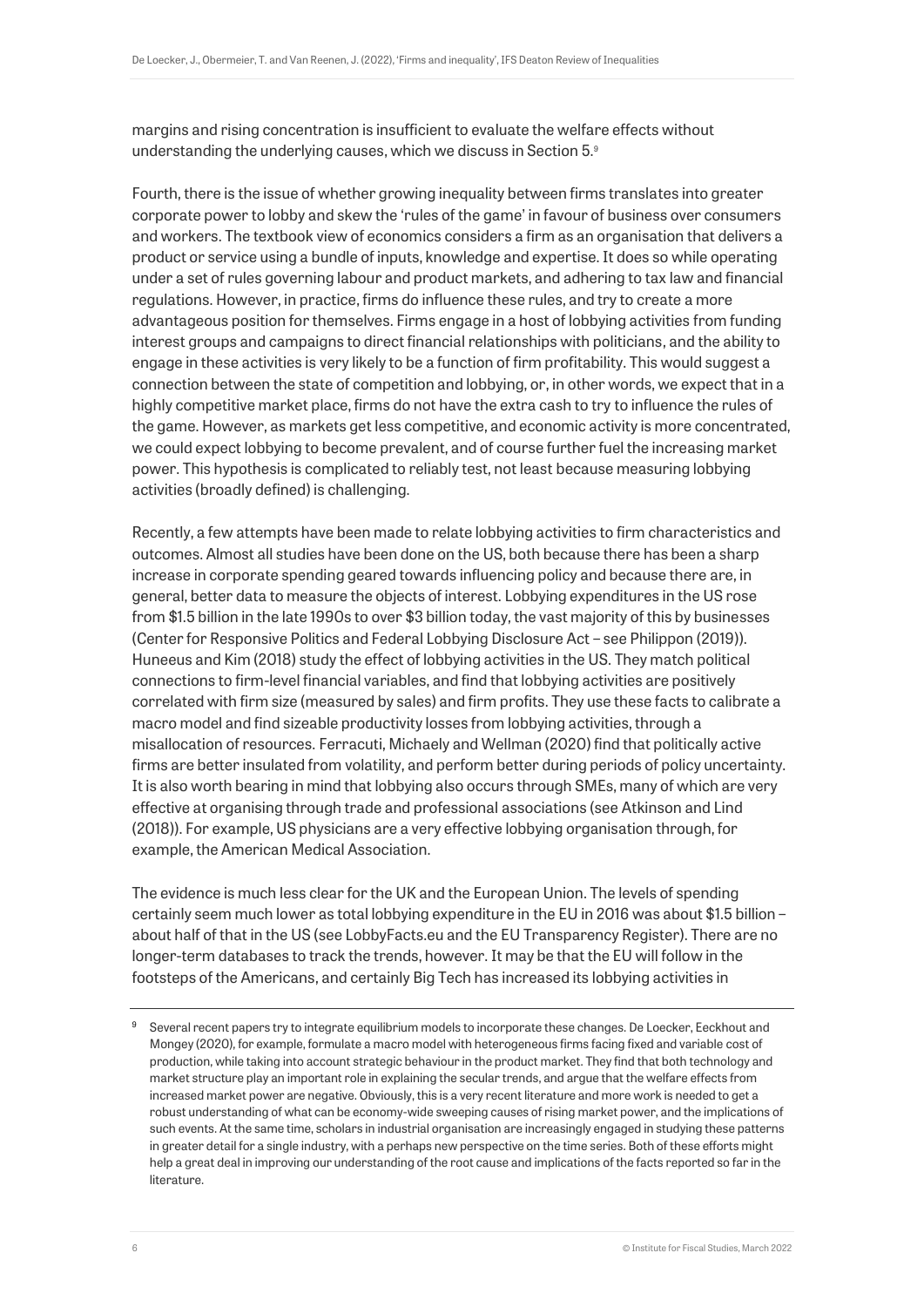Brussels. There is a risk that the UK will be more vulnerable to lobbying activities (especially by large British firms) having left the powerful and independent umbrella of DG-COMP, the EU's competition enforcer.

There are many other interconnections between firm dispersion and society's well-being, but we believe these four certainly justify some investigation of UK trends.

### 3. Data sources

We give full details on all the data sets used in the data appendix (Appendix A) and the relevant parts of the chapter. This section gives a briefer overview. We draw on many data sources in our study. We use several publicly available data sets from the UK Office for National Statistics (ONS), which are aggregations of administrative micro data sets to the country or broad industry level. We also draw on the Business Structure Database (BSD), which contains the population of all UK registered firms since 1997.<sup>10</sup> The BSD contains no information on value added or wages. For this, we use the Annual Business Survey (ABS; formerly known as the Annual Business Inquiry, ABI), which has the population of firms with 250 or more employees, but only a stratified random sample of smaller firms.

The main micro data set we use in this study is Historical Orbis (HO). HO is a relatively new data set from Bureau Van Dijk (BVD), a company that provides digitised versions of the available accounts of essentially all incorporated firms in the world. We focus on firms that are incorporated in the UK, and are therefore listed in Companies House. Table A1 shows that there are about 2.9 million firms in the latest full year (2016). Many previous versions of these data (e.g. BVD's AMADEUS or ORBIS products) dropped inactive firms after five or ten years, so were subject to serious selection bias. To deal with this, researchers had to append overlapping cohorts of the data (e.g. Kalemli-Ozcan et al., 2015; Bloom, Draca and Van Reenen, 2016). By contrast, HO keeps in principle all inactive firms where available. In brief, HO has the advantage that the data are public and not anonymised, so companies and business groups can be analysed and merged with other data sources. Further, the accounts are audited, which provides some degree of data reliability. Moreover, HO is clearly more comprehensive than a survey.

Nevertheless, there are limitations of the HO data. First, although data from the UK are available from 1982 onwards, the coverage is only comprehensive for more recent years. Our analysis suggests that the UK data coverage is broadly reliable from 1996 but, prior to this, coverage seems to be increasingly selected, missing some inactive firms. The most recent years also have incomplete coverage, as there is a lag between the information being gathered by a firm, the publication of its accounts, the accounts being lodged in Companies House and the data then being digitised by BVD into HO. Consequently, our main analysis sample uses the two-decade period 1996–2016. A second drawback of HO is that the availability of data items depends on accounting rules. For example, in the UK (as in other countries), almost no firms report some useful data items such as intermediate inputs, as it is not an item investors pay much attention to.

<sup>&</sup>lt;sup>10</sup> We focus on the domestic firm level called the Enterprise Reference Unit ('Entref'). Although employment is available at the establishment level in the BSD, turnover data are only available at the enterprise level (from VAT records). The BSD also has information on age, industry, geographical location and foreign ownership. The BSD is essentially an annual snapshot of Inter-Departmental Business Register (IDBR) data. It contains data on all firms active in the UK that are registered for VAT or operate a PAYE scheme, covering 97% of total revenue in 2020 (see Office for National Statistics (2006)). The businesses excluded from the data set will include sole traders and self-employed workers whose revenue is below the VAT threshold.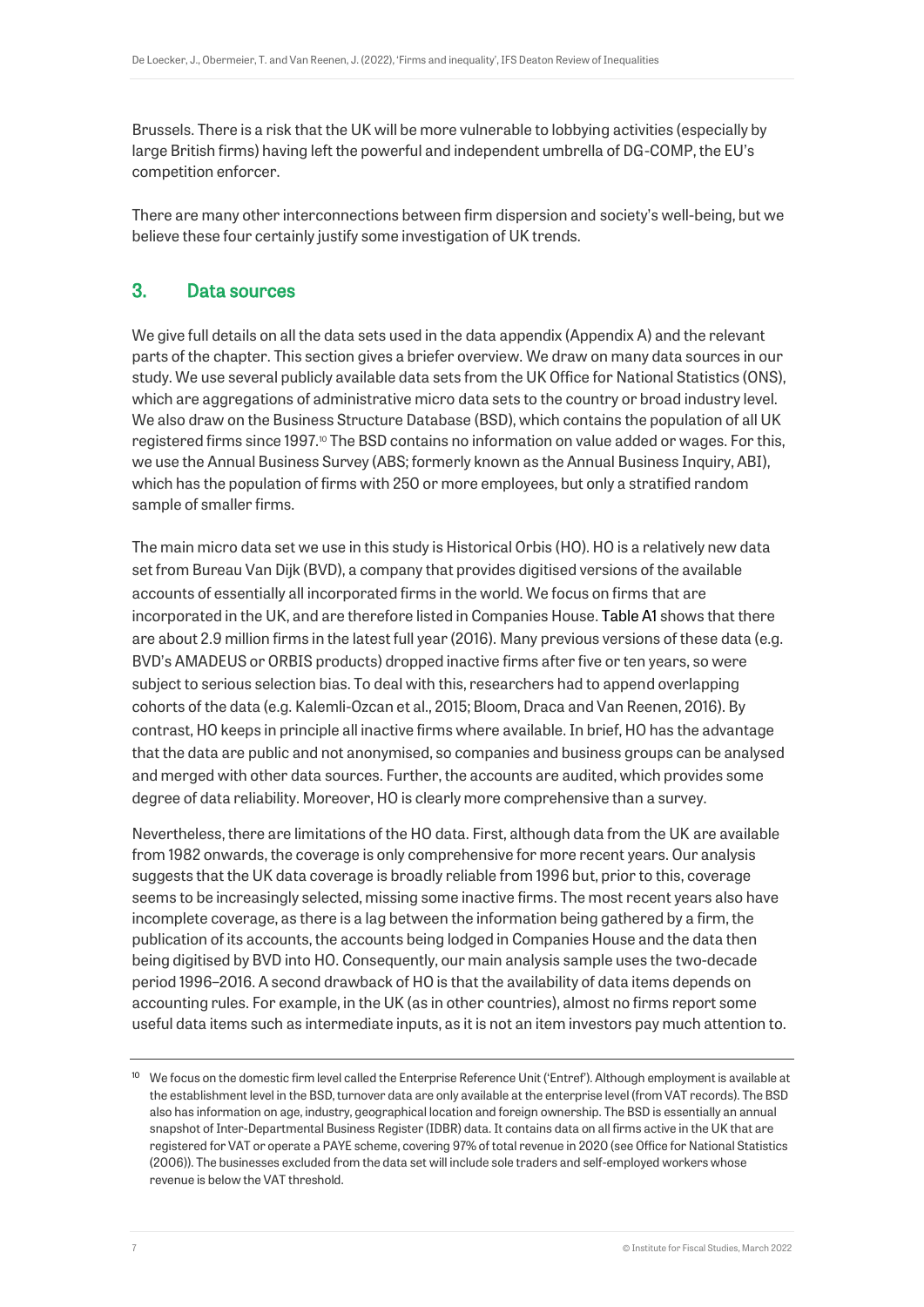By contrast, the ABI/ABS administrative data have purchases of intermediate inputs. Broadly, large publicly listed firms have to report many accounting items, whereas small unlisted firms only have to report very basic information. These reporting requirements also change over time. Some firms voluntarily choose to report more than what is legally required, but obviously this raises concerns over sample selection. This means, for example, we have information on the capital of just about every firm as even the smallest firms have to report an abbreviated balance sheet with assets and liabilities. However, we only have employment for a subsample of firms. Incomplete coverage of data items for the very small firms is not a problem for some types of analysis (aggregate productivity), but is more of an issue when we want to examine the lower quantiles of distributions.

Í In general, in our main HO analysis, we restrict our analysis to the 'market economy', dropping difficult-to-measure industries such as those with connections to the public sector (e.g. health, education), agriculture, energy extraction (including oil), finance and real estate.<sup>11</sup> We also drop duplicate firms, use data at the highest level of the business group within the UK and drop firms with under 10 employees.<sup>12</sup> We develop two main 'analysis samples' from HO that differ by which variable we insist on having no missing values. 'Sample A' drops missing values on employment, the wage bill and profits (as measured by EBITDA, earnings before interest, tax, depreciation and amortisation). These are the items we need to construct labour productivity (value added per worker) and labour shares. We measure value added by the wage bill plus profits. We measure the labour share as the wage bill divided by value added. 'Sample B' has non-missing values on sales, employment and cost of goods sold (COGS). These are the crucial items needed to construct our proxies for gross markups (price divided by marginal cost) – see Appendix C.

Í We do several other cuts of the data, in particular distinguishing between UK publicly listed firms and unlisted firms (this includes both private UK firms and the subsidiaries of foreign multinationals). We also compare the listed firms in HO with Worldscope, another database of (only) publicly listed firms around the world, which is available for earlier years than HO.

# 4. Changes in the UK business landscape

#### **Overview**

We seek to document some simple facts[. Table 2 p](#page-9-0)resents a series of changes to the level and distribution of several important economic outcomes: productivity, wages, markups, firm size, labour shares and entrepreneurship. Column 1 summarises the US trends and column 2 our analysis of the UK trends (presented in more detail below). Our broad take is that the similarities between Britain and America are quite striking.

Before starting our statistical tour, a few caveats are in order. First, even in the US, where research work has focused, there is still controversy over some of the stylised facts as we lay them out, qualitatively as well as (inevitably) in magnitude and timing. For some of the findings, the controversy is less about the facts and more about the interpretation. We mention these in the relevant subsections below. Second, space constraints prevent us from a deeper investigation

<sup>11</sup> See the data appendix for further details on the sample definition. We show that our broad findings are robust to bringing these sectors back into the analysis.

 $12$  Obviously, the dropping of micro firms could be a concern as we documented earlier that they account for about a fifth of aggregate UK turnover. This sample restriction is inevitable because of low reporting rates by very small firms due to accounting regulations. We check for biases by comparing the baseline results with those from administrative data and looking at robustness in HO to alternative thresholds (including no size threshold).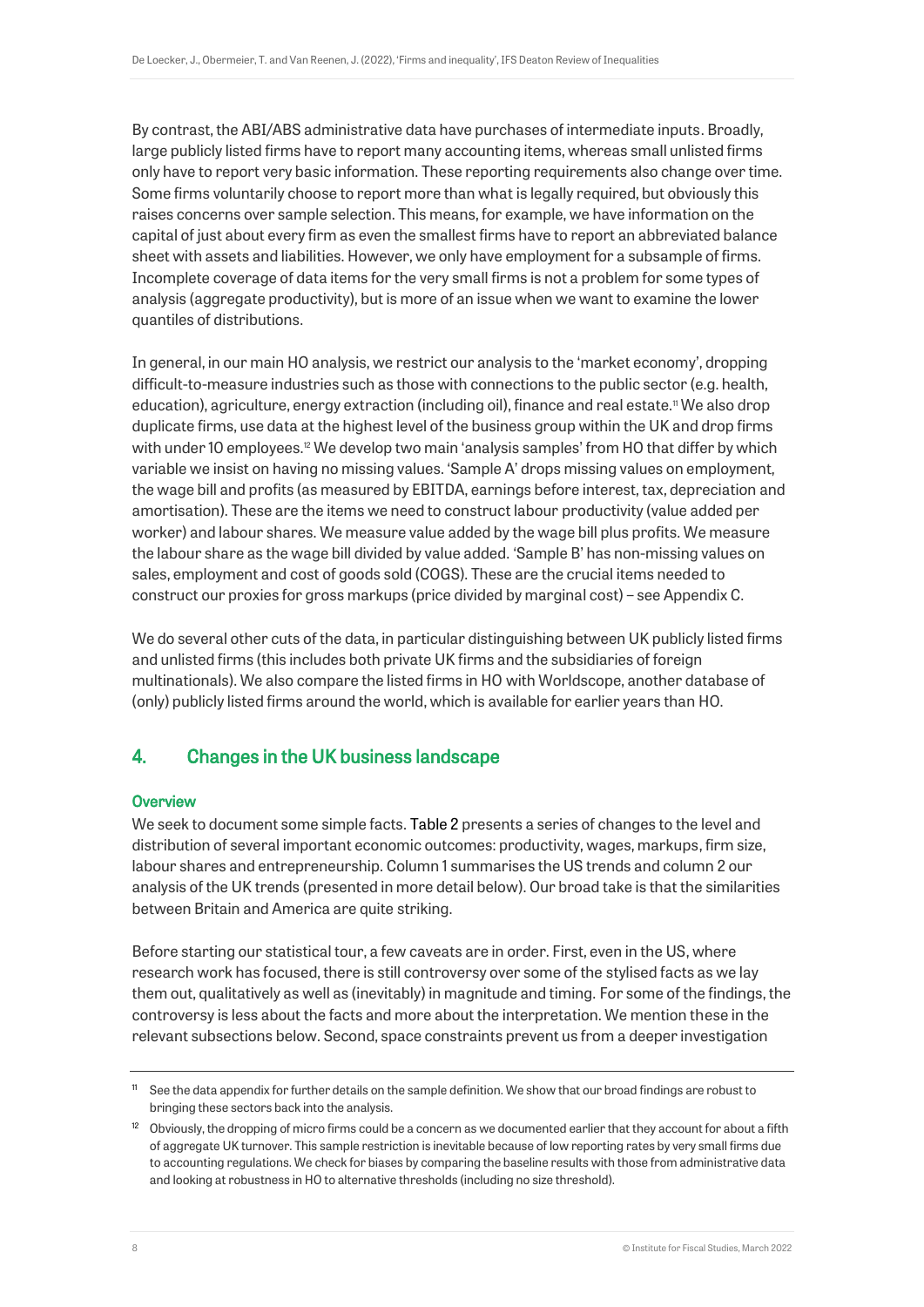into countries other than the UK and the US, but we mention some of the similarities and differences especially with regard to other European countries. Third, much of what we present on the UK is new work on the Historical Orbis (HO) database, so it is more preliminary and we discuss the source in more detail. Where possible, we compare this with administrative data.

With these caveats in mind, [Table 2 g](#page-9-0)ives a brief and crude summary of our findings for the UK compared with the US. There are many issues that we will discuss, but broadly there is much similarity. One apparent difference, however, is that the labour share of GDP does not appear to have fallen as dramatically in the UK as it has in the US and we will discuss this in more detail below.

| Indicator                        | (1)<br><b>US</b>                  | (2)<br>UK                           |  |
|----------------------------------|-----------------------------------|-------------------------------------|--|
| Aggregate productivity growth    | Slowdown since Great<br>Recession | Slowdown since Great<br>Recession   |  |
| Productivity dispersion          | Increase                          | Increase                            |  |
| Aggregate wage growth            | Slowdown since Great<br>Recession | Slowdown since Great<br>Recession   |  |
| Wage dispersion                  | Increase                          | Increase                            |  |
| Aggregate markup                 | Increase                          | Increase                            |  |
| Markup dispersion                | Increase                          | Increase                            |  |
| Share of activity in large firms | Increase                          | Increase                            |  |
| Industrial concentration         | Increase                          | Increase                            |  |
| Labour share                     | Fall                              | Stable (falls after<br>adjustments) |  |
| Dispersion of labour share       | Increase                          | Increase                            |  |
| Share of activity in young firms | Fall                              | Stable/Fall                         |  |

#### <span id="page-9-0"></span> $\overline{a}$ Table 2. Comparison of trends in the US and the UK

Note: This is a summary of the UK results presented in this chapter. The US facts are documented i[n Van Reenen \(2018\),](#page-41-0)  [Akcigit and Ates \(2019\) a](#page-36-0)n[d De Loecker, Eeckhout and Unger \(2020\).](#page-38-1) These refer to trends from the mid 1990s onwards. Markups are estimates of the ratio of price to variable costs (see Appendix C).

To summarise:

- Í There has been a slowdown in aggregate labour productivity growth (GDP per hour) after the 2008–09 Global Financial Crisis in the macro data. This is also evident in the HO and other micro databases when aggregated. The US and other OECD countries also experienced a slowdown, although less dramatically than the UK. The HO data also show an increase in productivity dispersion between firms, which is consistent with other UK sources (especially for the above-median upper tail of the distribution). This is similar to the US and other OECD countries.
- UK aggregate real wage growth also stagnated after the Global Financial Crisis, at a similar rate for the mean and the median worker. Wage inequality has also risen between firms (and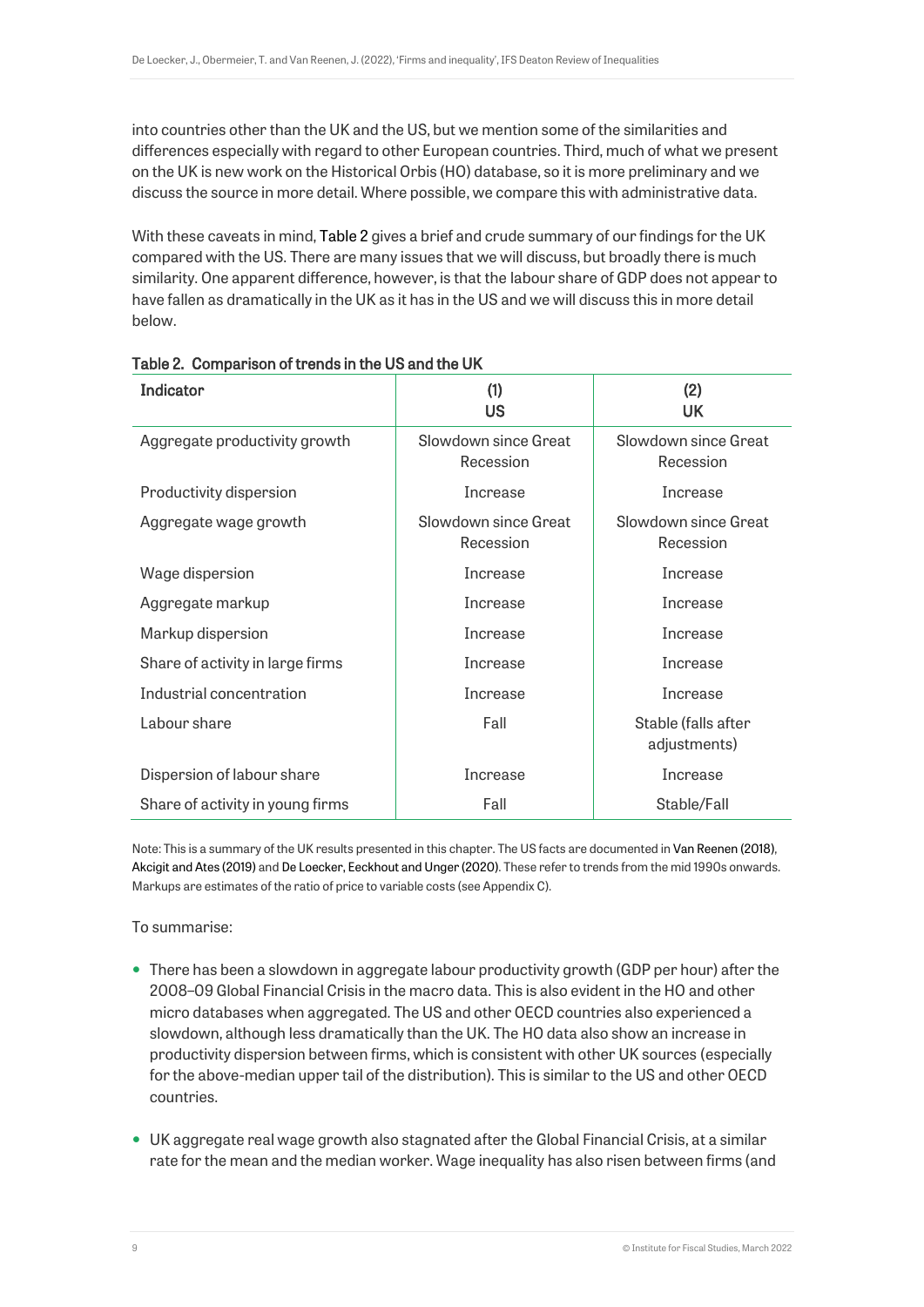individuals) since the late 1970s. In the US, wage stagnation for median workers began earlier, at about the same time as wage inequality took off (from the mid 1970s).

- Aggregate markups appear to have risen in the UK and the US.<sup>13</sup> The dispersion of markups has increased (e.g. markups for the median firms have stayed broadly stable in both countries).
- As in the US, the share of turnover in large firms has risen and industrial concentration has increased.
- The labour share of GDP has fallen substantially in the US. The share has been more stable in the UK since 1981, but falls to some degree when we consider measurement issues relating to self-employment and non-wage benefits.
- Entrepreneurship indicators such as the share of activity in young firms have fallen in the US. In the UK, these are more ambiguous: the share of turnover in young firms has fallen, but their share of jobs has not.

#### Trends in indicators: detailed analysis

For each business indicator, we start with looking at aggregate patterns from (usually) public administrative data and then compare these with suitably aggregated data from our micro sources. We look at the private sector market economy first and then (when available) very broad industrial sectors. We then look at dispersion across firms using the micro data.

#### **Productivity**

Í Aggregate patterns. The UK has a well-known productivity problem in levels, with lower GDP per hour than its peer nations such as the US, France and Germany (se[e Valero and Van Reenen](#page-41-1)  [\(2019\)](#page-41-1)). Furthermore, although most countries experienced a slowdown in productivity growth after the Global Financial Crisis, this slowdown was particularly severe in the UK. Figure 1 shows labour productivity as measured by real GDP per hour (normalised to 100 in 1981).<sup>14</sup> UK productivity growth averaged about 2.4% per year in the period until the Global Financial Crisis, but fell by an order of magnitude afterwards, being almost flat. A similar picture holds for output per worker (rather than per hour) growth.

How does this compare with aggregated micro data from Historical Orbis? Figure 2 shows the HO trends from 1996 in labour productivity (the sum of all value added divided by the sum of all employees). This is taken from our 'Sample A'. The macro trends are in line with the aggregate data, with strong increases in productivity until the Global Financial Crisis. Productivity then drops sharply, recovers somewhat and then stagnates after 2010. The broad similarity is reassuring, since there are a large number of reasons why the ONS numbers could differ from  $HO.<sup>15</sup>$ 

<sup>&</sup>lt;sup>13</sup> We discuss this more in Appendix C. Intuitively, the share of a variable factor in sales is equal to the technological output elasticity with respect to that factor under perfect competition. As firm product market power increases, prices will be marked up over marginal costs and the factor share will be less than the output elasticity. Hence, the larger the wedge between the elasticity and share, the larger will we estimate markups to be.

 $14$  Relying on labour productivity as a measure of productivity implies the usual and well-known caveats. Chief among them is the omission of other factors of production, most notably capital. In the UK and the US, the total factor productivity (TFP) trends have broadly followed the labour productivity trends.

<sup>&</sup>lt;sup>15</sup> First, the measures are from separate data sources and the exact definitions of value added and employment are not the same. Second, the accounts data are consolidated. Although we try to take this to the domestic (rather than global)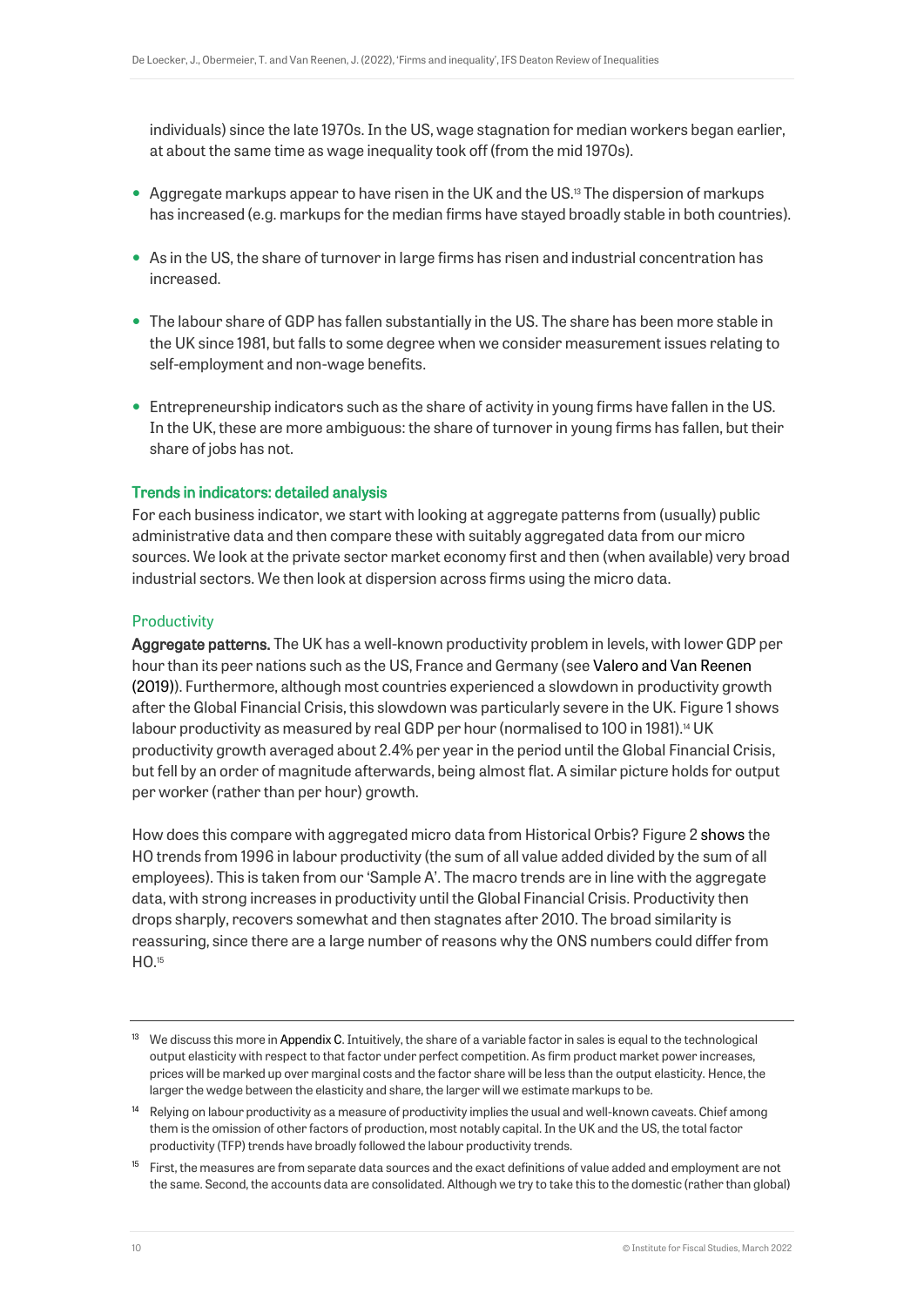<span id="page-11-0"></span>



Note: Whole economy real GDP per hour worked. 1981 = 100.

Source: Teichgraeber and Van Reenen (2021) using ONS and OECD data.



#### <span id="page-11-1"></span>Figure 2. Productivity: value added per worker from Historical Orbis

Note: Productivity is the sum of all value added across firms divided by the sum of all employment across firms. Value added deflated to be in 2007 prices.

Source: Market sector from HO data using Sample A (see Appendix A).

A further way to compare the productivity trends across data sources is by industry. Appendix Figure A1 breaks down value added per worker in HO by the five broad sectors in the market economy and compares it with administrative data. The patterns seem similar across the two data sources.

Í Productivity dispersion. In order to examine firm inequality, we must use the full micro data. Having validated the aggregate productivity trends in HO, Figure 3 uses it to show one measure of

ultimate owner, some of the activity could still originate from a firm's overseas affiliates (which are not included in the ONS data). Third, we have the restrictions inherent in the Orbis data (discussed in Section 3) that not all firms report all the relevant data items. Fourth, we have imposed some sample restrictions, such as limiting to firms with 10 or more employees in Orbis and looking only at the market economy, conditions that are not imposed i[n Figure 1.](#page-11-0) Fifth, productivity is measured per hour i[n Figure 1 a](#page-11-0)nd per worker i[n Figure 2.](#page-11-1) See Appendix B for a longer discussion.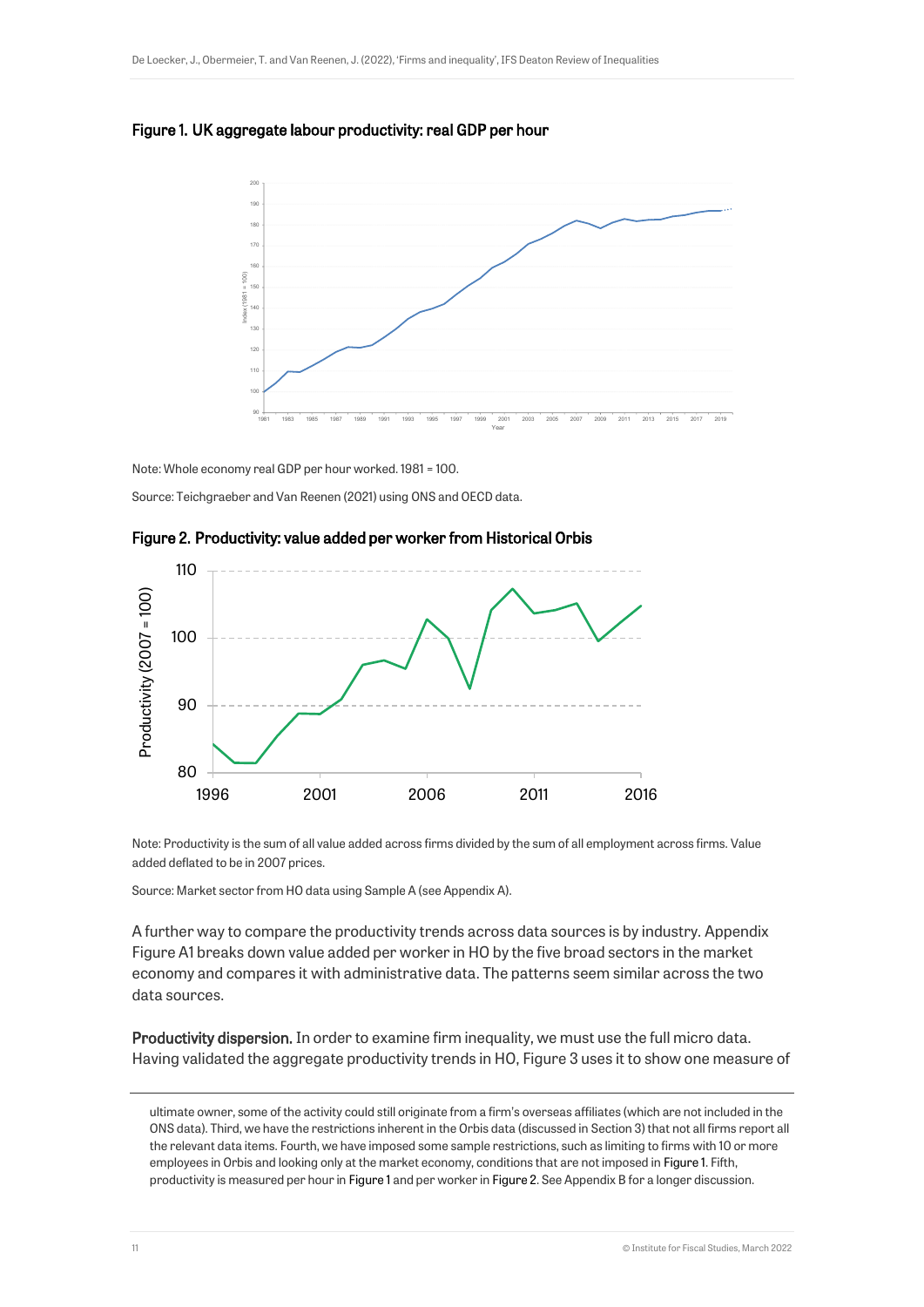$\overline{a}$ Í the dispersion of productivity across firms. Following the OECD (e.g. Andrews, Criscuolo and Gal, 2015), we compare average productivity for the 'frontier' (defined as the employment-weighted average productivity of firms in the top 5% of the productivity distribution in each year) compared with 'followers' (the rest of the economy). We normalise the series to 0 in 1996 and use logarithms, so cumulative productivity growth can be read off the figure. Hence, the value of 0.03 in 2005 for followers indicates a growth of 3 log points (or 3%) between 1996 and 2005. As in the US and other OECD countries, dispersion in productivity appears to have risen since 1996 on this measure. Leading firms' productivity grew by 67 log points between 1996 and 2016 whereas follower productivity grew by 14 log points. Since the Global Financial Crisis, both groups of firms have seen their productivity stall.



i. Figure 3. Productivity dispersion has widened (OECD method), log(value added per worker) growth

Note: Growth of labour productivity (normalised in 1996). 'Leaders' is the employment-weighted average productivity growth of firms in the 95<sup>th</sup> percentile and above of the year-specific level of productivity distribution. 'Followers' is the employment-weighted average productivity growth in the rest of the distribution (below the 95<sup>th</sup> percentile). Productivity is measured by inflation-adjusted value added per worker.

Source: Market sector from Historical Orbis using Sample A.

Figure 4 presents a more conventional quantile plot comparing the 10<sup>th</sup>, 50<sup>th</sup>, 90<sup>th</sup> and 95<sup>th</sup> percentiles. The left-hand panel is unweighted (by firm) and the right-hand panel is weighted by firm employment. The unweighted panel again shows a fanning out of the distribution, especially after the financial crisis: there was some mild slowdown from firms in the top decile, but more dramatic stagnation – and even falls – in productivity for the median and the bottom decile of firms. The figure shows upper-tail productivity rising much more than dispersion in the lower tail, below the median.

A broadly similar picture emerges in the right-hand panel of Figure 4, which weights firms by their employment. Here, the median line reflects the productivity of the firm where the median employee works (rather than simply the unweighted median across all firms regardless of size as in the left-hand panel), so it is arguably more policy relevant. The fanning out of the distribution is also evident, although here the change is more dramatic, starting in the late 1990s. Median productivity has not increased over this period and the lower tail (the 50:10, the ratio of the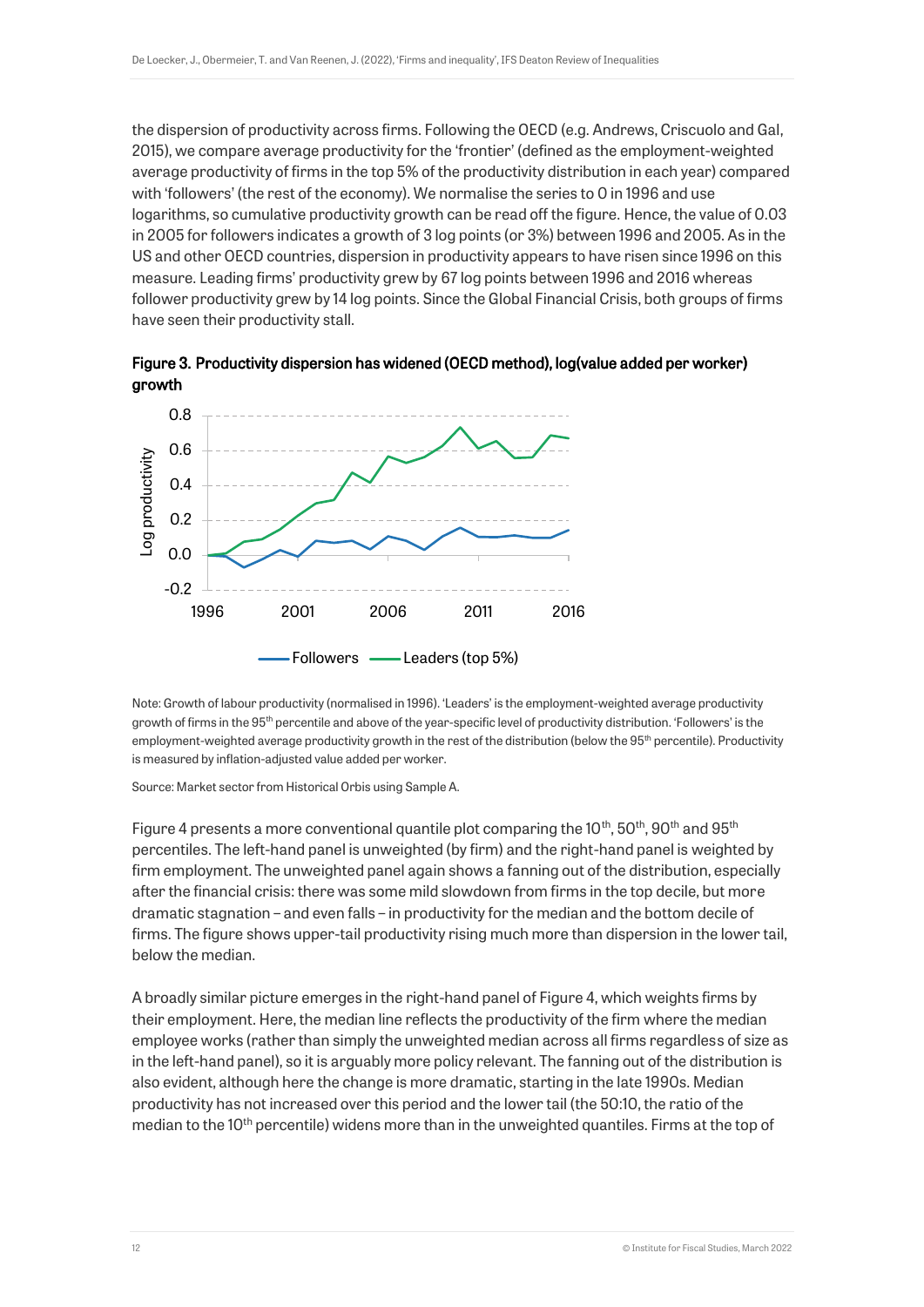the distribution (which are the larger firms) have enjoyed steady productivity growth.<sup>16</sup> As noted above, these figures are all in log points. So in panel b the value of almost 0.4 in 2016 indicates that the 90<sup>th</sup> percentile had almost a 50% (( $e^{0.4}$  – 1) × 100 = 49.2%) increase in productivity over the 1996–2016 period.





Note: Panel a is unweighted (by firm) and panel b is weighted by firm employment. Productivity is value added per employee.

Source: Market sector from Historical Orbis using Sample A.

Other papers. Our finding of widening UK productivity dispersion is broadly consistent with other sources using administrative data (e.g. Bahaj et al., 2017; Office for National Statistics, 2019). Oliveira-Cunha et al. (2021) use the public release version of the ABI/ABS administrative data in Office for National Statistics (2020) to examine productivity dispersion. We give a detailed comparison of the trends in the two data sets in Appendix B. Broadly, the ONS data also find substantial increases in productivity dispersion in the upper tail. For example, productivity at the  $95<sup>th</sup>$  percentile of the (employment-weighted) firm distribution has risen a lot, whereas it has been stagnant at the median, consistent with our analysis of HO in panel b of Figure 4. The magnitude of the increase is lower in the ONS data, however, and there is no sign of increasing dispersion in the lower tail. We think this is likely to be because coverage in both HO and ONS is comprehensive for the upper tail, but less reliable in the lower tail.

 $\overline{a}$ Summary on productivity. UK aggregate productivity growth has dramatically slowed since 2007 in the macro data and in most broad industrial sectors. We see similar trends when aggregating our firm-level data from Historical Orbis, which is a useful validation. We also document a large increase in productivity dispersion between firms, and even more so when we take into account the weight of a firm in terms of employment, indicating that growth itself was unequal across the

<sup>&</sup>lt;sup>16</sup> Interestingly, this increased dispersion continues a trend that may have begun at least as far back as the early 1980s (see Faggio, Salvanes and Van Reenen (2010)) and mirrors the picture in the US (see Barth et al. (2016)).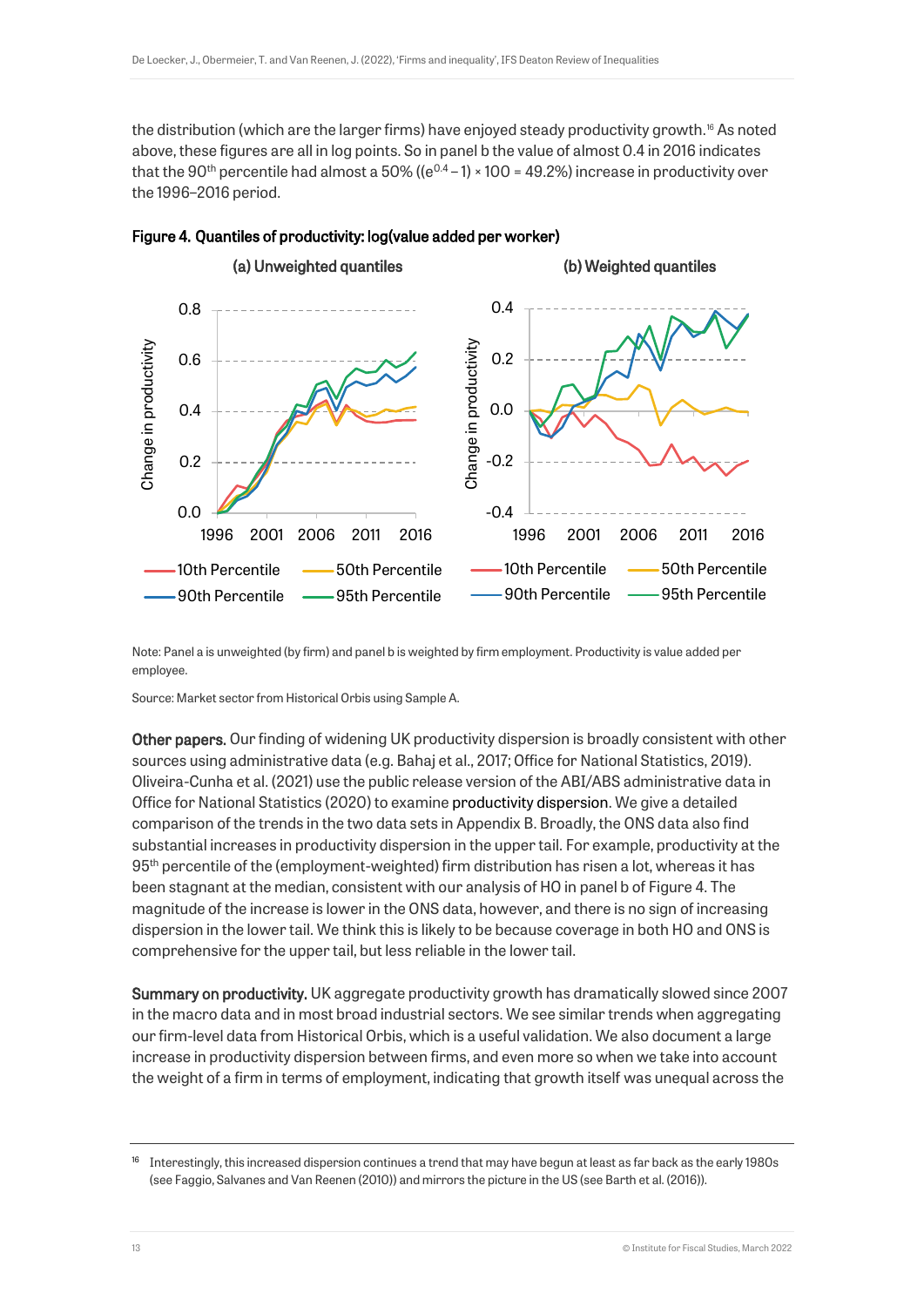firm size distribution. Comparing this with ONS firm-level data suggests that this increase is strongest in the upper-tail (above-median) part of the productivity distribution.

#### Wages

Aggregate mean and median wages. Figure 5 plots real wages for the mean and median employee since 1980 from administrative sources (ASHE) over roughly the same period as the labour productivity series in Figure 1. As can be seen, the qualitative features of average wages follow those of productivity trends. There was a healthy growth up to the Global Financial Crisis, then a sharp fall thereafter. Real wages began rising from about 2013, but by 2020 had still not fully recovered to where they were pre-crisis.





Note: UK average weekly earnings for individual employees, deflated by the CPI.

Source: Annual Survey of Hours and Earnings (ASHE).

A second important fact regarding Figure 5 is that median real wages have grown much more slowly than mean wages since 1980, reflecting the well-known growth of UK wage inequality. As can be observed in the graph, there has not been an increase in this measure of wage inequality from the mid 2000s onwards. Although wage inequality has also grown dramatically in the US since the mid 1970s, a major difference is that median real wages have been quite stagnant in America since the 1970s, whereas Figure 5 shows that they grew at a healthy clip in Britain until the financial crisis. Indeed, for the three decades preceding the financial crisis (1979–2007), national income per person grew faster in the UK than in the US, France and Germany, reversing Britain's relative decline over the previous century. Corry, Valero and Van Reenen (2011) argue that there were many UK policy-related factors underlying this, including reforms to labour and product markets, educational attainment and joining the European Union. Since the financial crisis, however, median wage growth has broadly tracked mean wage growth and productivity. Again, this suggests that for the last decade, the main UK problem has not been inequality (at least as measured by the difference between the mean and median wage), but rather slow productivity growth. The fact that policy helped improve the UK's productivity position after the 1970s holds up some hope that appropriate institutional and policy reforms could help this happen again (Besley and Van Reenen, 2013).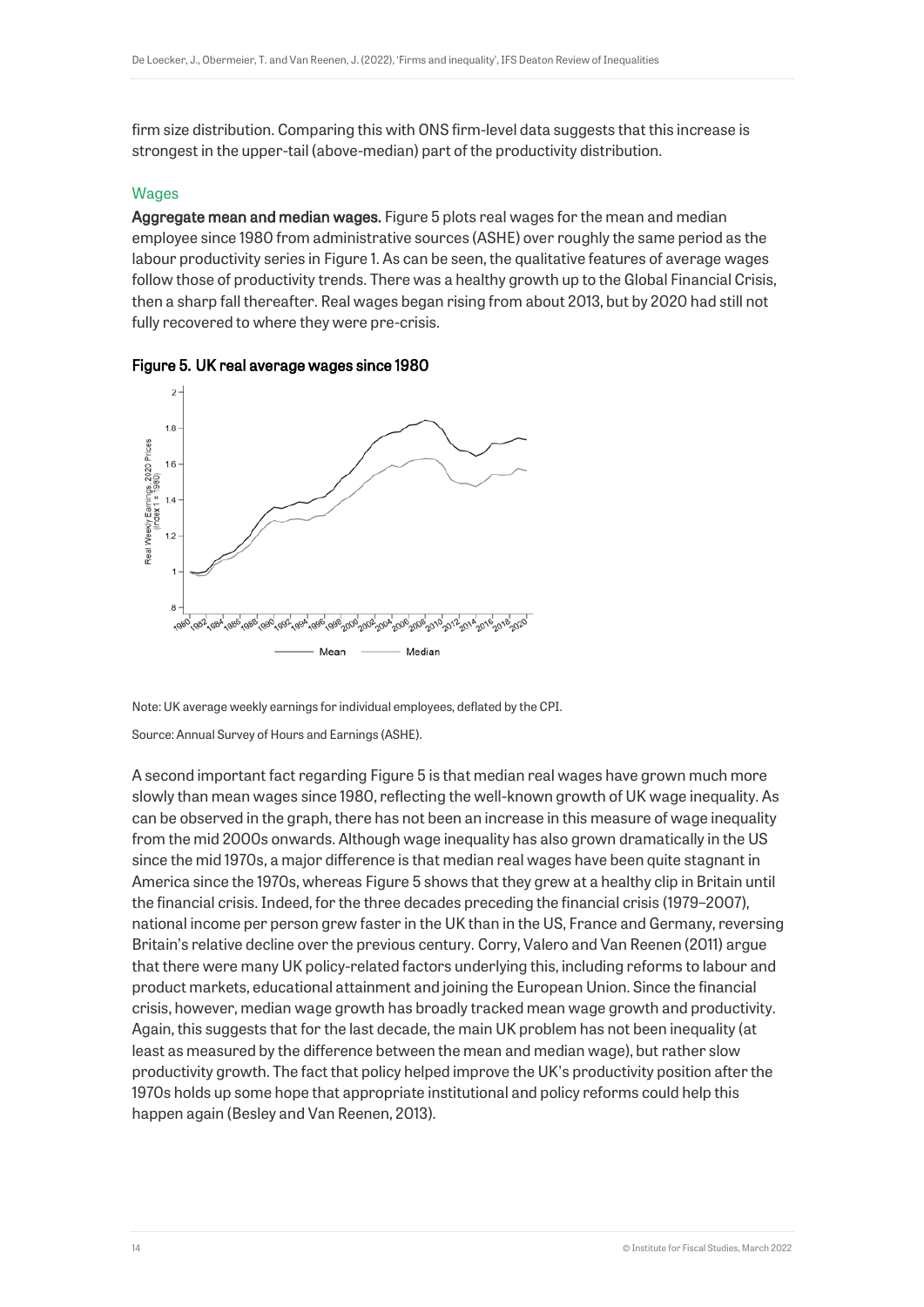Figure 6 presents HO data for productivity (value added per worker), wages (wage bill per worker) and profits per head (EBITDA per worker). Payroll is about two-thirds of our measure of value added.



 $\overline{a}$ Figure 6. Aggregate firm wage, productivity and profits from Historical Orbis

Note: VA stands for 'value added'. EBITDA stands for 'earnings before interest, tax, depreciation and amortisation', and it is a measure of profits. Productivity is in 2007 £.

Source: Market sector from Historical Orbis using Sample A.

Wage dispersion. Although much is known about wage inequality between individuals, much less is known about the distribution of wage inequality between firms. Figure 7 (from HO) shows that it has also increased since 1996. The patterns are similar to those for productivity in Figure 4 with an increase in dispersion in both unweighted (left-hand) and employment-weighted (right-hand) panels.<sup>17</sup>

These patterns are broadly consistent with US work. For example, Song et al. (2019) use employer–employee matched data from the Social Security Administration and Barth et al. (2016) use data from the LEHD (state-specific Unemployment Insurance systems). These papers suggest the majority of inequality growth across workers is due to increasing average wage differences between firms. Unfortunately, there is not comprehensive employer–employee matched data in the UK over many decades to do a rigorous decomposition of the within- versus between-firm wage differentials as these papers can do. The similar firm-level patterns do suggest an important role for companies in wage inequality, however.

Summary on wages. UK wages have stagnated at the mean and median since 2008–09. Wage inequality between individuals has been increasing since the late 1970s, and firm-level wage

Note that the fall in wages at the  $10<sup>th</sup>$  percentile in the weighted panel does not mean that the  $10<sup>th</sup>$  percentile for workers as a whole has been falling (we know that it has not, and has been helped by the minimum wage), because this depends on the distribution of individual workers' wages across firms.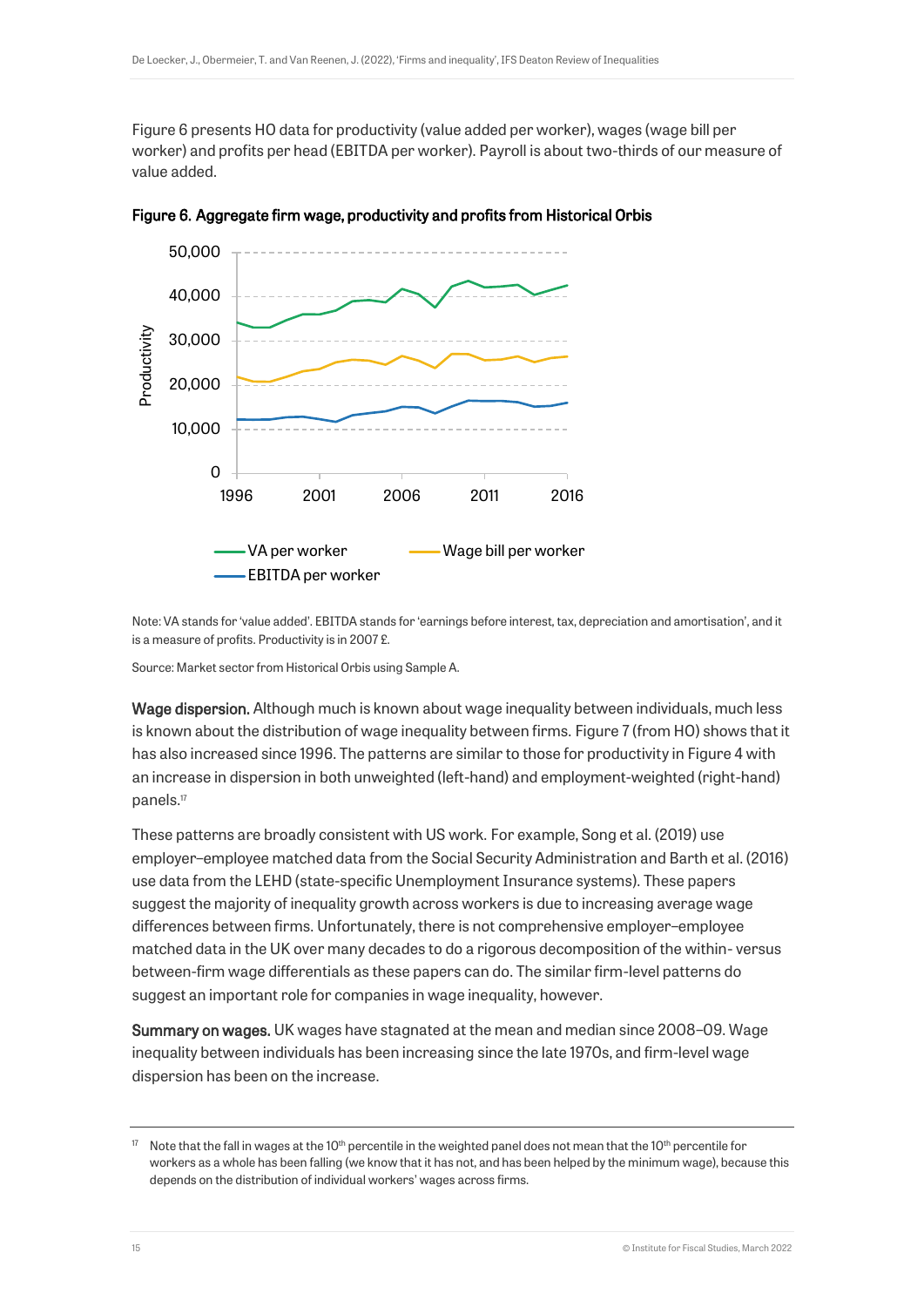

Figure 7. Dispersion in firm log(wages)

Note: The average wage is computed as the wage bill divided by employment for each firm. Panel a shows the unweighted quantiles and panel b shows the quantiles weighted by firm employment.

Source: Market sector from Historical Orbis using Sample A.

#### <span id="page-16-0"></span>Firm markups of prices over marginal costs

The markup of price over marginal cost is challenging to measure: although prices are in principle easy to record, marginal costs are not. 18 First, one can use engineering estimates, but detailed cost data are rarely available. Second, one can estimate demand systems using quantity, price and product characteristic data and infer costs indirectly using an optimisation assumption. However, detailed brand price data are unavailable across large ranges of goods. To look across the whole market economy, a more popular approach starts from the production function and a cost minimisation assumption that generates the well-known relationship between a factor's share of revenue and the output elasticity (see Appendix C). When prices are equal to marginal cost (a markup of one with zero profits) as under perfect competition, the share of a variable factor (such as materials) should equal the output elasticity with respect to that factor (a technological parameter). As markups increase, the share of the variable factor will fall relative to the elasticity. The cost of goods sold (COGS) is the most easily observable proxy for variable costs in accounting data. For stable technology, a fall in the COGS share indicates an increase in the markup.

We stress that the results presented here rely on a calibrated output elasticity (time and firm [invariant\).19](https://invariant).19) This was the starting point of De Loecker, Eeckhout and Unger (2020) in their initial

For example, see subsection II.A of De Loecker, Eeckhout and Unger (2020).

We do not impose this restriction because we think it is necessarily correct, rather it enables us to focus in a transparent way on the raw variation in the data. The calibrated elasticity of course also abstracts away from crosssectional heterogeneity in the output elasticity, and therefore the analysis is potentially subject to compositional changes in economic activity across industries over time.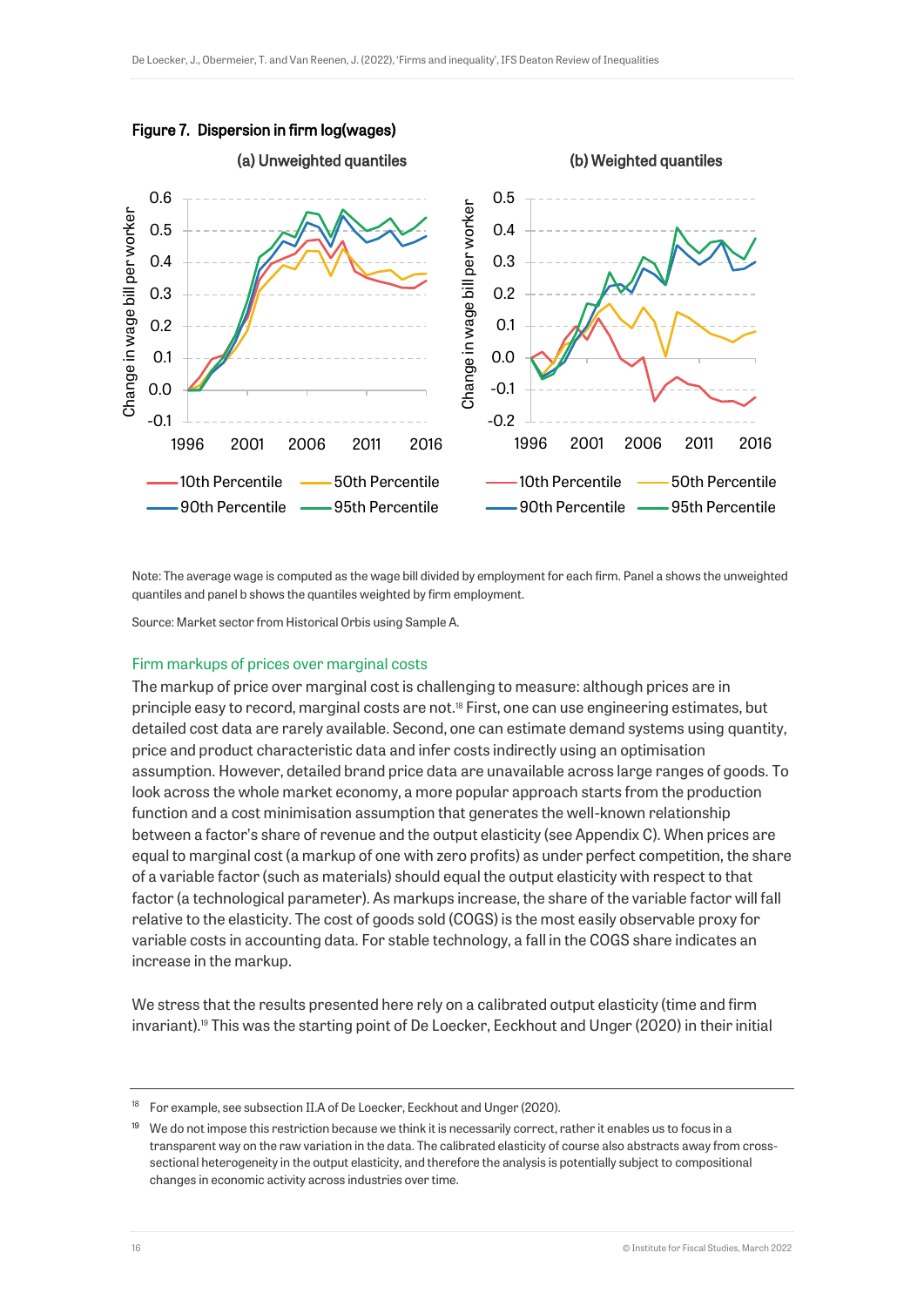analysis of the US data.<sup>20</sup> Note that profit rates will include measures of fixed costs, so that even when markups over variable costs rise, profit rates may not rise because of the increase in the importance of fixed costs. Although one should worry about the heterogeneity and time-varying aspect of the output elasticity, this markups calculation should be seen as a first step in characterising the main UK patterns.<sup>21</sup>

 $\overline{a}$ Aggregate markups. Many investigators have analysed markups in the US economy, although increasingly more work has centred on other regions of the world. For the US economy, most work has found an increase in aggregate markups, with a range depending on specific modelling assumptions and methodologies. De Loecker, Eeckhout and Unger (2020) find that the increase in their estimated aggregate markup among publicly listed US firms is driven by a reallocation of activity towards high-markup firms, rather than an overall within-firm increase in markups. The increase in markups is shown to come predominantly from the falling share of costs of goods sold to total revenues.<sup>22</sup>



i. Figure 8. The cost of goods sold (COGS) as a share of turnover, all Historical Orbis firms

Source: Market sector from Historical Orbis using Sample B.

Figure 8 shows the change in the aggregate COGS share across all Historical Orbis firms.<sup>23</sup> We believe this is the first time such an analysis has been performed across such a large range of firms for the UK. We observe a significant fall in the share of variable costs of almost 6

<sup>&</sup>lt;sup>20</sup> We are not too worried about the choice of COGS as a measure of variable input. Relative to other factors of production, such as the capital stock or expenses related to advertising, marketing, innovation, etc., COGS captures the most variable factor of production. Put differently, it is very unlikely that any other factor of production would get us closer to a measure of the markup; so if we fail to find particular markup patterns, it is safe to conclude that we will not find them using other factors of production.

<sup>&</sup>lt;sup>21</sup> We opted not to inject the US-based technology parameters for at least three reasons. First, this has been done by De Loecker and Eeckhout (2018) already, and we already compare the two samples. Second, we already know from De Loecker, Eeckhout and Unger (2020) that it is unlikely to overturn the results. Third and finally, a more definitive conclusion would require us to estimate the production functions for the millions of firms in our data. This is something we are pursuing in future work. We avoid cost-share methods, as these (in the limit) equate markups to profit rates, and that is precisely what we are trying to avoid.

<sup>&</sup>lt;sup>22</sup> For a subset of the economy – manufacturing, retail and wholesale trade – De Loecker, Eeckhout and Unger (2020) and Autor et al. (2020) corroborate these patterns using the universe of private firms from the US Census data.

<sup>&</sup>lt;sup>23</sup> Note we are using Sample B in this subsection, which conditions on non-missing sales, employment and COGS.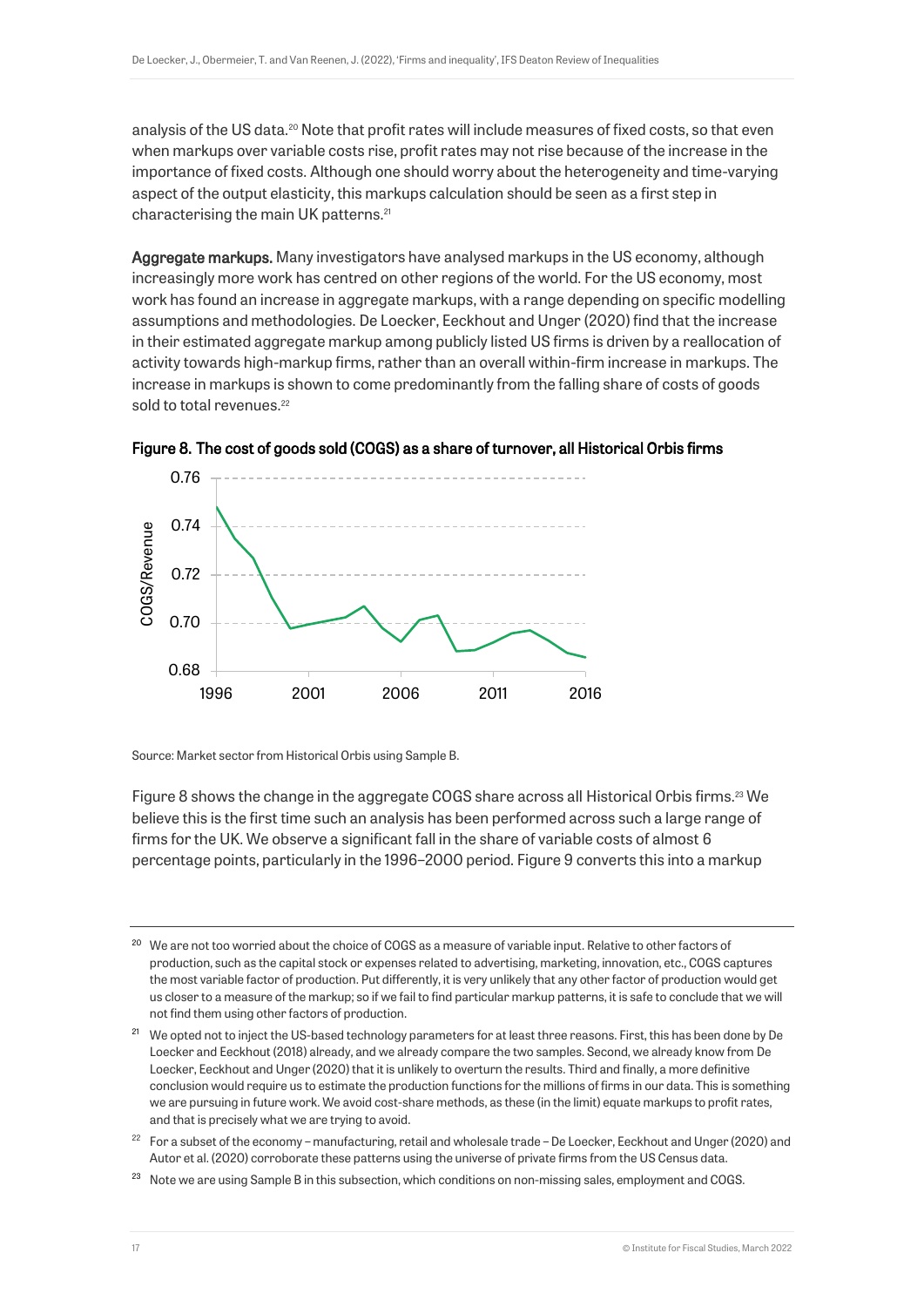using an output to COGS elasticity of 0.85, as is standard,<sup>24</sup> unsurprisingly showing a large increase in the aggregate markup. Appendix C discusses markup calculations in more technical detail and Appendix B shows various robustness tests. For example, when we use input weights instead of output weights, we see similar trends, albeit with smaller magnitudes.





Note: The markup calculation assumes an output elasticity of 0.85 and markups are weighted by turnover. See Appendix C for markup calculations.

Source: Market sector from Historical Orbis using Sample B.





Note: Markups are computed with a constant elasticity of 0.85 and the means are weighted by turnover. See Appendix C for markup calculations.

Source: Market sector from Historical Orbis using Sample B.

Figure 10 compares the markups for publicly listed firms and for unlisted firms. Unlisted firms have lower markups than their listed counterparts, which is unsurprising since they are smaller. Markups rise over time for both sets of firms, but the increase is more marked for listed firms and

<sup>&</sup>lt;sup>24</sup> This follows De Loecker, Eeckhout and Unger (2020). Alternative calibrations of the output elasticity will obviously change the level of the markup, but not the trend.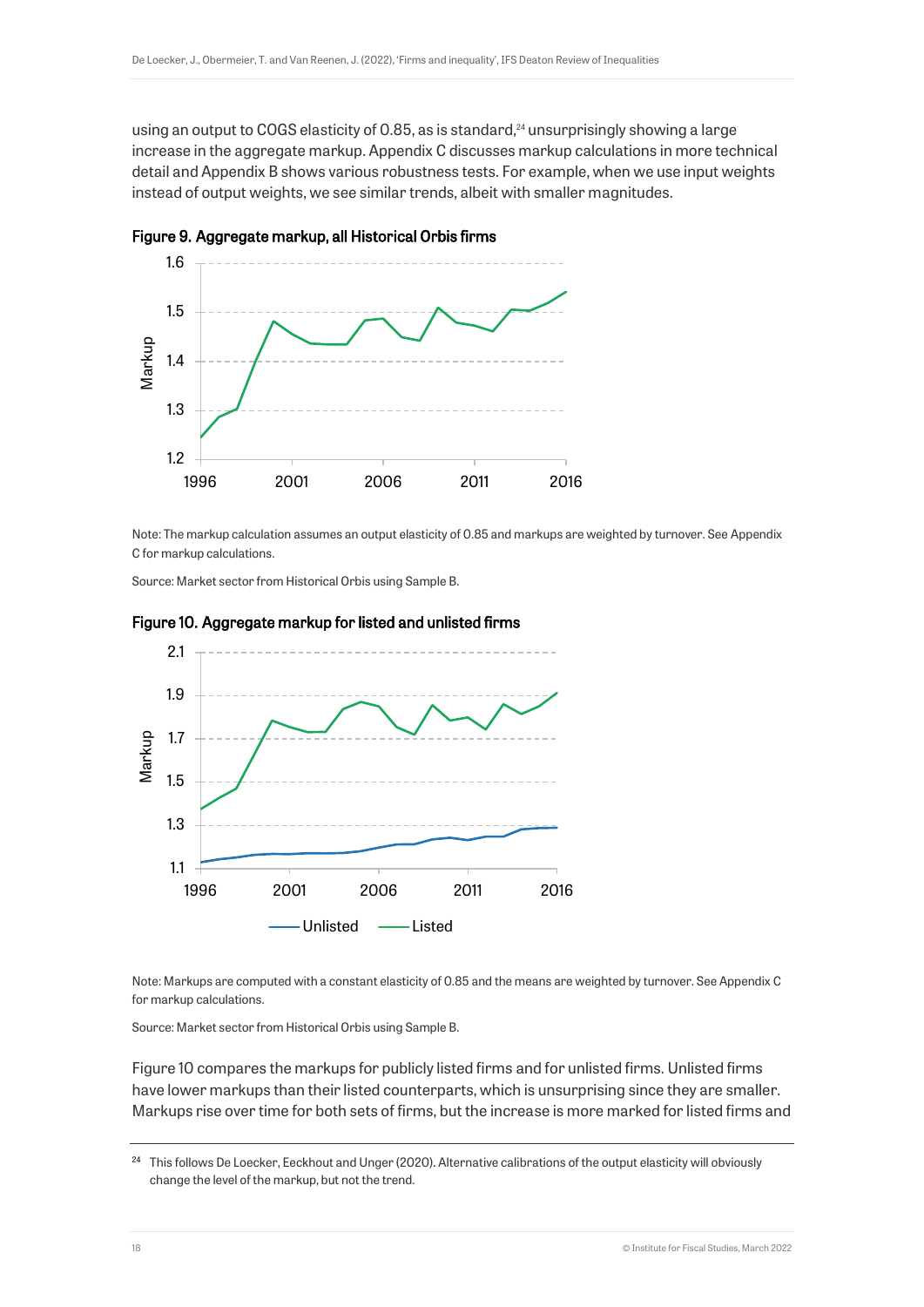the timing of the changes differs (strongest 1996–2004 for listed and more continuous for unlisted). We can further decompose the unlisted firms between those that are foreign subsidiaries and those based in the UK. Interestingly, the unlisted UK firms have seen faster increases in their markups, whereas the foreign affiliates have been more stable. All this suggests that there may be some interesting differences between the ways multinationals structure themselves that lead to changes in estimated markups. We also look at markup changes by sector, finding that markups have risen broadly across industries (see Appendix Figure A5).

Markup dispersion. Figure 11 looks at the quantiles of markups (unweighted in the left-hand panel and weighted by revenues on the right). As with firm productivity and wages, there has been an increase of dispersion across firms in terms of markups. The increase in upper-tail inequality is particularly impressive. There has been essentially zero change in markups for firms at the median or below for both panels. By contrast, firms at the 90<sup>th</sup> percentile have had a 40% increase in the markup and those at the 95<sup>th</sup> had one twice as large for the unweighted series. The sales-weighted quantiles in Figure 11 show the same pattern, with zero change for the 'median consumer' but an even larger increase at the top of the distribution (note that the scale of the vertical axis is twice as large as for the left panel). The timing is slightly different however, being more focused in the late 1990s.



#### Figure 11. Distribution of markups, all firms

Note: The markup calculation assumes an output elasticity of 0.85. See Appendix C for markup calculations. Weighted quantiles use turnover.

Source: Market sector from Historical Orbis using Sample B.

Profit rates. The markups we have discussed are gross markups, i.e. estimates of the wedge between prices and marginal costs. Rising markups do not necessarily mean an increase in economic profits. For example, there may have been an increase in the importance of fixed costs (intangible capital of software, research, marketing, etc.), so that net markups are actually stable. Measuring fixed costs and economic profits is extremely challenging, of course. One crude measure is simply the ratio of earnings before interest, taxes, depreciation and amortisation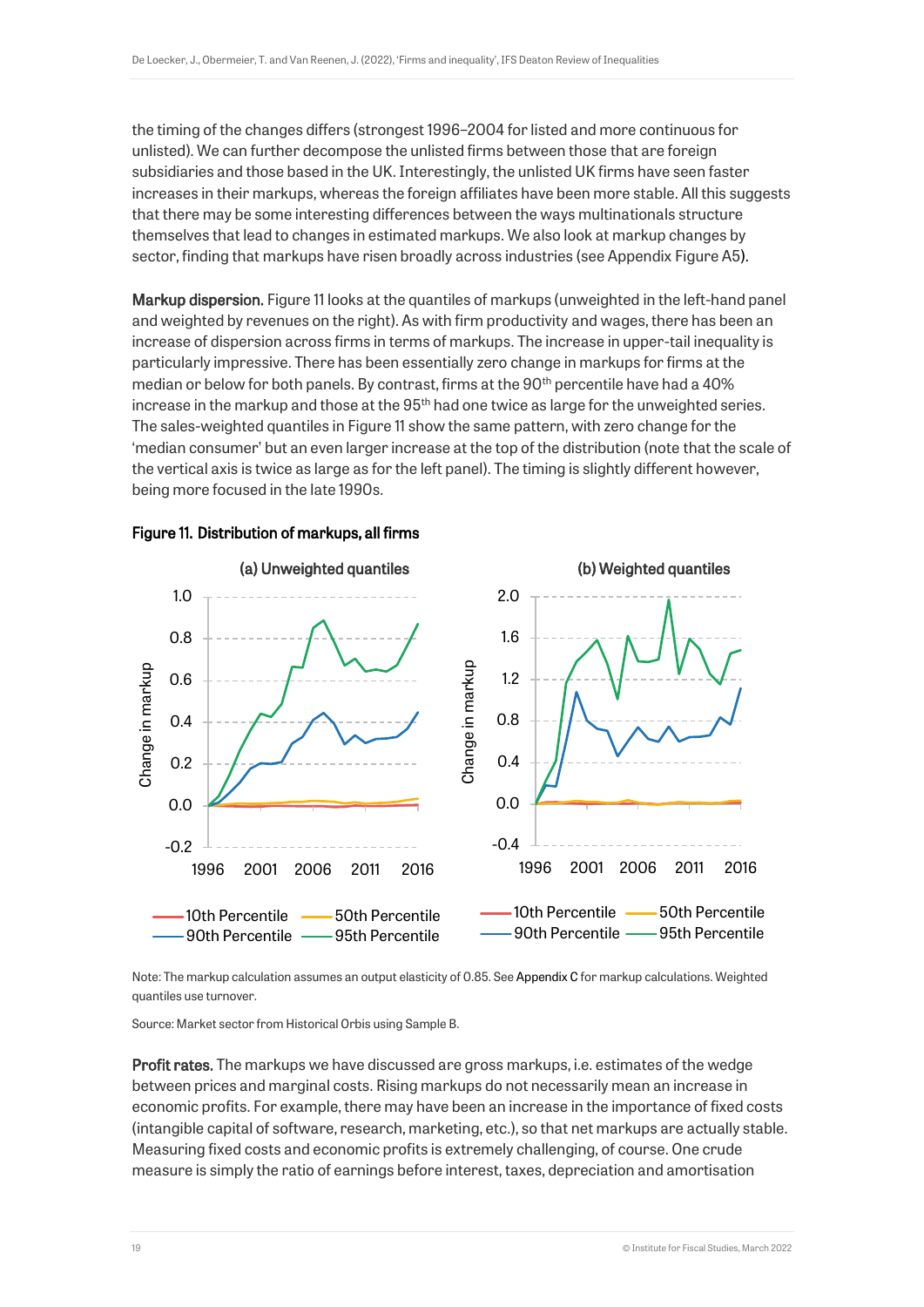(EBITDA) to sales. EBITDA is net of COGS and other expenses (SG&A – selling, general and administrative expenses) that may be more fixed. Figure 12 shows that this ratio has risen by about 2 percentage points from about 9.5% to 11.5% between 1996 and 2016, hinting at the idea that fixed costs account for some, but not all, of the increase in markups.



Figure 12. Profit rates: the ratio of aggregate profit (EBITDA) to revenue

Source: Market sector from Historical Orbis using Sample A (with the additional restriction of non-missing revenue).

The analysis of US data in De Loecker, Eeckhout and Unger (2020) highlights the increase in fixed cost (proxied by SG&A). Although this partly offsets the rise in gross markups (i.e. the higher margins are required to cover these fixed costs), there is still an increase in profit rates even net of these fixed costs. The latter result is consistent with the reported increase in the aggregate profit share in the overall US economy.

Other papers. The finding of increasing markups (and markup dispersion) is consistent with other work on other OECD countries and also on UK listed firms such as De Loecker and Eeckhout (2018), Díez, Leigh and Tambunlertchai (2018) and Aquilante et al. (2019). The only other UK study we are aware of that includes unlisted firms is Competition and Markets Authority (2020), which focuses on Orbis data, but only includes firms with over 250 employees. It also finds increases in markups. If we condition on these larger firms, we also find similar results to those presented here, which is unsurprising as the patterns are driven by the larger firms, as we have shown.

f, Summary on markups. Aggregate markups appear to be rising in the UK since the mid 1990s using the HO data. The rise is stronger in listed firms, which are larger and more global than unlisted firms, and also appears when looking at profit rates (which should strip out fixed costs). The dispersion of markups is also increasing, with median markups (like productivity) suggesting an important role for reallocation, rather than a general rise in markups across all firms.

#### Labour share

Í Aggregate labour share. The evolution of the share of labour in output is interesting for many reasons. First, if the economic pie is growing strongly, people may be relaxed if workers are getting a smaller share of it. However, as we have seen, productivity growth has been weak in the UK since the financial crisis. Hence, a labour share fall implies downward pressure on wages or jobs or both. Second, the distribution of capital income is much more unequal than that of labour earnings. Therefore, a fall of the labour share will be a force for increasing inequality across households. Third, the macro stability of the labour share was one of Kaldor's famous stylised Facts, which is unsurprising as the partners of the Miracleton of a miracle (The Miracleton of a miracleton of a miracle of the same said, always is of US data in De Loecker. Eackhout and Unger (2020) highlights the increa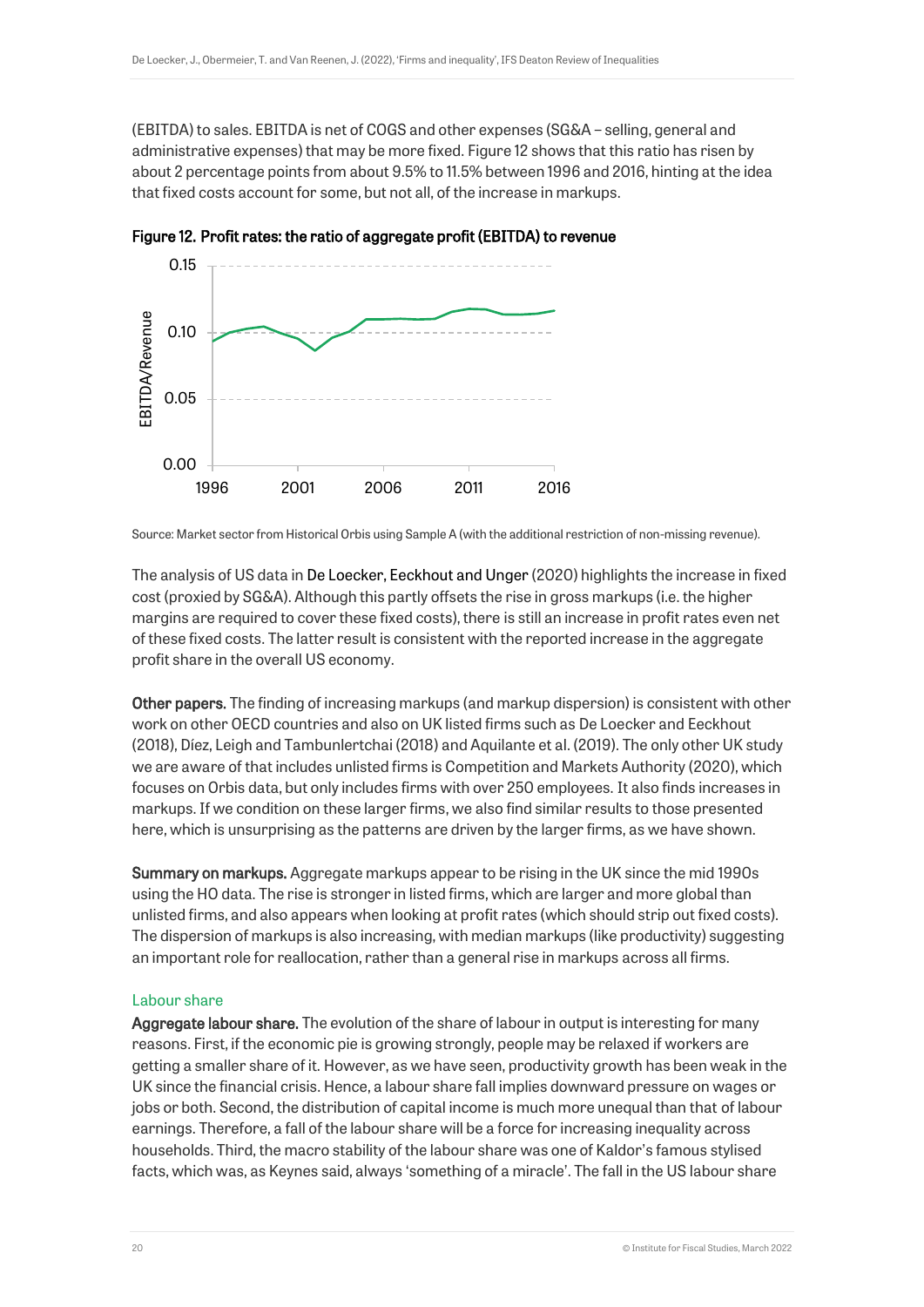since the early 1980s requires revision of this 'stylised fact'. The labour share has also been falling (albeit at different rates and timings) in most other OECD countries (see Karabarbounis and Neiman (2014), Autor and Salomons (2018) and Autor et al. [\(2020\)\).25](https://2020)).25) 

By contrast, the UK share of employee compensation in value added appears to have a different evolution at the macro level. Figure 13 taken from Dunn, Heys and Siddhu (2018), shows that the UK share of employees' compensation fell from 63% in 1957 to 50% in 1987 where it stabilised until the mid 1990s. It then rose before settling at around 57% in 2001 and has more or less remained there since.

Teichgraeber and Van Reenen (2021) analyse more recent data in greater detail (see Figure 14), focusing on the period after 1980 when the US labour share started falling and before 2020 (to avoid the confounding impact of COVID-19). The blue line is the official ONS series, which adds an estimate of self-employed labour income to employee compensation in calculating the labour share. This measure of the labour share has fallen by 2 percentage points over the period. The share fell the most between 1980 and 1996 under the Thatcher–Major Conservative governments and rose between 1997 and 2010 under the Blair–Brown Labour governments, before falling slightly since then.



#### Figure 13. Labour share, unadjusted for mixed income

Note: Employee compensation (excluding self-employed and including non-wage compensation) as a share of GDP. Source: Dunn, Heys and Sidhu, 2018.

<sup>&</sup>lt;sup>25</sup> There is some controversy over the non-US trends, with Gutiérrez and Piton (2020) arguing that only the US has seen a clear fall. However, we are somewhat sceptical about this conclusion. First, Gutiérrez and Piton focus on recent versions of KLEMS data that have deteriorated in quality compared with the earlier vintages that do show a fall. Second, their corrections for dropping real estate are problematic – this cannot be done in a consistent way across the KLEMS data. Third, they focus on the four largest European countries. Germany does experience a decline in their data. France and Italy had a decline, but it was primarily in the 1980s rather than in the later period they focus on. Their EU28 graph does show a fall even after their preferred corrections. Finally, Canada, Japan and China also seem to have falls in the labour share. Nevertheless, there is clearly more work to do here.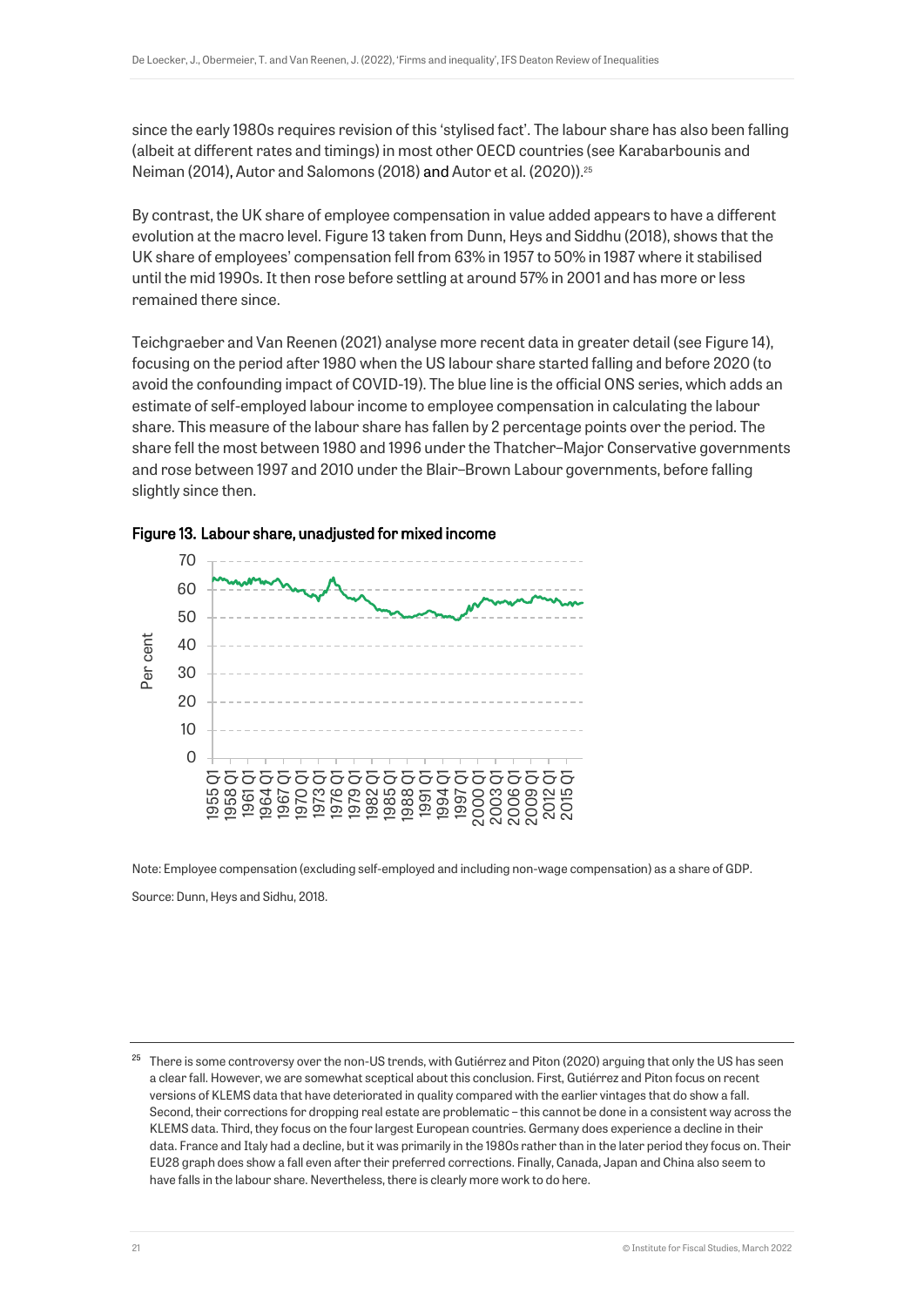



Note: The solid line with circles (blue) shows compensation and adjusted mixed income (an estimate for self-employed income that can be classified as labour income) over GDP. The dotted (purple) line shows wages and adjusted mixed income over GDP, i.e. it excludes non-wage benefits of employees (employers' pension contributions, employers' National Insurance payments etc.). The red (dashed) line takes the value of the blue series in 1981, and then applies a hypothetical growth rate for the years after. The hypothetical growth rate equals the growth of employee compensation per hour over growth of GDP per hour. This is to approximate how the labour share could have evolved if all workers (including selfemployed) had experienced growth of income equal to that of employees.

Source[: Teichgraeber and Van Reenen \(2021\) u](#page-41-2)sing ONS and OECD data.

This disguises two important changes, however. First, there is the position of the self-employed, those on so-called 'mixed [income](https://income�.26)'. 26 This group has experienced much slower income growth (of about 44%27) between 1981 and 2019 than the employed (whose hourly compensation rose by about 80%). Further, the fraction of workers who are self-employed has risen substantially (from about 10% to 16% of the workforce over the same period). Since the self-employed have lower incomes on average than the employed (primarily because of the solo self-employed, who do not employ other workers), this is an additional force depressing the labour share. The dashed red line in Figure 14 shows what the labour share would have been had the self-employed share remained the same and had their compensation per hour grown at the same rate as employees'. It is clear that the share is essentially the same in 2019 as in 1981, implying that all the fall in the official series is due to the changing fortunes of the self-employed.

The second important factor that the earlier analysis abstracted from is that there has been a large increase in 'non-wage compensation' for employees, primarily from employer pension contributions. This could be seen as a *bona fide* element of deferred compensation, but a substantial fraction of this compensation turns out to be corporate payments to deal with the historical under-funding of defined benefit occupational pension schemes (see Bell (2015)). For

<sup>&</sup>lt;sup>26</sup> For a closely related discussion on US data, which show somewhat different trends, see Smith et al. (2019).

 $27$  This income growth number is the sum of compensation and business income, so does not depend on the precise way that a self-employed person takes their income (e.g. in salary versus dividends), which will be heavily influenced by tax rates.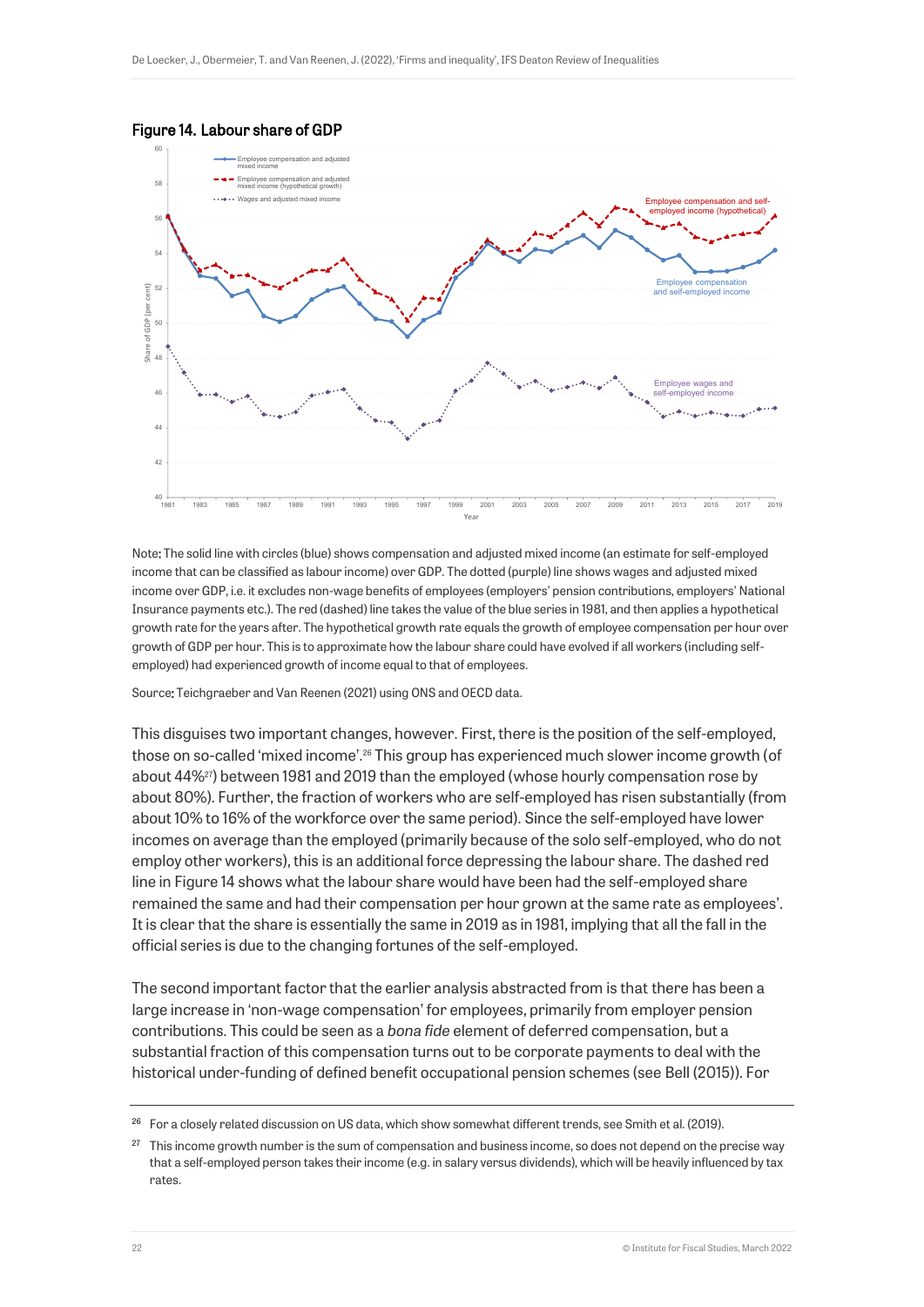example, British Airways' 'compensation' includes payments to pilots who have already retired and are obviously not contributing to current output.

The dotted purple line in Figure 14 takes out non-wage compensation from the official series (blue line) and shows a fall of around 3.5 percentage points in this wage share of GDP. We discuss how the labour share trends relate to changes in the markups, technology and monopsony in more detail below.

 Labour share: dispersion and further analysis. In Appendix B, we present some further analysis of the labour share in Orbis, the trends by industry and also between-firm dispersion. As in the US, the fall in the labour share is strongest in manufacturing. We also find increases in the dispersion of labour shares across firms, especially when we weight by size and more strikingly in the upper tail. This increased inequality between firms is consistent with our findings on productivity, wages and markups that we have already documented.

 $\overline{a}$ Summary on labour share. The aggregate labour share has drifted downwards in the UK over the long run. Since the early 1980s, there has been some fall after adjustments for non-wage compensation and the self-employed, but these are much smaller than in the US. Firm dispersion of labour shares has also risen.

#### Firm size and industrial concentration

We next turn to inequalities in firm size. In the UK administrative data, there is an increase in the share of turnover in the top 100 UK enterprises between 1998 and 2018. This ignores the firm's industry, and recent years have seen an enormous amount of work measuring industrial concentration, partly in response to concerns of weakening market competition. It is well known, of course, that concentration may be a poor measure of market power, but it is still useful to look at it, in the [round.](https://round.28) 28 Concentration measures are built from market shares – a firm's sales relative to those of the whole industry. This is non-trivial to estimate for large multi-industry firms, as the HO data do not break down turnover across industries. Appendix A discusses methodological issues, but they are sufficiently difficult that we choose to rely on work by others to summarise what has been happening.

Unfortunately, there is no long time series of concentration in the UK that we can draw on as the ONS stopped publishing these data. Competition and Markets Authority (2020) is the most recent work which tracks the sales share of top firms by four-digit SIC industry (so about 615 distinct sectors) between 1998 and 2018. It finds an increase in average concentration from about 46% to 50% (see Figure 15) using the turnover share of the largest 10 firms (the 'C10'). The increase was mainly in the 2006–11 period around the financial crisis, peaking at 54% in 2011. Similar patterns emerge from alternative concentration measures using the C4, C20 or HHI (Herfindahl– Hirschman Index). Concentration declined somewhat after 2014.

<sup>&</sup>lt;sup>28</sup> Se[e Syverson \(2019\) f](#page-40-0)or a recent treatment. Concentration increases could signal an increase in market power – for example, if entry barriers increase. Alternatively, it could signal a decrease in market power – for example, if consumers become more price sensitive and move towards the more efficient firm with lower prices. Furthermore, a well-known challenge is that concentration measures rely on a product market definition, and therefore production data can potentially provide different patterns from those obtained using consumption data for well-established antitrust markets (defined both in terms of product space and in terms of geography).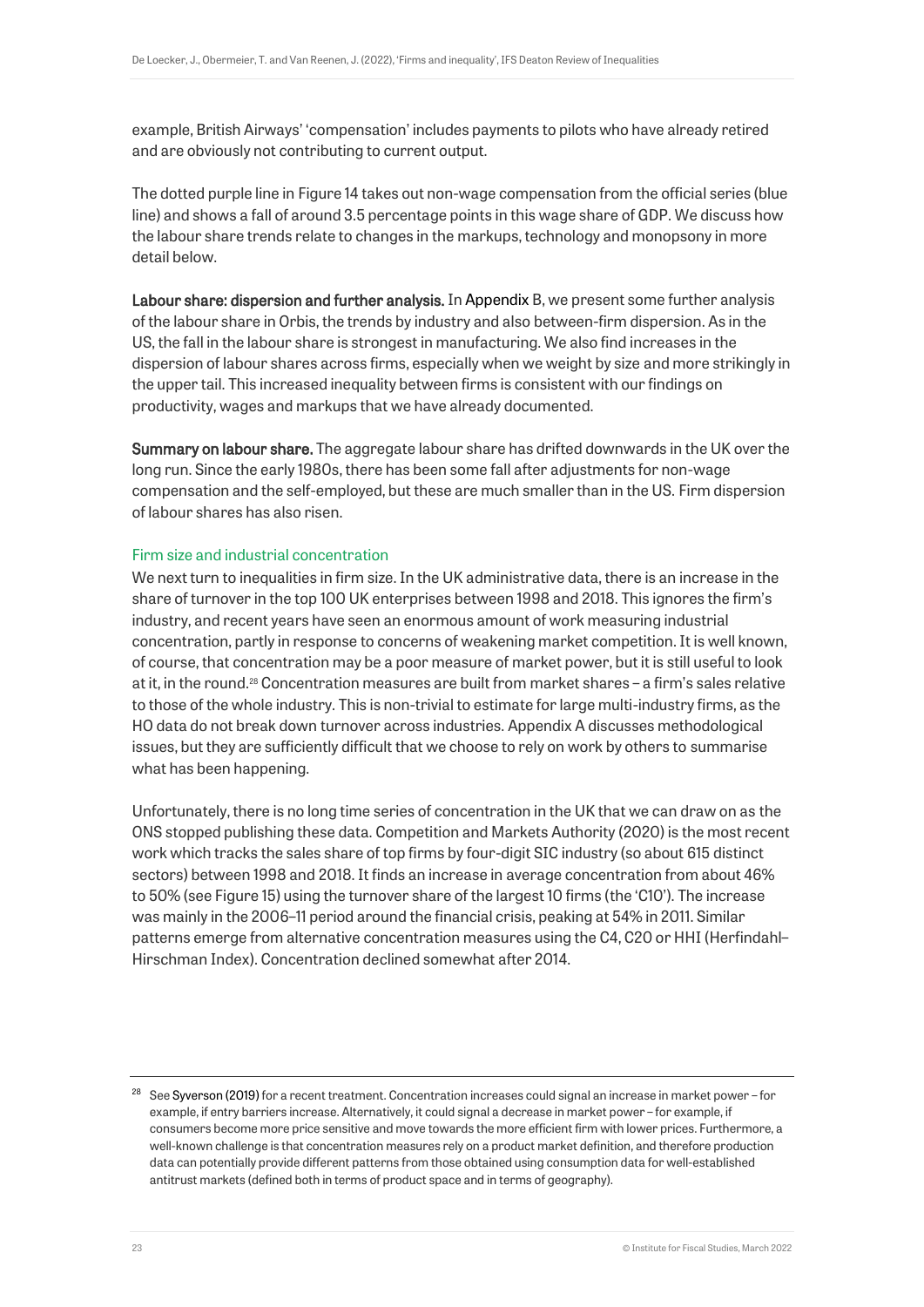

Figure 15. Average C10, whole economy

Note: Excludes non-market sectors such as government services - including fully government-run sectors such as central For the banking, and those dominated by the public sector, such as education. Turnover-weighted figure excludes Finance and fuel<br>wholesale as they have outsize effects on the aggregate figures, due to having turnovers well primary agricultural product sectors (coverage is similar in business count and total turnover to turnover-weighted)

#### Source: Competition and Markets Authority, 2020.

The increase in concentration around the Great Recession has also been observed in other UK studies on the BSD data. Bell and Tomlinson (2018) find a growth in concentration focused around the Global Financial Crisis using a subsample of (consistently defined) five-digit sectors over a shorter period of 2003–15. Bahaj, Key and Piton (2019) for the Bank of England also look at the C5 and C20 between 1998 and 2017 within detailed sectors and find a substantial increase (see Appendix Figure A18). BEIS (2020b) also finds concentration increased during the 2006–10 period.

 $\overline{a}$ The best effort yet to use company accounts data, rather than just administrative data, to analyse concentration is probably that by Koltay, Lorincz and Valletti (2020) from the European Commission's DG-COMP. They look at concentration in the UK (together with France, Germany, Italy and Spain) between 1998 and 2017. To construct a firm's industry share, one needs a good measure of the denominator (industry sales). The partial coverage of Orbis (particularly of SMEs due to the reporting issues discussed in Section 3) means that it is likely to be better to use sales or gross output from administrative sources. ONS-type industry statistics on sales are publicly available, so these are used as the denominator of concentration in Koltay, Lorincz and Valletti [\(2020\).](https://2020).29) 29 As noted above, an issue with the numerator for concentration is that company accounts do not generally break down turnover by industry or geography. For example, the consolidated accounts of a multinational will report sales regardless of where the good was produced or sold. To deal with this problem, Koltay et al. use the 'Industrial Passport' data from Euromonitor, a marketing firm that tries to disaggregate firm-level sales by geography, industry and year for major companies using a variety of information in the accounts and specialist trade knowledge. Dividing the private economy into 156 ISIC sectors and using this method, they find

<sup>&</sup>lt;sup>29</sup> This might seem an obvious point, but it has caused a lot of confusion in the literature. Early versions of Gutiérrez and [Philippon \(2018\) c](#page-39-0)laimed that concentration had fallen in EU countries, but, as pointed out by Bajgar et al. (2020), this turned out to be because they were calculating industry shares by summing Orbis firms. Because of improved coverage in the version of Orbis they used (pre-HO), this exaggerated the growth of industry output and led to a misleading fall in the shares of leading firms. When corrected using population industry data, there was a general increase in concentration, consistent with other papers.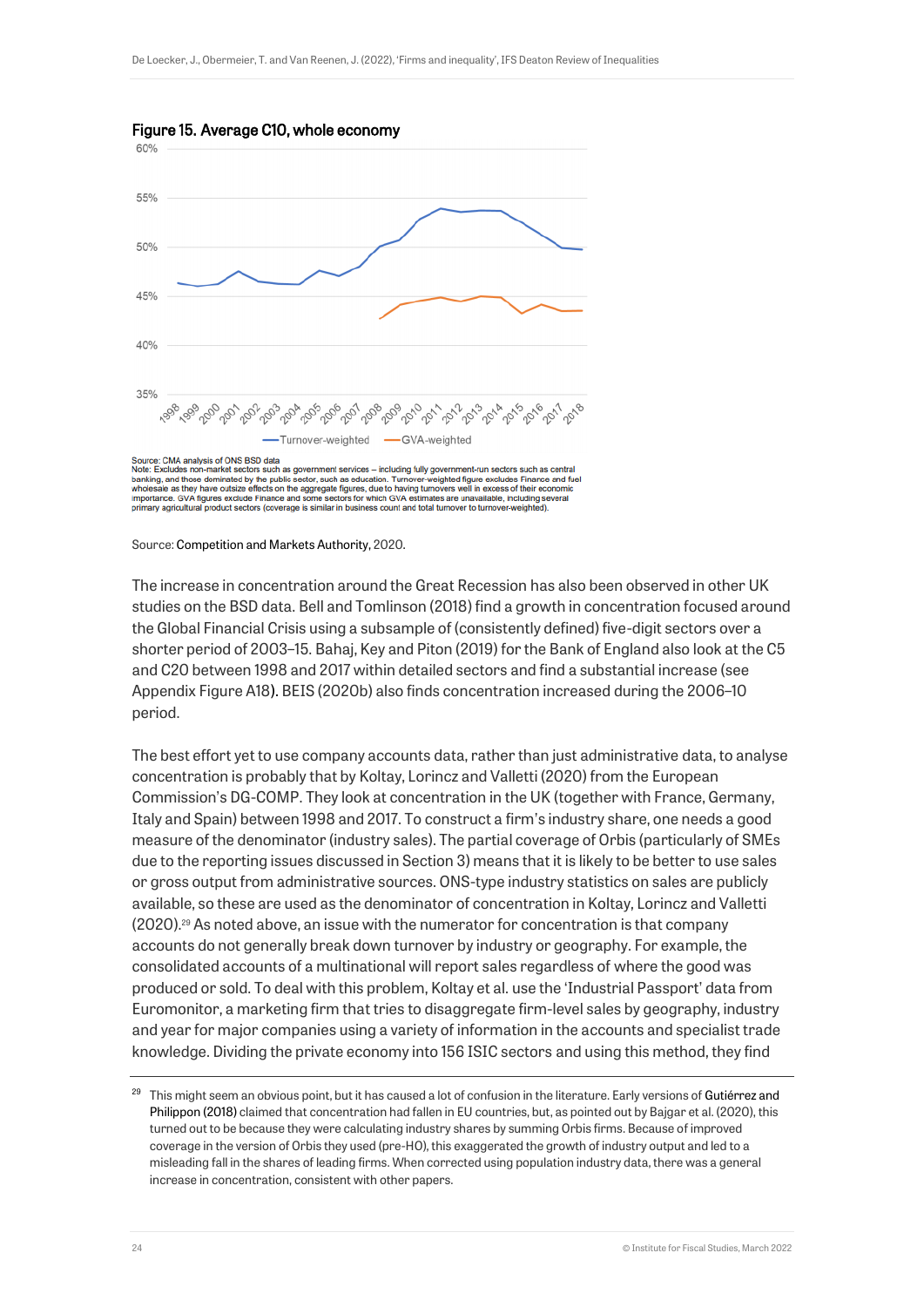that concentration increased substantially in the UK by almost 10 percentage points between 1998 and 2018 (see Appendix Figure A19).

Rising concentration in the UK is consistent with the patterns observed in other countries. For example, Autor et al. (2020) construct concentration measures at the four-digit SIC level (676 industries) from the US Economic Census 1982–2012 and find substantial increases, regardless of precise measurement of concentration (as do Grullon, Larkin and Michaely (2019)). Berlingieri et al. (2017) using administrative micro data from a large number of OECD countries (Multiprod) also find a trend towards increased concentration. Koltay, Lorincz and Valletti (2020) find that concentration has risen in the other European countries as well (although less so than in the UK). The ECB's COMPNET team using firm data from the Eurozone countries also find concentration increases (Melitz, 2020).

We reiterate that an important distinction has to be made between concentration in well-defined product markets used in antitrust analysis, and firm concentration in SIC industries (which will typically stretch across different antitrust markets). Both are of potential interest for efficiency as concentration may be relevant for input markets (such as labour) as well as output [markets.](https://markets.30) $^{\text{\tiny{30}}}$ 

#### Business dynamism and entrepreneurship

Í The entry rate and share of activity in young firms have declined in the US since the early 1980s (Decker et al., 2014). In terms of absolute numbers, there is no indication of a decline in the startup rates in the UK, at least since 2000. For example using all 6 million firms in Table 1 earlier, entry rates began at 12% in 2000 and ended at 13% in 2019, with a fall and then a rise. This exceeded death rates of around 10%. Consequently, the total number of firms in the UK economy has risen from 3.5 million to 6 million. However, this is mainly due to the rise of non-employer firms – as noted above, there has been a big increase in the fraction of UK workers who are selfemployed and these are mainly 'solo self-employed', employing zero workers. Since the vast majority of self-employed firms stay small or exit, a better measure of entrepreneurship is the share of activity in young firms (see Davies (2021)). The fraction of economic activity (as measured by employees and turnover) in UK firms that are less than 5 years old declined between 2000 and 2010 quite significantly. For example, about 14% of non-financial firm turnover was in young firms in 2000 and this fell to 7% by 2010. Although for employment this had recovered completely by 2018, the share of turnover was still only about 10%.

Masson and Shafat (2020) describe a new ONS administrative data set that tracks job transitions at the quarterly level (the Longitudinal Business Database, LBD). The LBD is constructed from the business register population (IDBR). Comparing the pre- and post-crisis periods (1999–2007 versus 2011–19), they show that job creation has fallen from 5.12% to 4.82% and job destruction has fallen from 4.71% to 4.37%: there are drops, but not large ones. The fall in job destruction is all on the extensive margin of less exit, which raises the concern of increasing numbers of 'zombie' firms. Davies (2021) using the (annual) BSD also finds some evidence of a decline in job reallocation (job creation plus destruction) since 1998.31 By contrast, Oliveira-Cunha et al. (2021) argue that there is no consistent evidence for falls in this measure of reallocation.

<sup>&</sup>lt;sup>30</sup> For example, Benkard, Yurukoglu and Zhang (2021) argue that, in the US, disaggregated data from some firms suggest that concentration has not risen in most consumer markets as it has in national four-digit SIC industries. However, even if this was the case, the rise in national product concentration could still have implications for input markets.

<sup>&</sup>lt;sup>31</sup> He also finds a fall in the responsiveness of job growth to TFP shocks, which is similar to US work in Decker et al. (2020).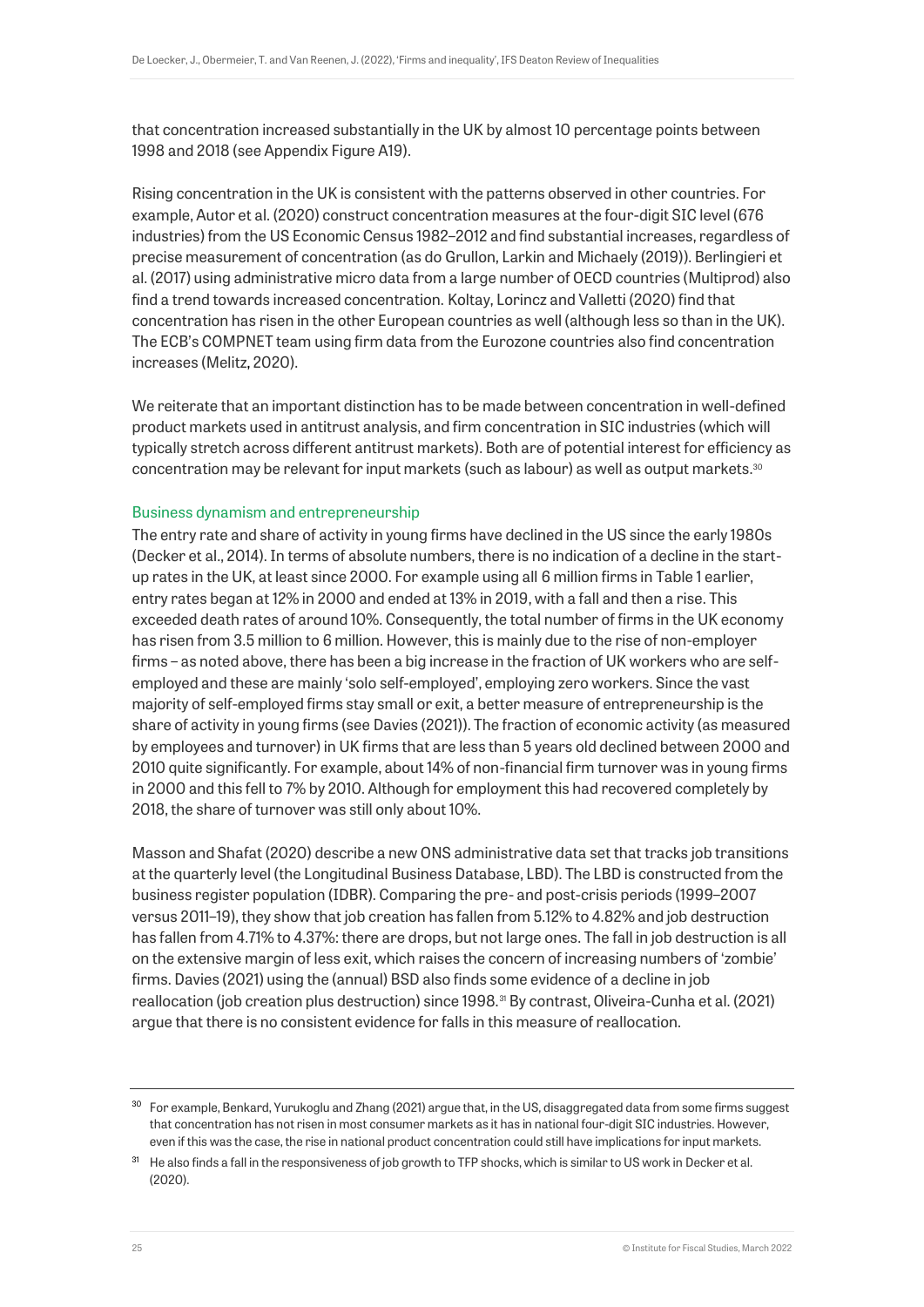Overall, different UK data sources and analysis do not paint such a clear picture of what is happening to entrepreneurship and business dynamism as the US. Therefore, this is an area where there is more ambiguity in the UK than in America.

#### <span id="page-26-0"></span>Connecting labour and product markets: a simple framework

Overall, the evolution of the UK business landscape shows much similarity with the US (recall [Table 2\)](#page-9-0). One apparent difference, however, is that the employee wage bill share of GDP does not appear to have fallen in the UK as it has in the US. However, when we examined this in more detail, we did find some fall in the labour share between 1980 and 2019 when corrected for selfemployment and non-wage compensation. Appendix C offers one simple imperfect competition framework for thinking of how to decompose the changes. There, we show that the change over time ( $\Delta$ ) in the labour share of revenues ( $S_{it}$ ) of a single firm *i* at time *t* can be broken down as follows:

$$
\Delta \ln S_{it} = \Delta \ln \theta_{it} - \Delta \ln \mu_{it} + \Delta \ln \lambda_{it} \tag{1}
$$

Í A fall in the labour share can come from: (i) changes in labour-saving technologies (automation) as indicated by a fall in  $\theta_{it}$ , the elasticity of output with respect to labour inputs; (ii) increases in firm product market power (markups) as indicated by a rise in  $\mu_{it}$ , the ratio of price to marginal cost; and/or (iii) increases in employer labour market power as indicated by a fall in  $\lambda_{it}$  (marginal productivity of labour relative to the wage, the inverse 'markdown'). As we discussed above, different authors have suggested all three as possible causes of the labour share fall, and of course these forces can interact. Moreover, at the macro level, we also have to aggregate across heterogeneous firms by size-weighting the equation, so a fall in the share can also come from a reallocation towards large firms which generally have low labour shares. This is the predominant force found by Autor et al. (2020).

Appendix C details how we can quantify the contribution of markups to the fall in the labour share. To summarise, we take equation 1 but assume the technology and monopsony terms are constant across time and firms and then aggregate across firms. We thus ask, holding technology and labour market fixed, how much the labour share would change as we let the markups change as observed. Recall from HO that there is a fall in the share of variable costs in revenues (as measured by the COGS/revenue ratio), which translates into an increase in estimated (COGS-weighted) markups of 0.44% per annum in the 1996–2016 period. Extrapolating this compound growth trend over the entire 1981–2019 period and calibrating to the 1996 labour share of GDP of 43.4% implies a 7.1 percentage point fall in the labour share according to equation  $1.^{\circ}$  By contrast, the actual fall in the labour share was only 3.5 percentage points (see Figure 14), about half as much.

 $\overline{a}$ Thus, the markup changes 'over-explain' the fall in the labour share in the sense that we would have expected the labour share to have fallen by an additional  $3.6$  (= 7.1 – 3.5) percentage points if product market power was the only factor. According to equation 1, the offsetting factors could have been monopsony power (markdowns) and/or technology. Markdowns of wages under marginal products may have become less pronounced due, for example, to the introduction in 1999 of the first UK National Minimum Wage (and its subsequent substantial increases). An alternative explanation is that technologies – which we assume are fixed and common for purposes of calibration – may have changed. This would require the output elasticity of labour to

<sup>&</sup>lt;sup>32</sup> If we use end-of-period values to calibrate technology, we obtain a very similar predicted fall in the labour share of 8.1 percentage points.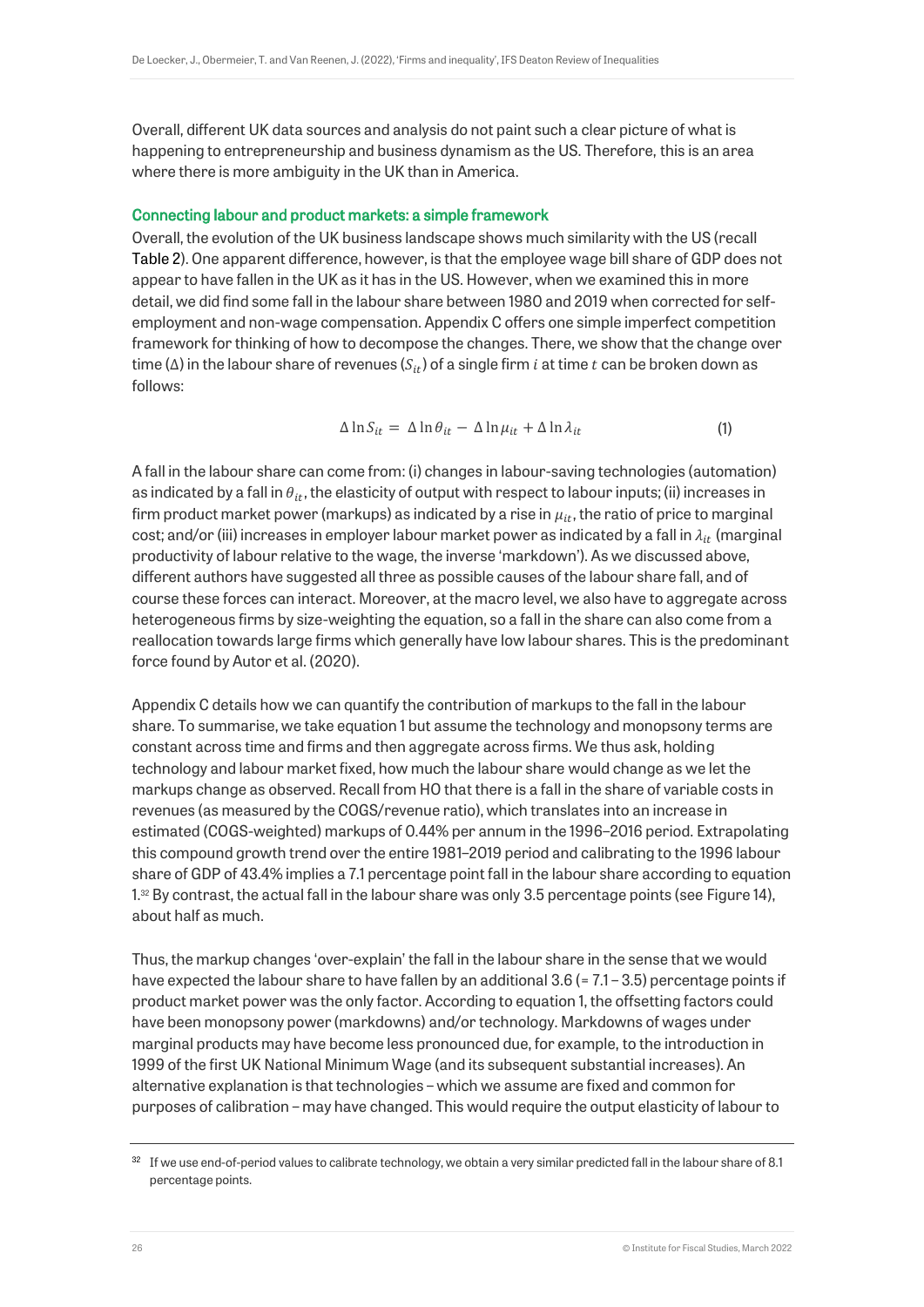have risen, however, which is the opposite of the usual story of automation causing a substitution away from labour as in Acemoglu and Restrepo (2018, 2020).

 $\overline{a}$ There are at least four issues, however, with this calculation. First, extrapolating the markup trend backwards to the pre-1996 period where we do not have good Orbis data may be regarded as a stretch. We can, however, use the publicly listed firms in Worldscope, which has good coverage from about 1989 onwards. Although markups are higher amongst these larger firms (26% versus 19% on average), as we would expect, the markup increase is extremely similar to Orbis at 0.43% (instead of 0.44%) per year. Consequently, we get near-identical percentage point changes in implied labour shares using Worldscope even adding an additional 7 years. Second, the short-run time-series fluctuations of the implied and actual labour shares do not match up well. For example, the labour share was at a historical trough in 1996 according to ONS data and rose rapidly between 1996 and 2000, even though our estimated markups rose. Indeed, if we look at the whole 1996–2016 (or 1996–2019) period, the labour share does not fall on any of the measures regardless of corrections. Our view is that equation 1 should be regarded as a long-run trend, rather than something that can reliably match short-run fluctuations. Nevertheless, this issue is certainly worth further investigation. Third, recall that our markup estimates are based on incorporated firms in Orbis, in the market sector and for firms that report COGS and sales (Sample B). The aggregate GDP shares are based on a large number of different sources. In particular, the mixed income data are from non-incorporated firms, so we are implicitly assuming that markups are applicable to those in the mixed income sector. This may be inaccurate and it would be valuable to do more explicit work on the self-employed using administrative data. Finally, we have abstracted away from heterogeneity across sectors, which may be important.

In summary, despite these caveats, we believe that it is reasonable that the rise in markups helps account for a fall in the labour share since 1980. Our rough quantification suggests that there must be some offsetting factors to this pressure, reducing the magnitude of the implied fall in the labour share in the UK.

# 5. Explanations for the changes

There are many changes to understand and many theories to explain them. In this section, we draw some broad classes of explanations without attempting to be comprehensive. Most of the theories were developed to explain the US business trends. As we have seen, many (but not all) of these same trends are present in the UK data. We broadly group the theories of change into three classes – technology, globalisation and institutions – but clearly these overlap, interact and are not mutually exclusive.

#### Technology-based theories

Network effects. Tirole (2022) has a detailed discussion on the economics of digital high-tech industries. A key feature of these sectors is the importance of network effects, which generate a tendency for these industries to be characterised by 'winner takes all' or 'winner takes most' competition. A classic example of network effects is internet search, currently dominated by Google. Consumers want to use a search engine that directs them to the website they want more quickly and accurately. The algorithm providing this will be more effective, all else equal, the larger the data set the company has on the history of consumer search. The more people use a particular platform for search, the more accurate will be the search engine's algorithm (think of data-hungry machine learning techniques). As the quality of the search engine improves, even more people will tend to use it. Hence, a small initial difference in the quality of two search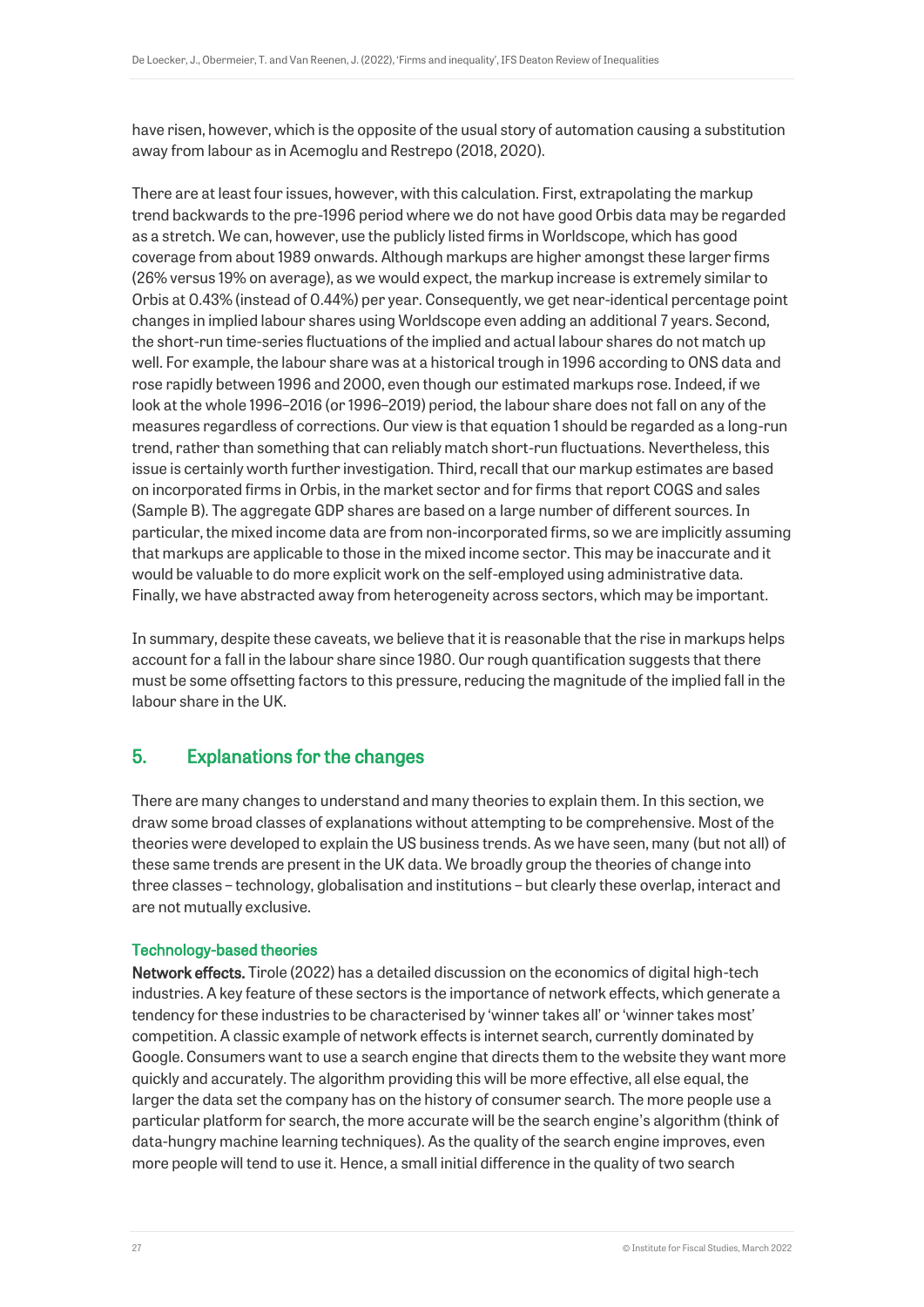engines can lead the market to tip to one firm. Once a firm becomes dominant, it may be hard to dislodge if its endogenous advantage (data in this case) is not replicable/accessible by rivals. Other network effects in digital industries include social media platforms (e.g. Facebook), where the value to a consumer of the platform increases when other people use it, and operating systems, where developers will tend to create applications for the most popular platforms (e.g. Apple's iOS on cell phones or Microsoft Windows on computers).

The growth of the GAFAM (Google, Apple, Facebook, Amazon and Microsoft) has often been linked to these network effects. In addition, the weight of the economy does seem to have shifted more towards these sectors. These are very large and profitable firms, tech titans which seem to have pulled away from both other firms in their industries and the economy as a whole. Whenever the issue of market power, and the likely remedies and implications, are discussed, these companies are usually assumed the targets. However, it is instructive to keep in mind that while the Big Tech have a major impact on the total market capitalisation in the US, high-tech industries employ only about 12% of the workforce (17 million workers in 2014) and contributed 23% of GDP (Wolf and Terrell, 2016). The numbers are even smaller in the UK, more like 7.7% of GDP. While this share is non-negligible and moreover growing rapidly, this still leaves the vast bulk of the economy outside of these sectors. We have shown that many of the trends in productivity, wages, markups and concentration are at play in more traditional sectors of manufacturing, retail and transport. This means that, while there are surely factors specific to the high-tech industry worth studying, we cannot resort to these alone to explain the global phenomena.

Í Fixed costs: the importance of intangible capital. A rise in fixed costs will mean that lowproductivity firms will struggle to survive, creating higher concentration and requiring a higher gross margin from survivors to cover the costs. This helps rationalise some of the trends, but what are the increasing fixed costs? Perhaps the most plausible story links fixed costs to intangible capital – e.g. software, R&D, marketing, training and management practices. Corrado and Hulten (2010) and Haskel and Westlake (2018) have shown that intangible investment exceeds tangible investment in the UK and the US today. In retail, for example, Walmart and other 'Big Box' grocers have made billions of dollars of investment in sophisticated inventory control systems to manage their 'just-in-time' global supply chains. These intangible investments do not typically show up in conventional measures of capital, and are largely fixed costs. Small chains, let alone Mom 'n' Pops, could not possibly make the same kind of investments. Intangibles may also make it easier for firms to expand into new geographical markets (Hsieh and Rossi-Hansberg, 2019) or product markets (Aghion et al., 2019).

One of the main challenges in checking this hypothesis lies in measuring intangible capital. In an attempt to link variable profit margins to expenditures on intangibles, De Loecker, Eeckhout and Unger (2020) correlate the markup with the share of SG&A over sales along the markup distribution over time. The results are quite stark: for firms in the lower part of the markup distribution, not much has happened to this ratio. However, for firms in upper percentiles of the markup distribution, not only did markups rise substantially, so did the ratio of SG&A to sales. Nevertheless, the rise in markups was still higher, suggesting that the return on these activities increased over time, as reflected in rising profit rates (as we showed in our EBITDA analysis in [Section](#page-16-0) 4). At this point, however, the precise mechanism, and which elements are picked up in this accounting variable, are still very much understudied.

Slowing technological diffusion. In a dynamic economy, some firms are innovating and pushing the technological frontier forward and others are copying them and trying to catch up. New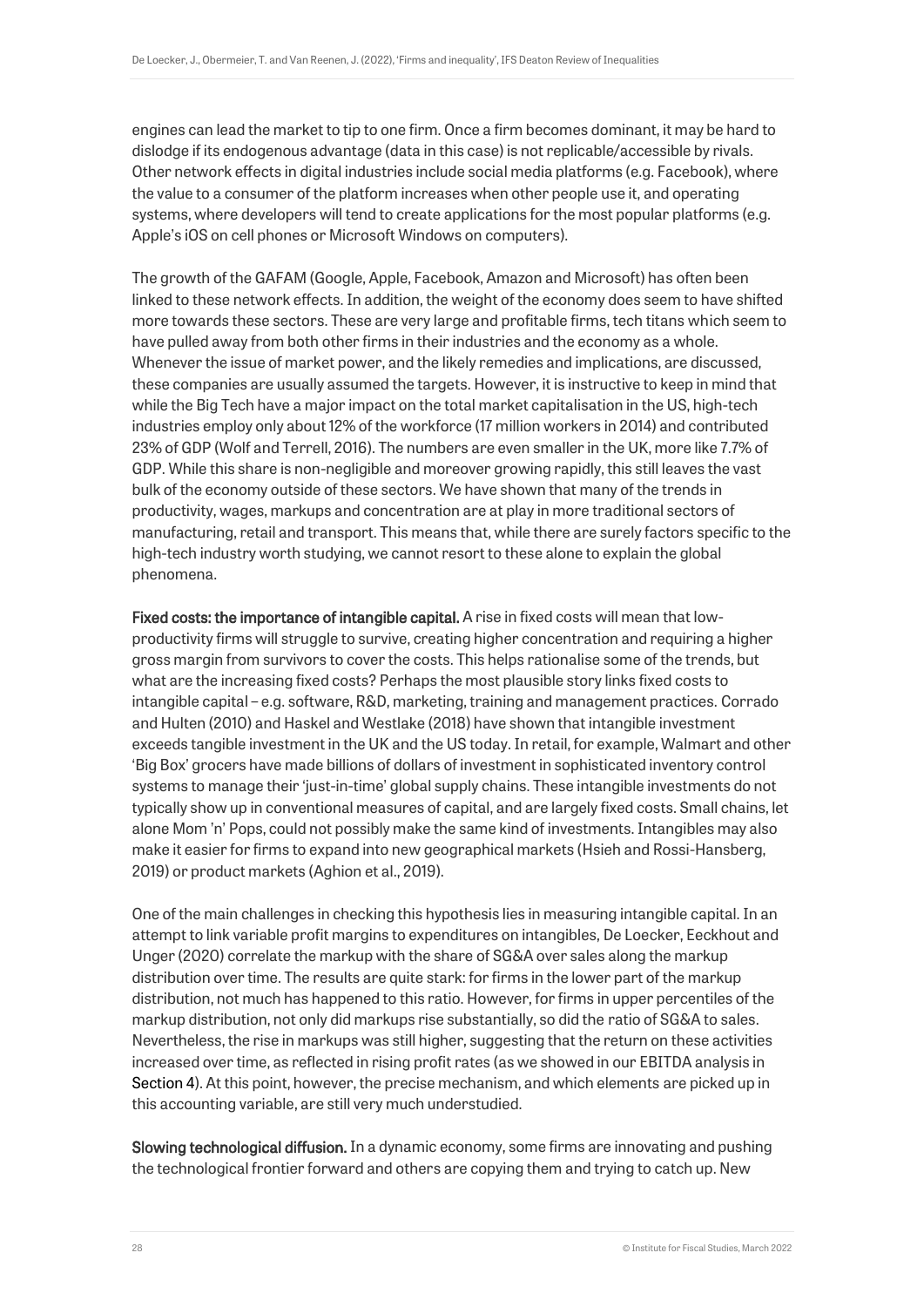waves of firms build upon the innovations of current leaders and try to leapfrog them. This leads to productivity dispersion, but also with a pressure towards convergence through catch-up. If the process of diffusion has become harder, then leaders will pull away from laggards and we will observe increased inequality in size, productivity and markups. Akcigit and Ates (2019) argue that slowing technological diffusion accounts for the US trends better than any other single explanation, especially as it is consistent with slowing productivity growth.

One question, however, is: why should we think that diffusion has slowed? It seems surprising, as we live in a time where information spreads extremely quickly through electronic media and communication is much easier for geographically dispersed people. On the other hand, incumbency advantages (such as the proprietary data underlying internet search discussed above) may make challenging a leader harder than in the past. Further, firms may be using their intellectual property more effectively to prevent others using their innovations, due to changes in legal standards over patents (e.g. Kortum and Lerner, 1999). Patents have become increasingly concentrated in top firms (Akcigit and Ates, 2019), litigation has grown tremendously (Jaffe and Lerner, 2006) and patent thickets can block potential start-ups. Leading firms increasingly buy up start-ups and acquire the talent, rather than these start-ups becoming larger firms to threaten dominant platforms. The incumbent firms may even kill off the technology post acquisition to prevent cannibalisation of their existing products (see Cunningham, Ederer and Ma (2021), in pharmaceuticals).

Automation. Acemoglu and Restrepo (2018, 2020) argue for the importance of directed technological change in accounting for changes in the labour market. They stress the importance of the interaction between job displacement, which reduces labour demand, and job reinstatement, which increases it. The wage bill is the outcome of these two forces and the authors argue that the fall in the US labour share is largely due to the greater prevalence of 'soso' technologies such as robots and automated checkouts that (they argue) reduce labour demand without much increasing productivity. Since the adoption of such technologies is most common in large firms, Acemoglu, Lelarge and Restrepo (2020) argue that the reallocation effects generating greater dispersion are driven by these new technologies. There is controversy over whether recent technologies are as 'so-so' as Acemoglu and Restrepo argue. It took decades for organisations to learn how to effectively use information technology (and electricity), so it may be that many new technologies will have larger effects on productivity in the future (e.g. Bloom, Sadun and Van Reenen, 2012).

#### Globalisation

Since the Second World War, countries have become increasingly economically integrated, with a fall in the costs of trade, communications and the mobility of people. This has been driven by technology, but also by international agreements to a rules-based trading system, WTO rounds of tariff and quota liberalisation, and deep regional economic integration such as the European Union's Single Market. China, in particular, became integrated into the world system following the change in policy after 1980 by Deng Xiaoping.

Although we may be witnessing some stalling or reversal of these trends in recent years with Brexit, Trump's trade wars and the COVID-19 pandemic, globalisation still could be a driver of the changes we have documented. One mechanism described in Autor et al. (2020) is that the reduction in trade costs will mean that firms that are more productive will expand their overall size at the expense of their less efficient rivals. This is generic in heterogeneous firm trade models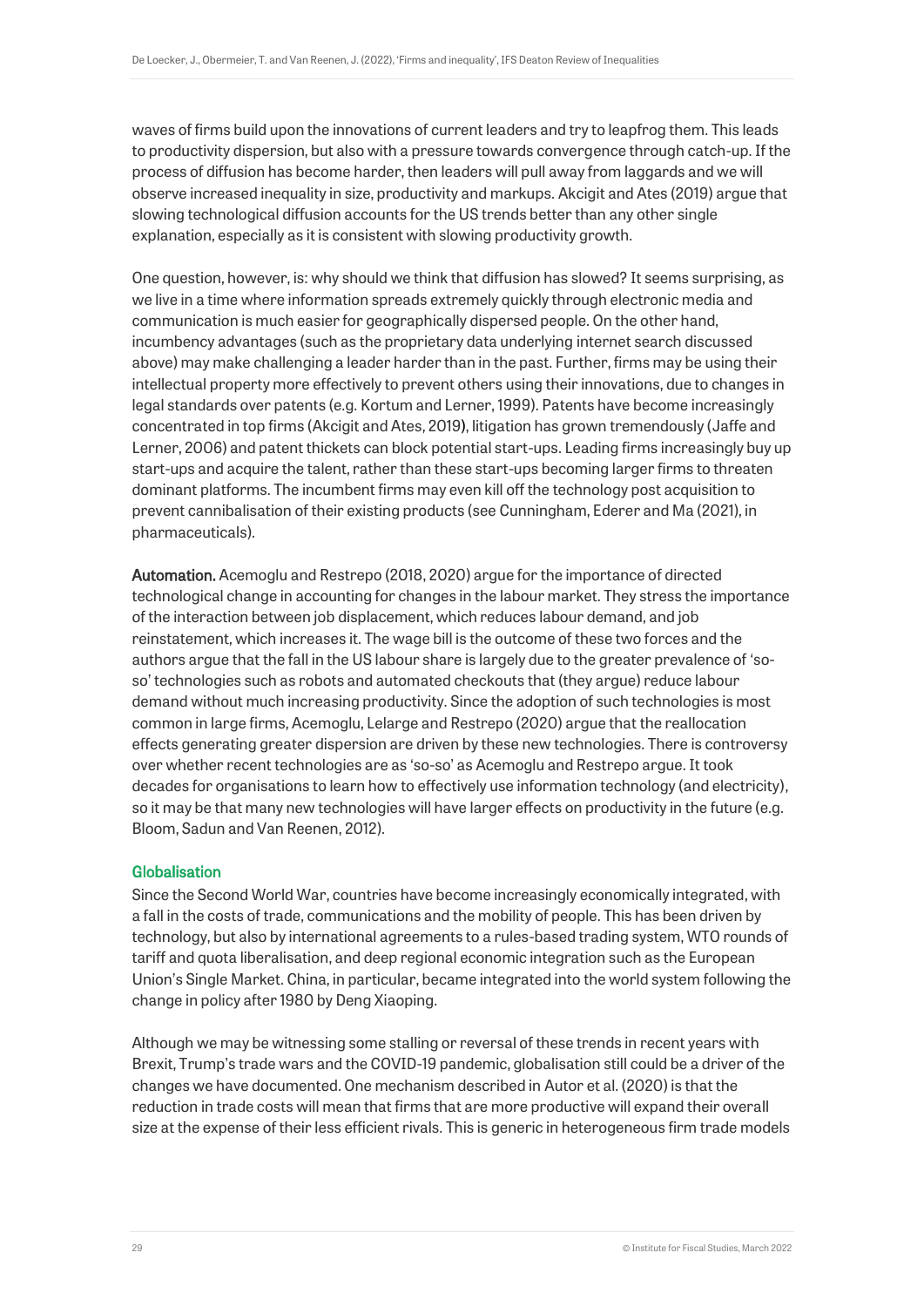and leads to increased concentration. Since high-productivity firms tend to have high markups, 33 these reallocation effects push up aggregate markups and depress aggregate labour shares.

An alternative mechanism is that multinational firms can increase efficiency through global supply chains. This will lead to growing productivity differences with laggard firms as there may be a fixed cost to setting these up. This will enable them to grow larger and, if the lower costs are not fully passed through, will enable them to increase markups. There is some evidence on this mechanism in the literature. De Loecker et al. (2016) document rising markups for Indian manufacturing firms facing lower input tariffs on intermediate inputs. It is the incomplete passthrough of a cost reduction that is manifested in larger markups. These effects show up in rising aggregate markups, and rising returns to capital and stock market performance of Indian manufacturing [firms.34](https://firms.34) Using US Bureau of Economic Analysis data, Keller and Yeaple (2020) find rising markups for US multinational affiliates and also an association with measures of domestic competition.

#### **Institutions**

There are a number of institutional changes that could explain the trends we see.

Antitrust policy. The most prominent story is that there has been a weakening of US competition policy (antitrust) enforcement since the 1970s. Wu (2018) argues that under the influence of the Chicago School of Law and Economics, judges and regulators moved towards a more laissezfaire attitude towards mergers and the activities of dominant firms. This enabled firms to gain higher markups and industries to become more concentrated. The increased common crossownership of large companies by institutional investors (such as Vanguard) may have also blunted competitive forces (e.g. Azar, Schmalz and Tecu, 2018). Gutiérrez and Philippon (2018) have argued that weakening investment, productivity and wage growth are linked to the growth of US monopoly power. They contrast the US position with Europe. It is generally accepted that EU antitrust enforcement has not weakened over this period; if anything, the argument is often heard that it has got stronger with a single cross-EU enforcer (DG-COMP) and much political autonomy. Although Gutiérrez and Philippon concede that concentration and markups are not falling in Europe, they argue that the rise is smaller than that in the US. Our sense is that qualitatively, the trends are more similar than different in the UK, the EU and the US.

Requiations. A second institutional argument is that increased regulation may be a factor. An increase in regulatory burden may increase fixed costs as discussed above and help explain the trends. This is emphasised by Philippon (2019). It is unclear that regulations have increased so much over time. Although regulation increased after the Great Recession in finance (e.g. Dodd-Frank) and in healthcare (e.g. the Affordable Care Act), this was in the mid 2000s, whereas many of the trends of increased firm inequality and rising markups began in the early 1980s in the US.<sup>35</sup>

<sup>33</sup> There are solid theoretical reasons for this, as discussed in Melitz and Ottaviano (2008). For utility functions obeying Marshall's Second Law of Demand, firms that are more productive will produce more and face a more inelastic part of the demand curve. Thus, they will tend to optimally set higher prices relative to their marginal costs.

<sup>&</sup>lt;sup>34</sup> These results echo the distributional implications of an ever more interconnected global production structure. These effects also clearly suggest that (perhaps local) market power resides in producers in the developing world. Recent work by the World Bank's research department suggested that there may be a systematic link between a country's position in the overall global value chain and profitability. It is clear from the discussion that the evidence is scant, and that more work is needed here, but the results so far seem to indicate that the interface of globalisation and market power is not only a very natural one from a theory point of view, it also seems to play out in the data, and what is of interest to the topic of this Review, it can impact (domestic) inequality by disproportionately rewarding producers, and thus the owners of capital.

<sup>&</sup>lt;sup>35</sup> There was a lot of deregulation under Reagan in the US and under Thatcher in the UK.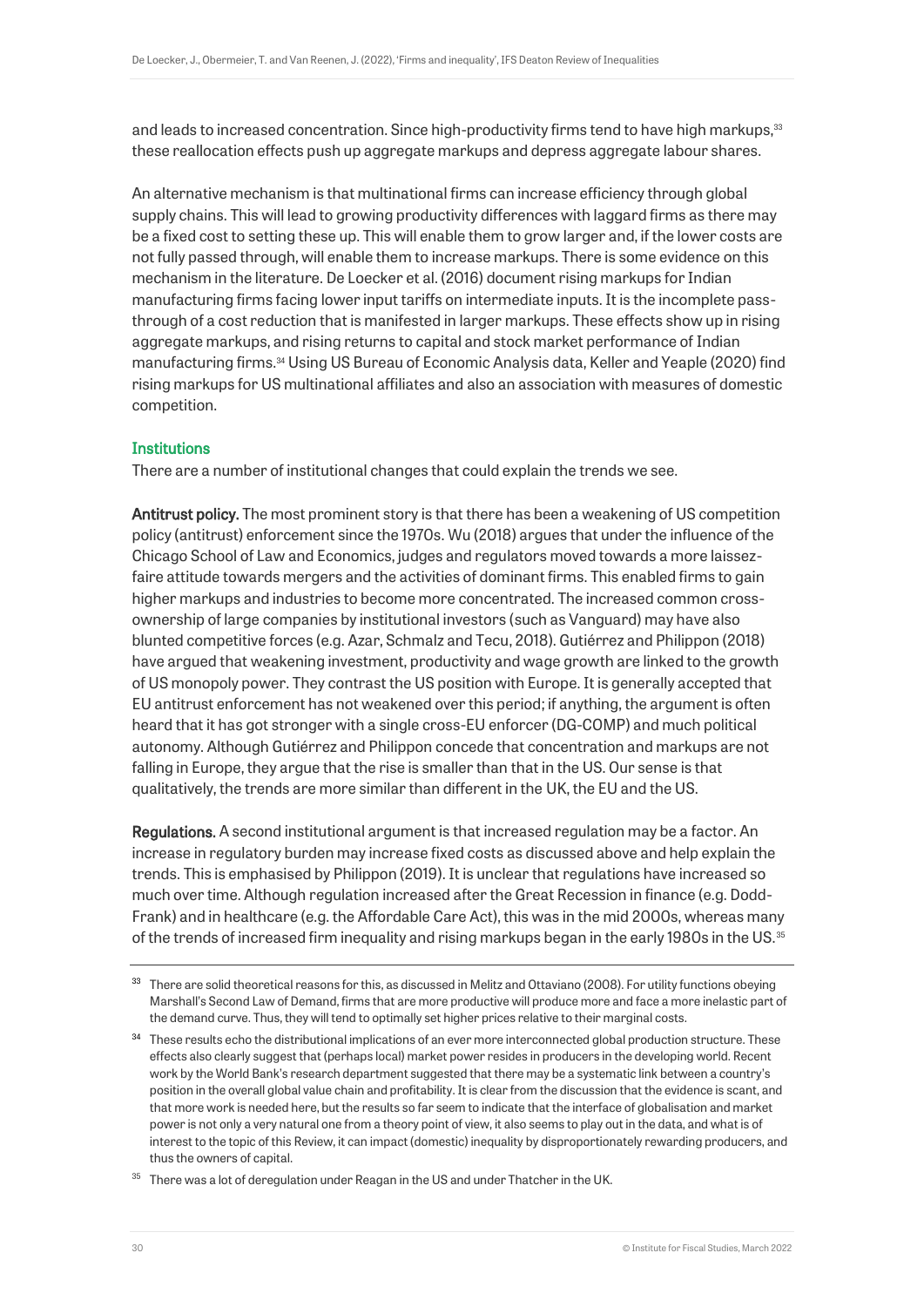Moreover, in the UK and the EU, there has been a downward trend in many kinds of regulation in an effort to increase market competition.

Labour market institutions. There has been a general decline in trade union power, which under some models could restrain markups through rent sharing. Since unions are located predominantly in large firms, their weakening could have helped big firms become more profitable. There is also a concern that monopsony power may have increased. The growth of firm size may have contributed to this – superstar firms could increase their markups over consumer prices and markdowns over the marginal product of labour. Although not an institution per se, there has been a big growth of the outsourcing of low-skilled occupations such as cleaners, caterers, security guards and drivers. These outsourcing firms are very large employers and offer lower wages than direct hires.

One piece of evidence that does not sit well with a monopsonistic explanation is that Rinz (2018) and Crane and Decker (2019) find no systematic evidence of increases in local concentration of employment. It is possible that markdowns have increased despite the absence of concentration changes, however. Krueger and Ashenfelter (2018) point to the growth of no-poaching and noncompete arrangements, even for less skilled workers, and the increase in occupational licensing. Further, US job mobility has declined, as has the relative value of the minimum wage. These might add to employer power in the labour market, as Stansbury and Summers (2020) argue.

Although there is much evidence of some degree of monopsony power in US and UK labour markets (e.g. Manning, 2011), there is not much robust direct evidence of *increases* in employer labour market power over time (i.e. markdowns of wages below the marginal product of labour). Lamadon, Mogstad and Setzler (2022) do not find evidence of trends over time in their analysis from the late 1990s onward in the US. Furthermore, with the exception of unions, these institutional trends are very different across countries. For example, the first national minimum wage was introduced in 1999 in the UK, and this has been strongly uprated over time, so now the UK minimum wage is high by OECD standards. Indeed, this may have reduced monopsony power and could be a reason why the labour share in the UK has not fallen by as much as we would expect given our estimated rise in markups (recall the discussion in Section 4 above).

ſ Summary on institutions. In our view, institutional explanations do not seem the most compelling general explanation for the trends, which have broadly taken place across a number of OECD countries. This is not to say that differences in antitrust, and various forms of government interventions, do not play some role in explaining the differences, as they are likely to interact at a more subtle level.<sup>36</sup>

<sup>&</sup>lt;sup>36</sup> One such interaction is between trade policy and competition policy. While these are distinct forms of policy, they unavoidably interact and can affect the very outcomes we are studying. The pursuit of free trade is predicated in a large part on increasing competition and encouraging a better deployment of scarce factors of production. However, in practice, countries that are opening up to trade, particularly those in the developing world, often do so without a strong local competitive structure, or at least the resources to enforce a law that would ensure it. It is in that sense that competition and trade policy can act as either substitutes or complements, but they can also counteract each other. Opening up to trade can select out the fringe, leaving a few big firms to dominate the local market, leading to increased concentration and potential for market power. See the discussion of Indian trade policy above in De Loecker et al. (2016).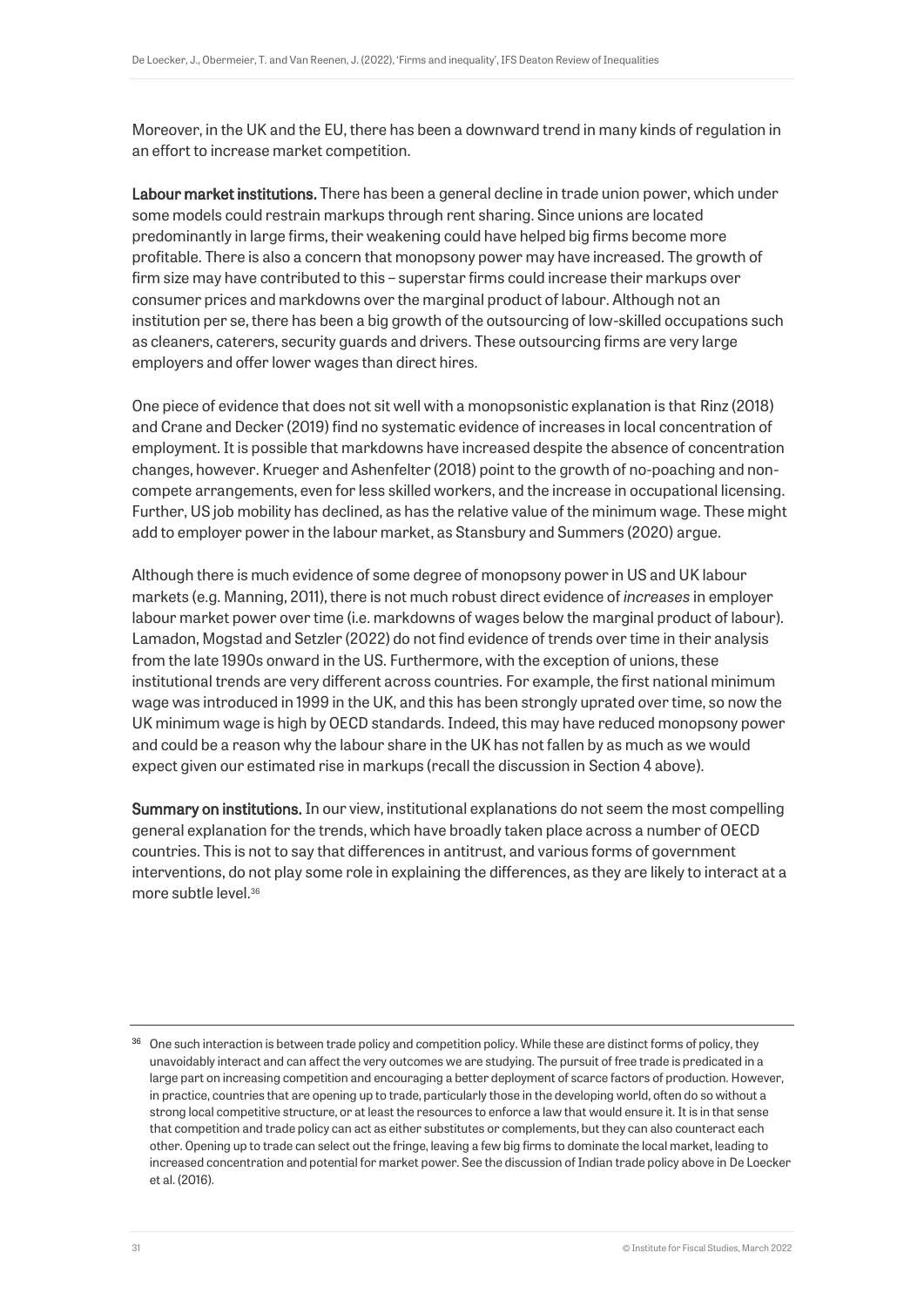#### **Assessment**

In terms of explaining the causes of increasing firm inequality, there are almost too many plausible stories. There is no one obvious 'winner' that stands out. We would instead make some broad points.

Industry heterogeneity. It is likely that there are different stories in different industries. For example, it does seem clear to us that one fundamental reason for the dominance of superstar firms (and their high margins) is the 'winner takes most' nature of many digital sectors due to network effects. Equally, the institutional explanation of weak antitrust enforcement allowing the creation of more market power seems true in sectors such as US hospitals and communications. So seeking a 'one size fits all' explanation of the trends, although attractive in its parsimony, may not be credible.

Purely institutional explanations. As noted above, many of the trends are best documented in the US and explanations have naturally focused on this country. To the extent that these trends have similarities in other countries (which have a welter of different changes and levels of institutional types), one would expect something more fundamental is happening with respect to technologies or globalisation, rather than American institutions. Although there are clearly differences in the rates, timing and magnitudes of change, our sense is that there are greater similarities between the US and other developed nations. Overall, we are therefore sceptical about explanations that rely solely on changes in US institutions, such as declining antitrust enforcement. Add to this that in order to be definitive on the underlying sources, at the very least we should confront this leading candidate with the various stylised facts, and be able to jointly explain them.

Technology. In addition to the clear importance of network effects in the digital sector, our view is that the fixed costs of adopting various forms of intangible capital are also important. There are multiple sources of evidence of the positive correlation between markups/productivity and higher intangible capital intensity (e.g. De Loecker, Eeckhout and Mongey, 2020).

Globalisation. The stronger markup growth for listed firms (which are mainly multinational) compared with unlisted firms in the UK hints that globalisation may have played an important role. This should be an area for future study. The analysis so far seems to suggest that these groups have seen distinct markup trajectories.

## 6. Policy implications

Given the uncertainty of the causal drivers of the changes in firm inequality, it is hard to give definitive policy recommendations. However, the facts we have documented should help inform policy options and we make four basic points here.

First, we have argued that declining enforcement of competition policy is probably not the main explanation for the trends we have observed, as so many of them have occurred across different countries. Few observers claim that the EU and the UK have had a significant decline in antitrust enforcement (as some argue is the case in the US). Nonetheless, since the UK, like the US, has witnessed a growing dominance of large firms with high markups, this raises concerns about a general rise in market power. Such 'superstar' companies do have some capability to undermine the welfare of consumers and workers, even if they gained their powerful positions primarily through the forces of technological change and globalisation.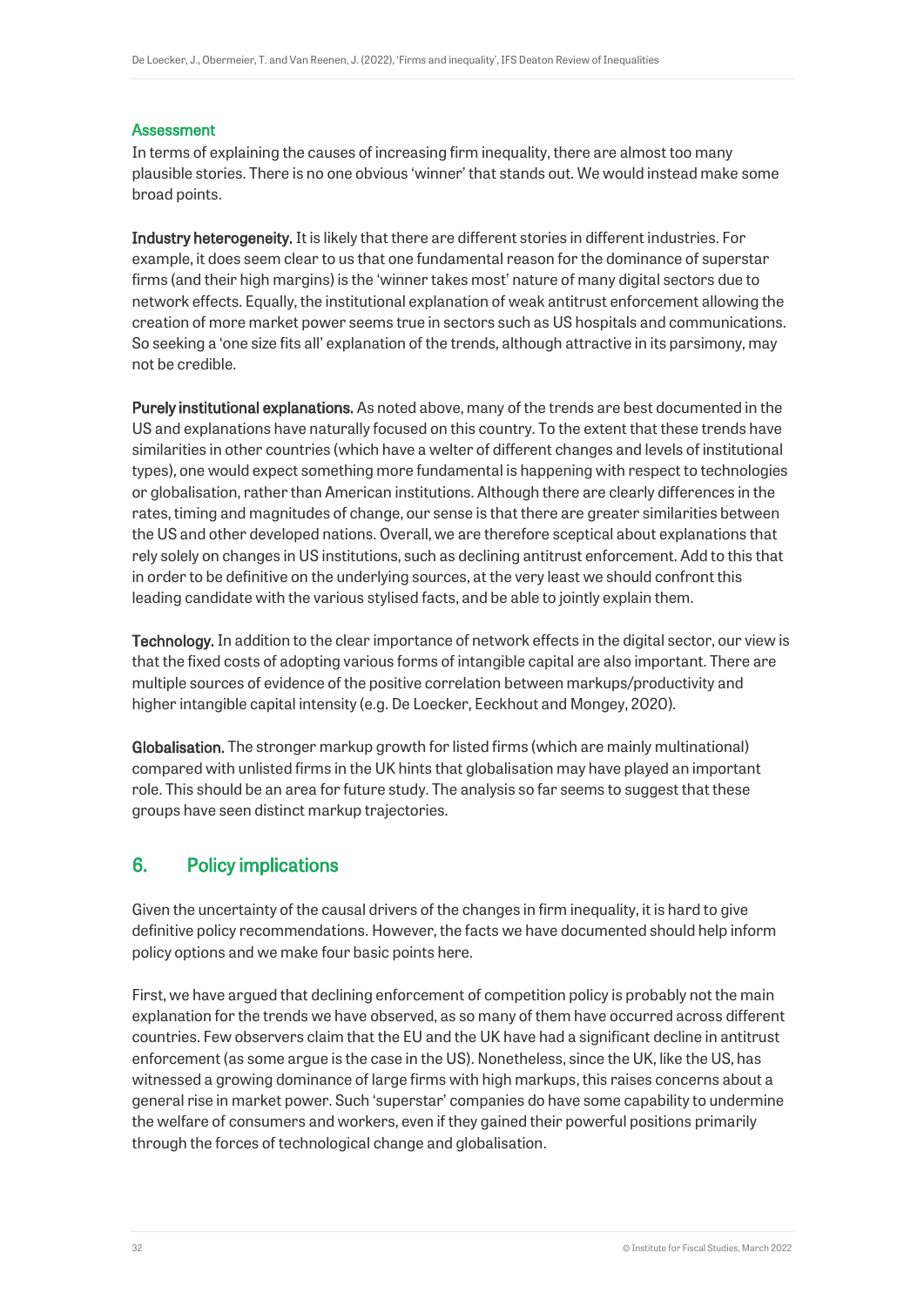So what are the tools for strengthening competition? Most directly, there are many ways to reform and modernise competition policy and we concur with many of the recommendations in Tirole (2022). For example, the standards of proof in merger and acquisition cases when dominant companies (especially in digital sectors) take over start-ups / smaller firms should be shifted towards the merging parties and away from the government agencies. Too often regulators have to provide beyond doubt that the acquisition will do harm, which is extremely hard to demonstrate empirically in high-tech fast-moving sectors. Instead, there should be more burden on the merging parties to reassure agencies that harm is unlikely. While this notion has long been discussed among antitrust scholars, under 'structural presumptions', given the bulk of evidence suggesting a fundamentally different landscape across industries, we believe it should be strengthened (e.g. see Hovenkamp and Shapiro (2017)). Moreover, we also support strengthening the Competition and Markets Authority (CMA), with strong enforcement powers given to the new Digital Markets Unit, including an explicit reference to consider innovation and future competition in their [decisions.](https://decisions.37) 37

 $\overline{a}$ Another way to strengthen competition is to reduce regulatory barriers to entry and increase openness to trade and FDI (foreign direct investment). For example, Brexit has significantly increased barriers to trade with the EU by increasing regulatory red tape (non-tariff barriers). Since the forces of economic gravity inevitably imply that the EU will be Britain's largest trading partner for the foreseeable future, the UK should seek to re-join the Single Market alongside non-EU members of the European Economic Area, such as Norway. This would be an effective spur to competition and productivity. If political constraints prevent this (and even better a re-joining of the EU), trade frictions (which are primarily regulatory differences with the EU) should be reduced to the absolute minimum.

Second, we have emphasised that the UK's biggest economic problem since the financial crisis has been the stagnation of productivity that has dragged down average wage growth. Strengthening competition is only one of many possible tools to improve productivity. The conclusions of the LSE Growth Commission (Aghion et al., 2013) still hold true: Britain has too little long-term investment in the critical areas of innovation, skills and infrastructure. Specific policies in these areas are covered in Aghion et al. (2013), Bloom, Van Reenen and Williams (2019) and Scur et al. (2021). However, a general point is that the UK suffers a kind of policy 'attention deficit disorder' – a near-constant shifting, re-branding and elimination of policies as the political and media winds change. Building institutions (such as the Bank of England and the CMA) that have some independence and expertise is a way of reducing policy uncertainty and increasing investment. We welcome the new Infrastructure Bank which joins the Infrastructure Commission, for example, as we need to create a new institutional architecture for long-term decisions over transport and energy (e.g. to tackle climate change). By contrast, the almost overnight abolition of the Industrial Strategy Council in 2021 was a case study in how to waste business effort and create greater unnecessary uncertainty.

Third, a theme of our analysis is that there has been an increase in inequality between firms (e.g. in productivity, wages and markups), especially at the top of the distribution. As noted at the start of this chapter, the welfare implications of increased firm inequality are murkier than those of income inequality between households, but increased firm dispersion is often a sign of increased market frictions. For example, if the gap between the 'best and the rest' is due to slowing diffusion of best practices from frontier firms to followers, this will likely depress aggregate productivity (and wages). Similarly, if widening performance gaps reflect increasing problems facing SMEs in

 $37$  For a formal response to the Inquiry over the role of the Digital Markets Unit, see Van Reenen (2021).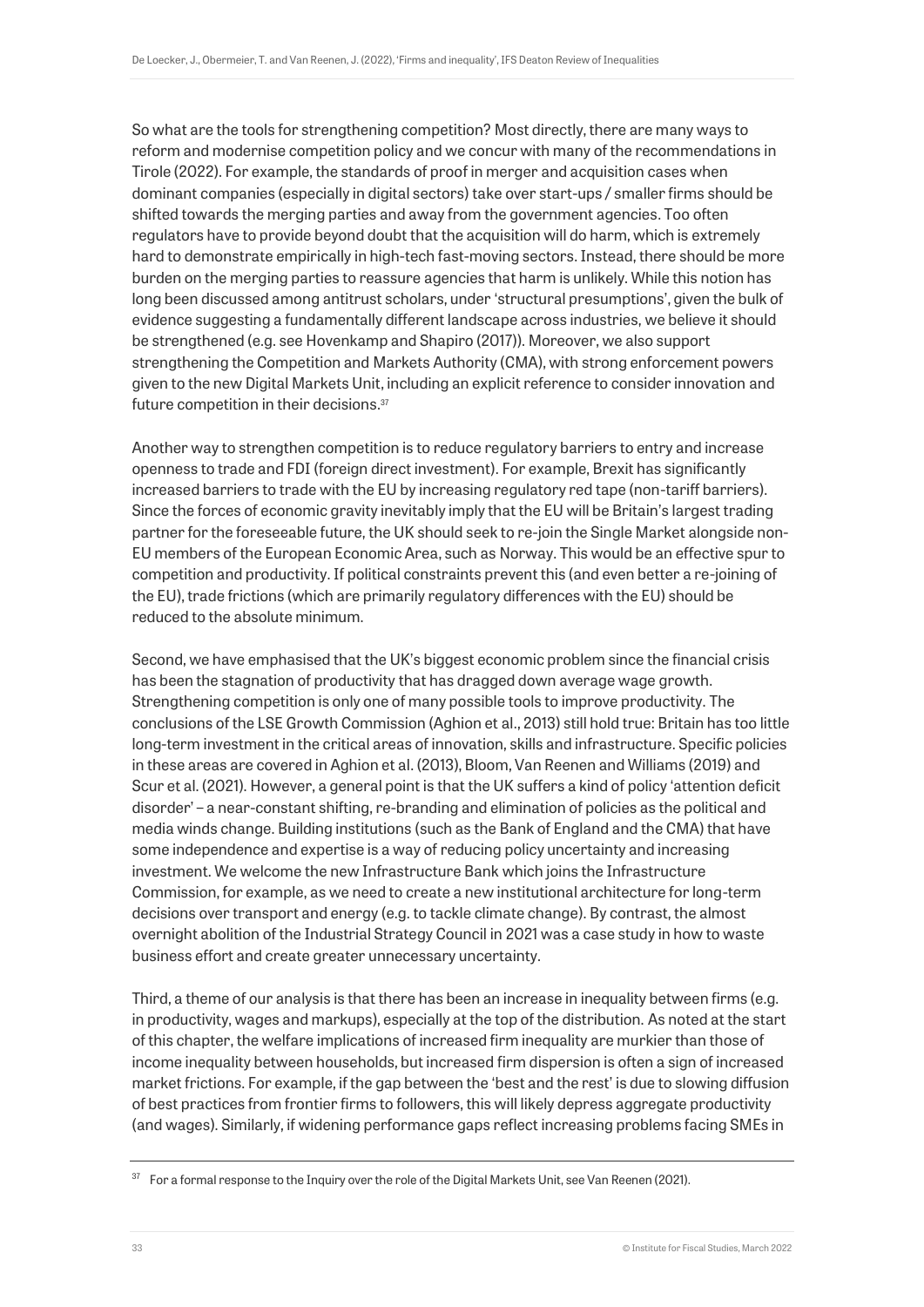scaling up due to inadequate access to financial, human or managerial capital, this misallocation reduces growth. Strengthening competition may again help reduce distortions (especially if dominant firms are keeping rivals back through deliberate actions) and foster catch-up, but there are more direct policy measures. For example, Scur et al. (2021) evaluate various policies to spread better management practices. They argue that consultancy/mentoring interventions have a better track record than the more classroom-based approach in the government's new £0.5 billion 'Help To Grow' programme. Putting aside some resources – say 5–10% of the total – to pilot and evaluate these interventions alongside the main programme would be extremely valuable.

It is worth emphasising that policies to help catch-up are valuable even if the UK does not have a particularly 'long tail' of low-productivity firms compared with other countries and even if firm dispersion had not grown larger. There is a huge dispersion of firm productivity levels, so costeffective policies that address market failures, increase diffusion and reduce market frictions can be justified regardless of whether the UK is relatively 'worse' in any cross-sectional or time-series sense (Oliveira-Cunha et al., 2021).

Finally, as we have discussed, there has been a substantial increase in wage inequality since the late 1970s (see Figure 5). One factor influencing wage inequality is institutions, so a possible countervailing force to the power of dominant firms is to strengthen labour. For example, reducing restrictions on the mobility of labour (e.g. non-compete and non-poaching clauses as discussed by [Krueger and Ashenfelter \(2018\)\)](#page-39-1), maintaining and expanding labour standards (e.g. to gig-economy workers as in the 2021 UK Supreme Court decision to give Uber drivers employee rights), providing greater protection for unions, and having decent minimum wages are all ways of trying to strengthen the power of workers. Ultimately, however, improving the human capital of workers (especially at the middle and bottom end of the distribution) is the surest way to raise wages and reduce inequality (Blundell, Jaravel and Toivanen, 2021).

# 7. Conclusions

Increasing inequality among people is much more concerning than high and growing inequality between firms. Nevertheless, there can be negative effects of higher firm dispersion if this is associated with greater market power, slower productivity (and therefore wage) growth and increased income inequality. Extensive US evidence in recent years has shown that there have been major changes in inequality across firms in a number of dimensions – productivity, wages, markups, firm size and labour shares. These changes have been accompanied by worrying macro trends, such as slowing productivity growth, stagnant median wage growth, rising markups and declining business dynamism.

In this chapter, we have looked into the current state of the evidence in the UK. We focus on a new analysis of a near-population panel of company accounts since 1996: Historical Orbis. Using HO and a range of other evidence from administrative sources at the micro and macro level, as well as critically reviewing the existing literature, we find that the American trends are broadly also present in the UK.

We emphasise that there may be different things driving changes in different industries. We argue that institutional changes are less likely to be the explanation of these changes than more fundamental technological reasons, as we see common changes in the business landscape in the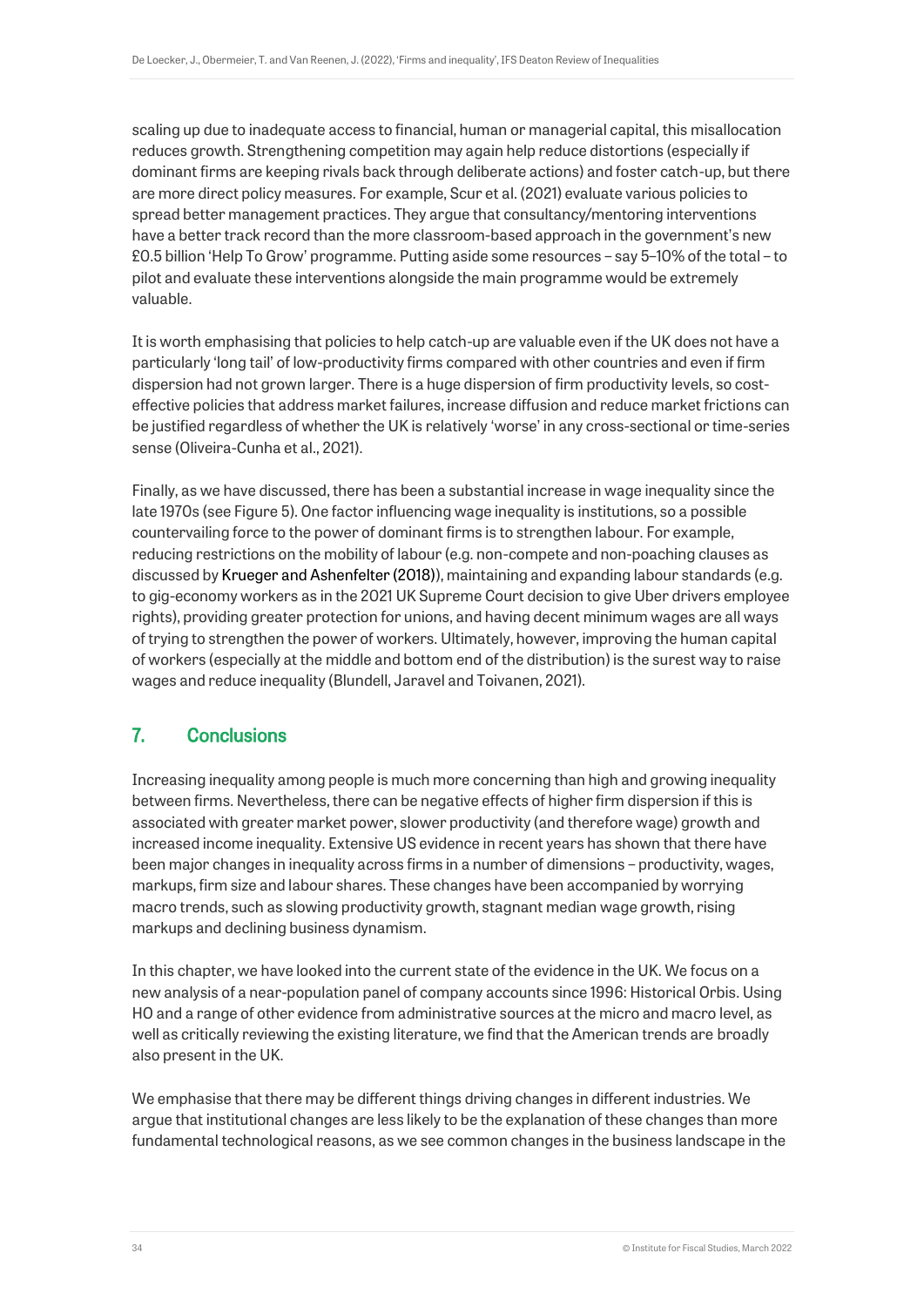UK and the US. A role for globalisation is also likely, but it is also less explored. Policy wise, it is important to modernise antitrust and improve the power of labour as a countervailing force.

Finally, it is worth highlighting the stagnation of median and average real wages in the UK since 2007. We believe that the major cause of this is near-stagnant productivity growth since the Global Financial Crisis – a phenomenon that has been much worse in the UK than in other advanced nations. Although there has been some fall in the labour share of GDP since 1980, this is less clear than in the US. Slow aggregate productivity growth is perhaps the most severe longterm problem faced by the UK over the last 14 years. Policies to reignite productivity growth through stronger innovation and diffusion are crucial in building a sustainable and equitable economy.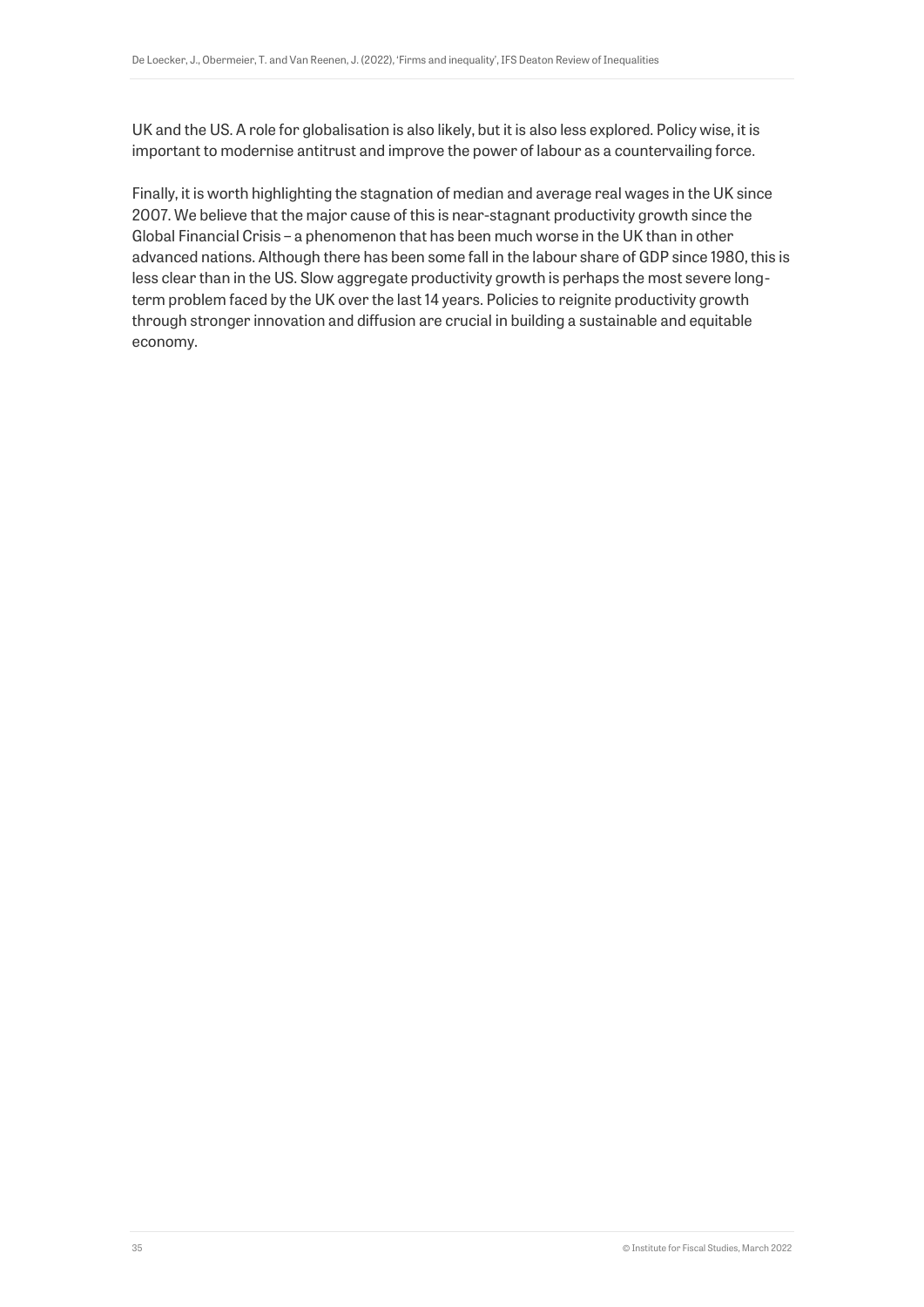# **References**

Abowd, J. M., Kramarz, F., and Margolis, D. N. (1999), 'High Wage Workers and High Wage Firms', *Econometrica*, 67(2), 251–333.

Acemoglu, D., Lelarge, C., and Restrepo, P. (2020), 'Competing with Robots: Firm-Level Evidence from France', *American Economic Review: Papers and Proceedings*, 110, 383–8.

Acemoglu, D., and Restrepo, P. (2018), 'The Race between Man and Machine: Implications of Technology for Growth, Factor Shares, and Employment', *American Economic Review*, 108(6), 1488–542.

Acemoglu, D., and Restrepo, P. (2020), 'Robots and Jobs: Evidence from US Labour Markets', *Journal of Political Economy*, 128(6), 2188–244.

Aghion, P., Bergeaud, A., Boppart, T., Klenow, P. J., and Li, H. (2019), 'A Theory of Falling Growth and Rising Rents', National Bureau of Economic Research, Working Paper 26448.

<span id="page-36-0"></span>Aghion, P., Besley, T., Browne, J., Caselli, F., Lambert, R., Lomax, R., Pissarides, C., Stern, N., and Van Reenen, J. (2013), 'Investing for Prosperity: Skills, Infrastructure and Innovation', Report of the LSE Growth Commission, [https://cep.lse.ac.uk/LSE-Growth-Commission/files/LSEGC-2012](https://cep.lse.ac.uk/LSE-Growth-Commission/files/LSEGC-2012-report.pdf) [report.pdf.](https://cep.lse.ac.uk/LSE-Growth-Commission/files/LSEGC-2012-report.pdf)

Akcigit, U., and Ates, S. T. (2019), 'What Happened to US Business Dynamism?', National Bureau of Economic Research, Working Paper 25756.

Andrews, D., Criscuolo, C., and Gal, P. N. (2015), 'Frontier Firms, Technology Diffusion and Public Policy: Micro Evidence from OECD Countries', OECD, The Future of Productivity, Main Background Paper.

Aquilante, T., Chowla, S., Dacic, N., Haldane, A., Masolo, R., Schneider, P., Seneca, M., and Tatomir, S. (2019), 'Market Power and Monetary Policy', Bank of England Staff Working Paper 798.

Atkinson, R. D., and Lind, M. (2018), *Big Is Beautiful: Debunking the Myth of Small Business*, MIT Press.

Autor, D., Dorn, D., and Hanson, G. H. (2016), 'The China Shock: Learning from Labour-Market Adjustment to Large Changes in Trade', *Annual Review of Economics*, 8, 205–40.

Autor, D., Dorn, D., Katz, L. F., Patterson, C., and Van Reenen, J. (2020), 'The Fall of the Labour Share and the Rise of Superstar Firms', *Quarterly Journal of Economics*, 135(2), 645–709.

Autor, D., and Salomons, A. (2018), 'Is Automation Labour Share-Displacing? Productivity Growth, Employment, and the Labour Share' *Brookings Papers on Economic Activity*, Spring, 1–63.

Azar, J., Schmalz, M. C., and Tecu, I. (2018), 'Anticompetitive Effects of Common Ownership', *Journal of Finance*, 73(4), 1513–65.

Bahaj, S., Foulis, A., Gal, P., and Pinter, G. (2017), 'Productive and Unproductive Leverage', mimeo, Bank of England.

Bahaj, S., Key, T., and Piton, S. (2019), 'Evidence on UK Business Dynamism', Bank of England.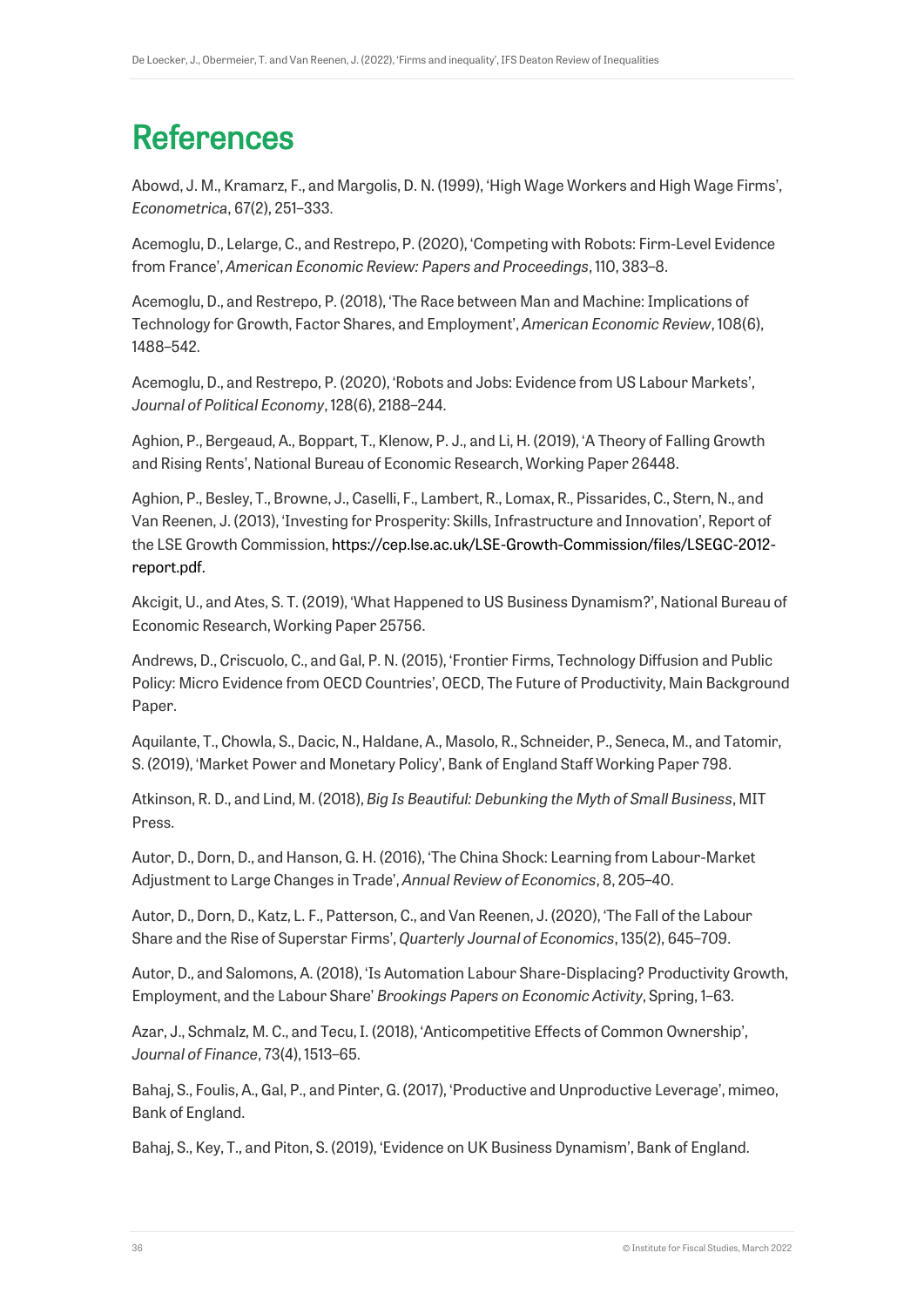Bajgar, M., Berlingieri, G., Calligaris, S., Criscuolo, C., and Timmis, J. (2020), 'Coverage and Representativeness of Orbis Data', OECD Science, Technology and Industry Working Paper 2020/06.

Baqaee, D. R., and Farhi, E. (2020), 'Productivity and Misallocation in General Equilibrium', *Quarterly Journal of Economics*, 135(1), 105–63.

Barkai, S. (2021), 'The Decline of the Labour Share Is Not Explained by the Capitalisation of Intellectual Property Products', mimeo, Boston College.

Bartelsman, E., Haltiwanger, J., and Scarpetta, S. (2013), 'Cross-Country Differences in Productivity: The Role of Allocation and Selection', *American Economic Review*, 103(1), 305–34.

Barth, E., Bryson, A., Davis, J. C., and Freeman, R. (2016), 'It's Where You Work: Increases in the Dispersion of Earnings across Establishments and Individuals in the United States', *Journal of Labor Economics*, 34(S2), S67–97.

<span id="page-37-0"></span>BEIS (2020a), 'Business Population Estimates for the UK and Regions 2020', Department for Business, Energy and Industrial Strategy.

BEIS (2020b), 'State of Competition: Annex 2 – Existing Competition Indicators', Department for Business, Energy and Industrial Strategy.

Bell, B. (2015), 'Wage Stagnation and the Legacy Costs of Employment', Centre for Economic Performance, LSE.

Bell, B., Bukowski, P., and Machin, S. (2019), 'Workers' Falling Share of Firms' Profits', Centre for Economic Performance, LSE.

Í Bell, T., and Tomlinson, D. (2018), 'Is Everybody Concentrating? Recent Trends in Product and Labour Market Concentration in the UK', Resolution Foundation, Briefing.

Benkard, L., Yurukoglu, A., and Zhang, A. L. (2021), 'Concentration in Product Markets', National Bureau of Economic Research, Working Paper 28745.

Berlingieri, G., Blanchenay, P., Calligaris, S., and Criscuolo, C. (2017), 'The Multiprod Project: A Comprehensive Overview', OECD Science, Technology and Industry Working Paper 2017/04.

Besley, T., and Van Reenen, J. (2013), 'Investing for Prosperity: A Manifesto for Growth', London School of Economics.

Bloom, N., Draca, M., and Van Reenen, J. (2016), 'Trade Induced Technical Change? The Impact of Chinese Imports on Innovation, IT and Productivity', *Review of Economic Studies*, 83(1), 87–117.

Bloom, N., Sadun, R., and Van Reenen, J. (2012), 'Americans Do IT Better: US Multinationals and the Productivity Miracle', *American Economic Review*, 102(1), 167–201.

Bloom, N., Van Reenen, J., and Williams, H. (2019), 'A Toolkit of Policies to Promote Innovation', *Journal of Economic Perspectives*, 33(3), 163–84.

Blundell, R., Jaravel, X., and Toivanen, U. (2021), 'Inequality and Creative Destruction', UCL.

Card, D., Cardoso, A. R., Heining, J., and Kline, P. (2018), 'Firms and Labour Market Inequality: Evidence and Some Theory', *Journal of Labour Economics*, 36(S1), S13–70.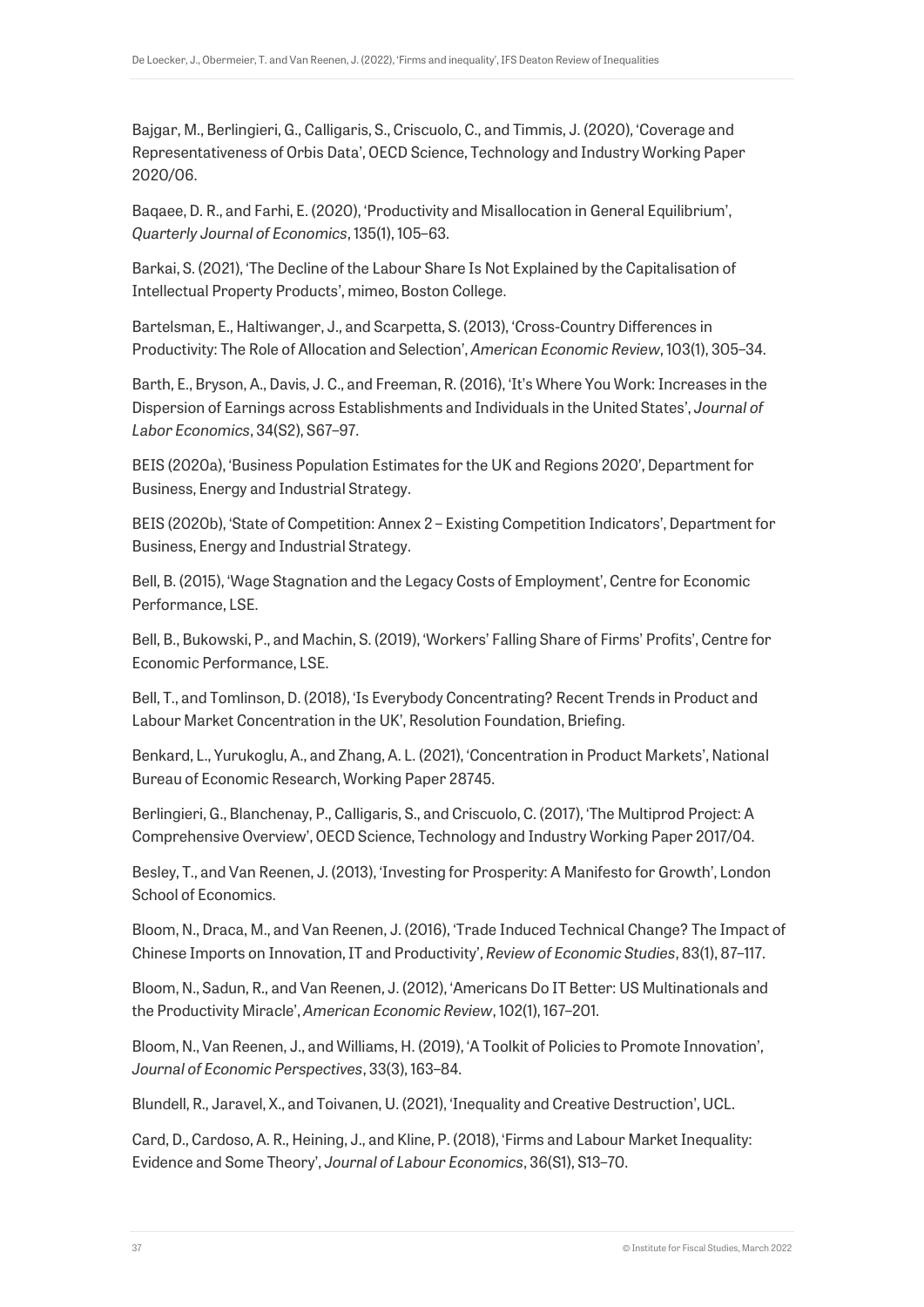Competition and Markets Authority (2020), 'The State of UK Competition', HMSO.

Corrado, C. A., and Hulten, C. R. (2010), 'How Do You Measure a "Technological Revolution"?', *American Economic Review*, 100(2), 99–104.

Corry, D., Valero, A., and Van Reenen, J. (2011), 'UK Economic Performance since 1997: Growth, Productivity and Jobs', CEP Special Paper 24, Centre for Economic Performance, LSE.

Crane, L. D., and Decker, R. (2019), 'Business Dynamics in the National Establishment Time Series (NETS)'. Available a[t https://ssrn.com/abstract=3417738.](https://ssrn.com/abstract=3417738)

Cunningham, C., Ederer, F., and Ma, S. (2021), 'Killer Acquisitions', *Journal of Political Economy*, 129(3), 649–702

Davies, R. (2021), 'Trends in UK Firms' Dynamics', mimeo, Centre for Economic Performance, LSE.

Decker, R., Haltiwanger, J., Jarmin, R., and Miranda, J. (2014), 'The Role of Entrepreneurship in US Job Creation and Economic Dynamism', *Journal of Economic Perspectives*, 28(3), 3–24.

Decker, R., Haltiwanger, J., Jarmin, R., and Miranda, J. (2020), 'Changing Business Dynamism and Productivity: Shocks versus Responsiveness', *American Economic Review*, 110(12), 3952–90.

De Loecker, J. and Eeckhout, J. (2018), 'Global Market Power', National Bureau of Economic Research, Working Paper 24768.

De Loecker, J., Eeckhout, J., and Mongey, S. (2020), 'Quantifying Market Power', mimeo, University of Leuven.

<span id="page-38-1"></span>De Loecker, J., Eeckhout, J., and Unger, G. (2020), 'The Rise of Market Power and the Macroeconomic Implications', *Quarterly Journal of Economics*, 135(2), 561–644.

<span id="page-38-0"></span>De Loecker, J., Goldberg, P. K., Khandelwal, A. K., and Pavcnik, N. (2016), 'Prices, Markups, and Trade Reform', *Econometrica*, 84(2), 445–510.

De Ridder, M. (2020), 'Market Power and Innovation in the Intangible Economy', LSE Working Paper.

Díez, F. J., Leigh, D., and Tambunlertchai, S. (2018), 'Global Market Power and Its Macroeconomic Implications', International Monetary Fund, Working Paper 18/137.

Dunn, M., Heys, R., and Sidhu, S. (2018), 'Estimating the Impact of the Self-Employed in the Labour Share', Office for National Statistics.

Faggio, G., Salvanes, K. G., and Van Reenen, J. (2010), 'The Evolution of Inequality in Productivity and Wages: Panel Data Evidence', *Industrial and Corporate Change*, 19(6), 1919–51.

Ferracuti, E., Michaely, R., and Wellman, L. (2020), 'Political Activism and Market Power', Swiss Finance Institute.

Garicano, L., Lelarge, C., and Van Reenen, J. (2016), 'Firm Size Distortions and the Productivity Distribution: Evidence from France', *American Economic Review*, 106(11), 3439–79.

Gibrat, R. (1931), 'Les inégalités économiques: Applications … d'une loi nouvelle, la loi de l'effet proportionnel'.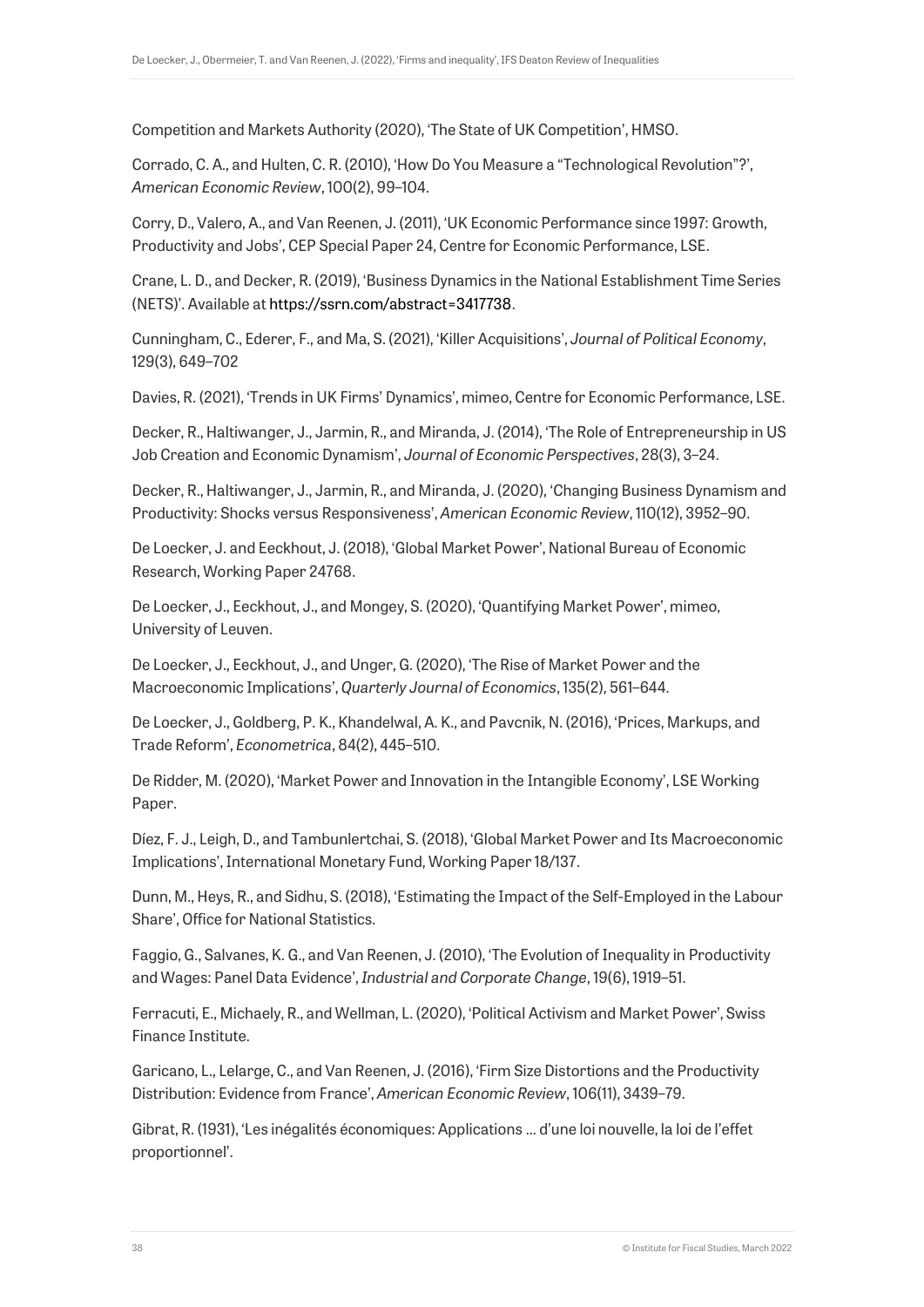Grullon, G., Larkin, Y., and Michaely, R. (2019), 'Are US Industries Becoming More Concentrated?', *Review of Finance*, 23(4), 697–743.

<span id="page-39-0"></span>Gutiérrez, G., and Philippon, T. (2018), 'How EU Markets Became More Competitive than US Markets: A Study of Institutional Drift', National Bureau of Economic Research, Working Paper 24700.

Gutiérrez, G., and Piton, S. (2020), 'Revisiting the Global Decline of the (Non-Housing) Labour Share', *American Economic Review: Insights*, 2(3), 321–38.

Haskel, J., and Westlake, S. (2018), *Capitalism without Capital: The Rise of the Intangible Economy*, Princeton University Press.

Hovenkamp, H., and Shapiro, C. (2017), 'Horizontal Mergers, Market Structure, and Burdens of Proof', *Yale Law Journal*, 127, 1996.

Hsieh, C., and Klenow, P. J. (2009), 'Misallocation and Manufacturing TFP in China and India', *Quarterly Journal of Economics*, 124(4), 1403–48.

Hsieh, C., and Rossi-Hansberg, E. (2019), 'The Industrial Revolution in Services', National Bureau of Economic Research, Working Paper 25968.

Huneeus, F., and Kim, I. S. (2018), 'The Effects of Firms' Lobbying on Resource Misallocation', [MIT](https://papers.ssrn.com/sol3/papers.cfm?abstract_id=3275097)  [Political Science Department, Research Paper 2018-23.](https://papers.ssrn.com/sol3/papers.cfm?abstract_id=3275097)

 Jaffe, A. B., and Lerner, J. (2006), 'Innovation and Its Discontents', *Innovation Policy and the Economy*, 6, 27–65.

Jaravel, X. and Sager, R. (2019), 'What Are the Price Effects of Trade? Evidence from the US and Implications for Quantitative Trade Models', CEP Discussion Paper 1642, Centre for Economic Performance, LSE.

Kalemli-Ozcan, S., Sorensen, B., Villegas-Sanchez, C., Volosovych, V., and Yesiltas, S. (2015), 'How to Construct Nationally Representative Firm Level Data from the Orbis Global Database: New Facts and Aggregate Implications', National Bureau of Economic Research, Working Paper 21558.

Karabarbounis, L., and Neiman, B. (2014), 'The Global Decline of the Labour Share', *Quarterly Journal of Economics*, 129(1), 61–103.

l, Keller, W., and Yeaple, S. R. (2020), 'Multinationals, Markets, and Markups', mimeo, University of Colorado.

Koh, D., Santaeulàlia-Llopis, R., and Zheng, Y. (2020), 'Labour Share Decline and Intellectual Property Products Capital', *Econometrica*, 88(6), 2609–28.

Koltay, G., Lorincz, S., and Valletti, T. (2020), 'Concentration and Competition: Evidence from Europe and Implications for Policy', Chief Economist Team, DG-COMP, European Commission.

Kortum, S., and Lerner, J. (1999), 'What Is Behind the Recent Surge in Patenting?', *Research Policy*, 28(1), 1–22.

<span id="page-39-1"></span>Krueger, A. B., and Ashenfelter, O. (2018), 'Theory and Evidence on Employer Collusion in the Franchise Sector', National Bureau of Economic Research, Working Paper 24831.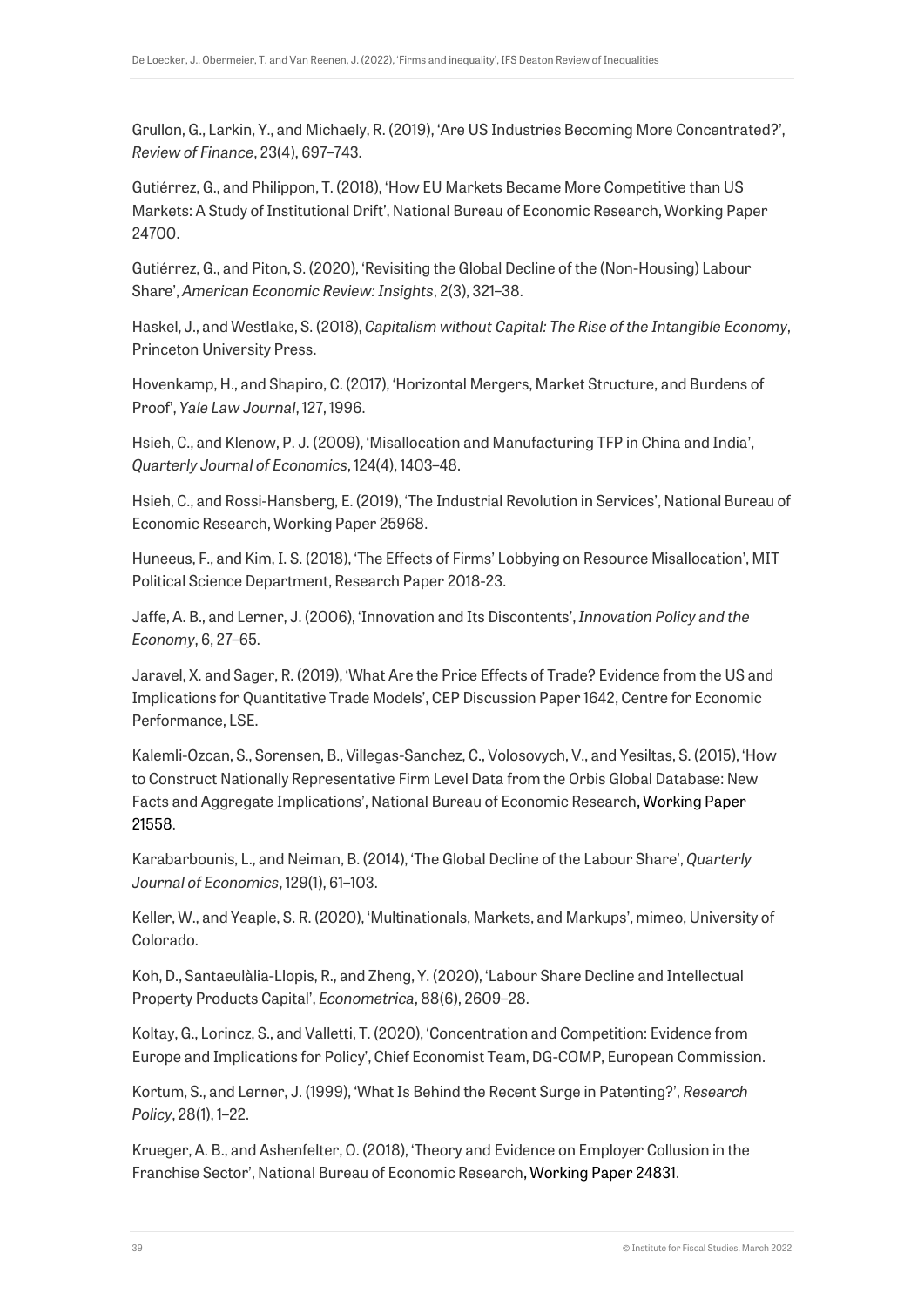Lamadon, T., Mogstad, M., and Setzler, B. (2022), 'Imperfect Competition, Compensating Differentials and Rent Sharing in the US Labour Market', *American Economic Review*, 112(1), 169– 212.

Manning, A. (2011), 'Imperfect Competition in the Labour Market', in D. Card and O. Ashenfelter (eds), *Handbook of Labour Economics*, 4B, Elsevier.

Masson, J., and Shafat, M. (2020), 'Business Dynamism in the UK Economy: Quarter 1 1991 to Quarter 4 2019', Statistical Bulletin, Office for National Statistics.

Melitz, M. (2020), 'Firm Concentration and Aggregate Productivity', mimeo, Harvard.

Melitz, M., and Ottaviano, G. (2008), 'Market Size, Trade, and Productivity', *Review of Economic Studies*, 75(1), 295–316.

Office for National Statistics (2006), 'Business Structure Database User Guide'.

Office for National Statistics (2019), 'Firm-Level Labour Productivity Measures from the Annual Business Survey, Great Britain: 2017'.

Office for National Statistics (2020), 'Firm-Level Labour Productivity Measures from the Annual Business Survey, Great Britain: 1998 to 2018',

[https://www.ons.gov.uk/economy/economicoutputandproductivity/productivitymeasures/datas](https://www.ons.gov.uk/economy/economicoutputandproductivity/productivitymeasures/datasets/firmlevellabourproductivityestimatesfromtheannualbusinesssurveyabssummarystatistics)  [ets/firmlevellabourproductivityestimatesfromtheannualbusinesssurveyabssummarystatistics.](https://www.ons.gov.uk/economy/economicoutputandproductivity/productivitymeasures/datasets/firmlevellabourproductivityestimatesfromtheannualbusinesssurveyabssummarystatistics)

j Oliveira-Cunha, J., Kozler, J., Shah, P., Thwaites, G., and Valero, A. (2021), '[Business Time: How](https://economy2030.resolutionfoundation.org/wp-content/uploads/2021/11/Business-time.pdf)  [Ready Are UK Firms for the Decisive Decade?](https://economy2030.resolutionfoundation.org/wp-content/uploads/2021/11/Business-time.pdf)', The Economy 2030 Inquiry, Resolution Foundation.

Peters, M., and Walsh, C. (2019), 'Declining Dynamism, Increasing Markups and Missing Growth: The Role of the Labour Force', Society of Economic Dynamics, 2019 Meeting Paper 658.

Philippon, T. (2019), *The Great Reversal: How America Gave Up on Free Markets*, Harvard University Press.

Rinz, K. (2018), 'Labour Market Concentration, Earnings Inequality, and Earnings Mobility', Center for Administrative Records Research and Applications, Working Paper 2018-10.

Scur, D., Sadun, R., Van Reenen, J., Lemos, R., and Bloom, N. (2021), 'The World Management Survey at 18: Lessons and the Way Forward', *[Oxford Review of Economic Policy](https://academic.oup.com/oxrep/article-abstract/37/2/231/6311333)*, 37(2), 231–58.

Smith, M., Yagan, D., Zidar, O., and Zwick, E. (2019), 'Capitalists in the Twenty-First Century', *Quarterly Journal of Economics*, 134(4), 1675–745.

Song, J., Price, D. J., Guvenen, F., Bloom, N., and Von Wachter, T. (2019), 'Firming Up Inequality', *Quarterly Journal of Economics*, 134(1), 1–50.

Í Stansbury, A., and Summers, L. H. (2020), 'The Declining Worker Power Hypothesis: An Explanation for the Recent Evolution of the American Economy', *Brookings Papers on Economic Activity*, Spring, 1–77.

<span id="page-40-0"></span> Syverson, C. (2019), 'Macroeconomics and Market Power: Context, Implications, and Open Questions', *Journal of Economic Perspectives*, 33(3), 23–43.